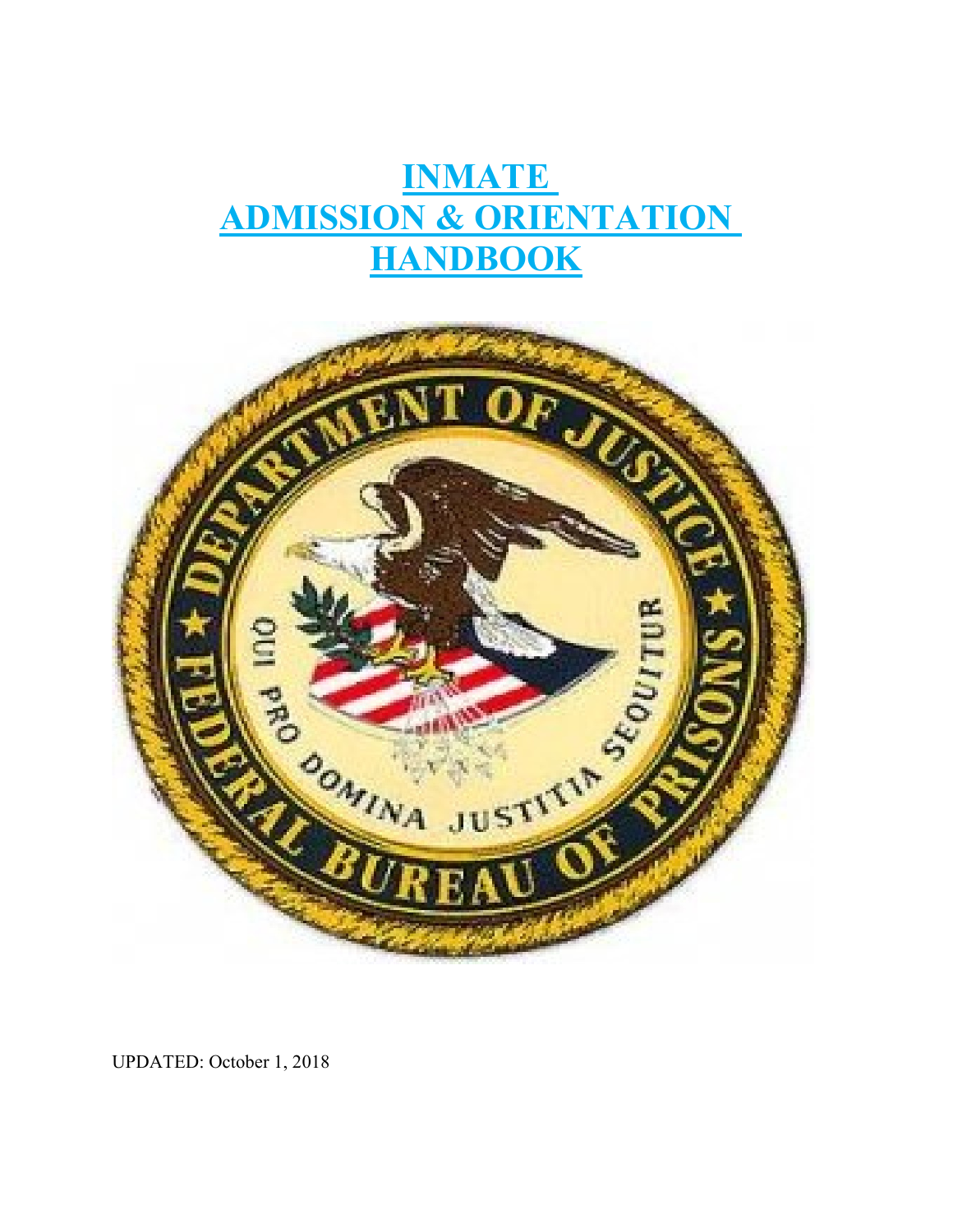# **Introduction**

The purpose of this handbook is to provide arriving inmates with information regarding the Bureau of Prisons (BOP), its programs, and the rules and regulations. It is not a specific guide to the detailed policies of the BOP. Rather, the material in this handbook will help new inmates more quickly understand what they will be encountering when they enter prison, and hopefully assist them in their initial adjustment to incarceration at the Federal Correctional Institution (FCI) and the Satellite Prison Camp (SCP) at McKean.

## **INTAKE, CLASSIFICATION AND THE UNIT TEAM**

## **Orientation**

Inmates are given a social screening by Unit Management staff and medical screening by Health Services and Mental Health staff at the time of arrival. Inmates are immediately provided with a copy of the institution rules and regulations, which include information on inmate rights and responsibilities. It also includes information on sexual assault and abuse.

Within 28 days of arrival, inmates will participate in the Admission and Orientation (A&O) Program. While in A&O, inmates are advised of the programs, services, policies and procedures regarding the facility.

## **Classification Teams (Unit Teams)**

Each inmate is assigned to a housing unit. A unit is a self-contained inmate living area that includes both housing sections and office space for unit staff. Each unit is staffed by a Unit Team directly responsible for the inmates living in the unit. The Unit Offices are located in the units so staff and inmates can be accessible to each other. The unit staff typically includes a Unit Manager, Case Manager, Unit Counselor, and Unit Secretary. The Psychology Advisor, Education Advisor and Unit Officer are considered members of the Unit Team and provide input for classification purposes.

Inmates are assigned to a specific Unit Team. Generally, the resolution of issues or matters of interest while at the institution are most appropriately initiated with the Unit Team. Unit Team members are available to assist in many areas, including parole matters, release planning, personal and family problems, counseling and assistance in setting and attaining goals while in prison. Ordinarily, a member of the unit staff will be at the institution from 6:00 a.m. to 7:00 p.m., and during the day on weekends and holidays.

## **GENERAL FUNCTIONS OF UNIT STAFF**

**Unit Manager:** The Unit Manager is the administrative head of the general unit and oversees all unit programs and activities. The Unit Manager is the Chairperson of the team which comprises the Case Manager, Correctional Counselor, with input from Education and Psychology staff. The Unit Manager reviews team decisions and may chair the Unit Discipline Committee (UDC),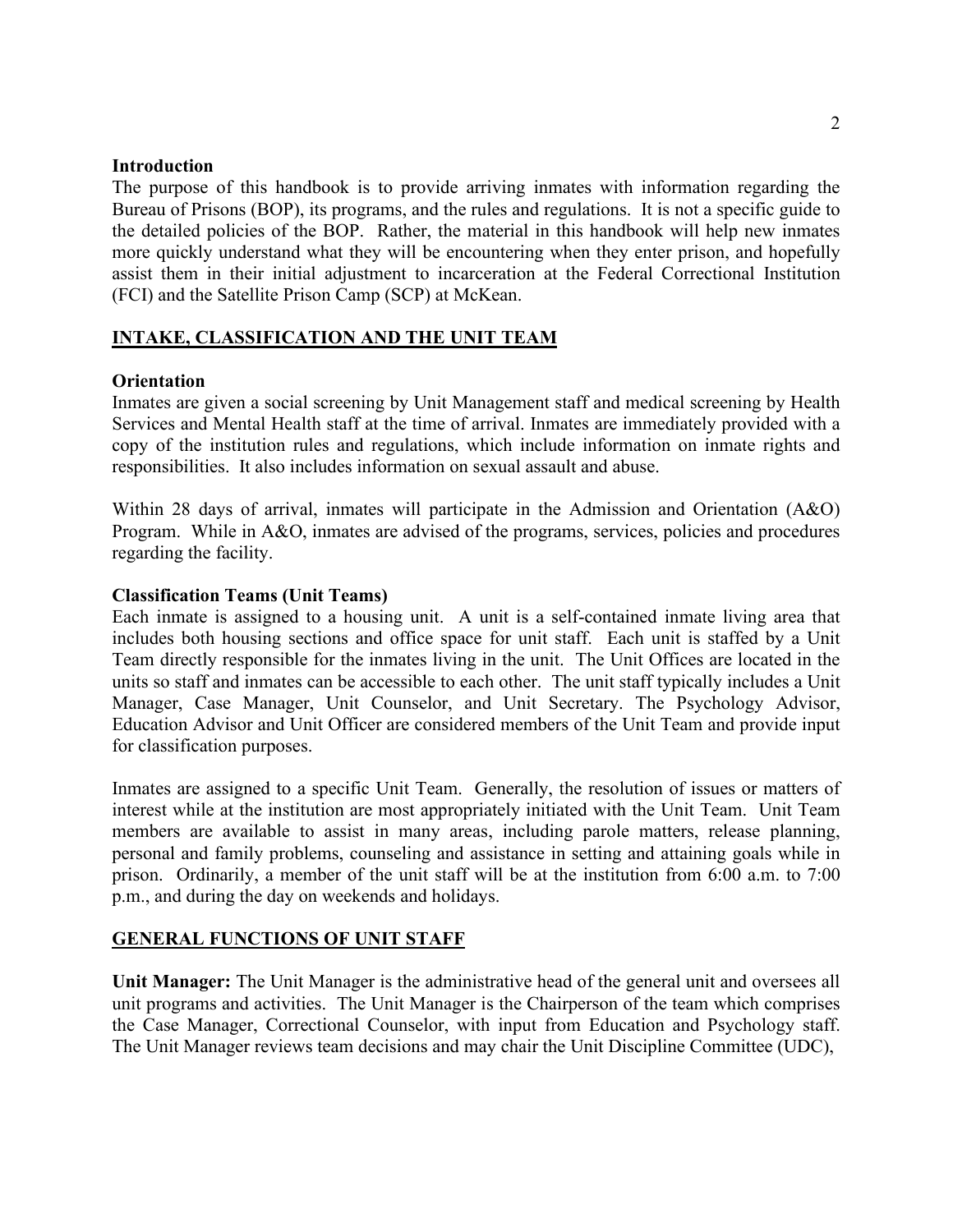which is a body that hears disciplinary infractions. The Unit Manager is ordinarily present during initial classification and subsequent program review(s) in which RRC placement is discussed.

**Case Manager:** The Case Manager is responsible for all casework services and prepares classification material, progress reports, release plans, correspondence, and other materials relating to the inmate's commitment. The Case Manager serves as a liaison between the inmate, the administration, and the community.

**Unit Counselor:** The Counselor provides counseling and guidance for the inmates of the unit in areas of institutional adjustment, personal difficulties, and plans for the future. He/She plays a leading role in segments of unit programs relating to inmate activities. The Unit Counselor may conduct counseling groups for inmates in his/her unit and/or groups open to the general population.

**Unit Secretary:** The Unit Secretary performs clerical and administrative duties, to include the preparation of release paperwork.

**Unit Officer:** The Unit Officers have direct responsibility for the daily supervision of inmates and the enforcement of rules and regulations. They have safety, security, and sanitation responsibilities in the unit. Unit Officers are in regular contact with inmates in units and are encouraged to establish professional relationships with them, as long as such interaction does not interfere with their primary duties. Unit Officers control movement in and out of the unit and conduct regular searches for contraband.

## **Communications**

Normally, a unit staff member is available each day of the week and most evenings until 7:00 p.m. The unit bulletin boards and the TRULINCS system contain written communication of interest to inmates. Unit Managers may utilize monthly Town Hall meetings

to dispense information and foster improved communications. Unit Team members will utilize either open house hours or an open door policy to address inmate concerns. Inmates are also encouraged to use Inmate Requests to Staff to make requests in writing via electronic e-mail.

# **Initial Classification/Program Reviews**

Inmates initially designated to the institution will receive initial classification within 28 days of arrival. Unit, Education, and Psychology staff will assess each inmate and work with them to develop an individual plan which will address skill deficits that may deter successful reentry into the community.

Subsequent program reviews will be held every 90 to 180 days, depending upon release date. These are held by the Unit Team to review progress on programming goals, work assignments, transfers, custody/security level, institutional adjustment, etc. The inmate may not waive appearance with the Unit Team.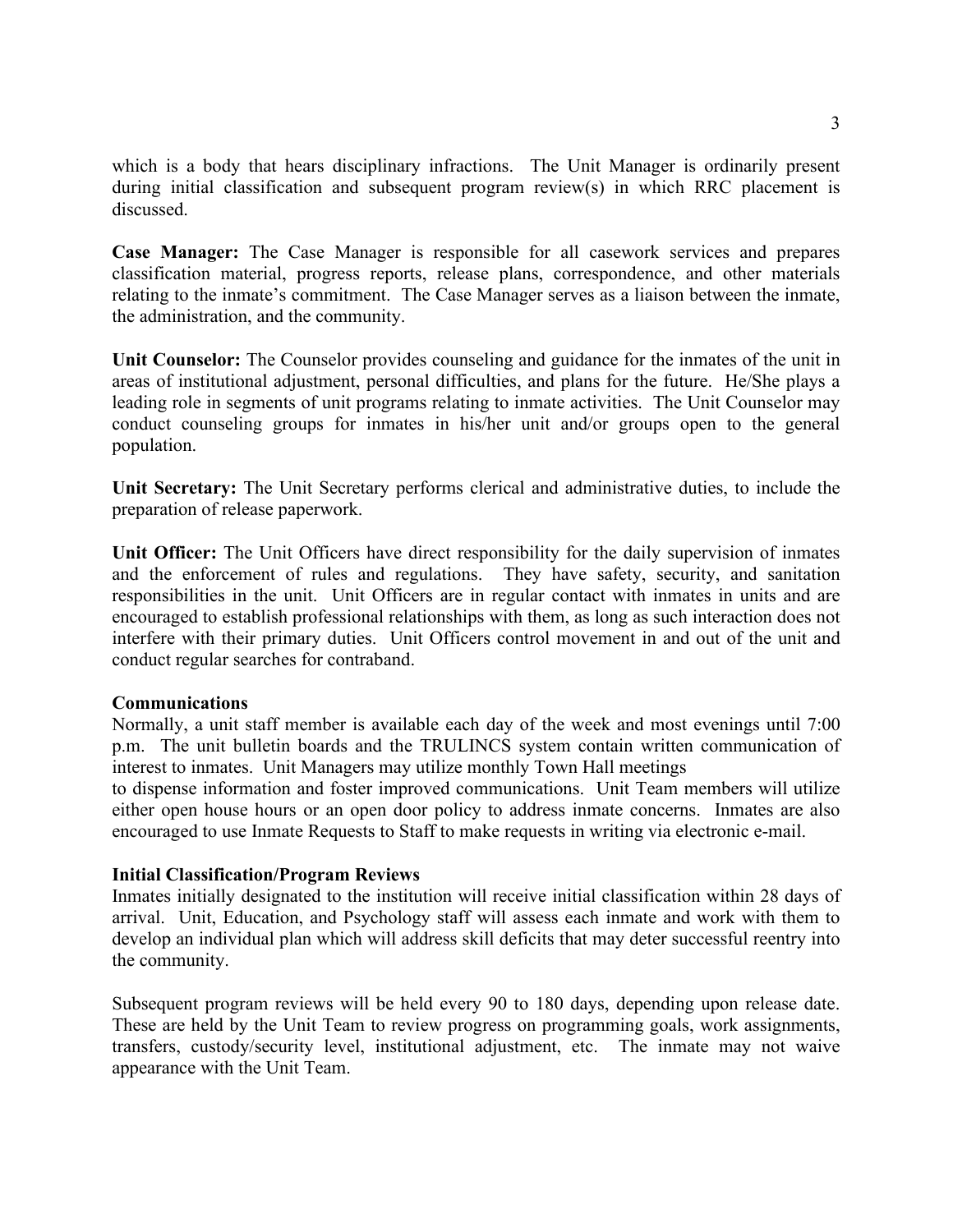#### **Reentry Pre-Release Programming**

Release preparation begins on the first day of incarceration. The BOP's reentry strategy provides inmates with the opportunity to gain the necessary skills and resources to succeed upon release. Through coordinated efforts among the departments in the institution and collaboration with other agencies, a wide array of programs and activities are offered to better inmates' chances of a successful reentry upon release. Every inmate is encouraged to take an active role in their own reentry planning.

It is imperative at initial classification (Team) that inmates are open and honest when answering questions to allow the team to accurately identify needs and make appropriate program recommendations to improve inmates' chances of a successful reentry. Each time an inmate goes to team, he or she will receive a progress update and new recommendations as warranted. Contributors and programming recommendations include Education, Health Services, Psychology, Unit Team, Recreation, Religious Services, the inmate's Work Detail Supervisor, and the inmate. Inmates are strongly encouraged to take advantage of the program recommendations.

Additionally, to make the transition back to the community go as smoothly as possible, inmates should obtain at least two forms of identification to include a social security card. Inmates may also be eligible for some benefits upon release (e.g., social security disability, veteran's, medicare etc.) to make the transition easier. Staff may be able to provide you with information concerning benefits so that you may determine your eligibility and begin the application process if applicable prior to release. Lastly, the Career Resource Center, normally located in the Education Department, can also provide you with pre and post release programming and education ideas, potential employment and housing information, as well as potential benefits information.

## **Town Hall Meetings**

Town Hall meetings are held to make announcements and to discuss changes in the policy and procedures of the unit. Inmates are encouraged to ask pertinent questions of the staff and any guest speakers who are present. These questions should pertain to the unit as a whole, rather than personal questions or problems. Personal issues will be resolved by unit staff during the regular working hours which are posted in each unit.

#### **Treaty Transfer for Non-U.S. Inmates**

Inmates who are not U.S. citizens may be eligible for a transfer to their home country to serve the remainder of their sentence. At initial classification, the inmate will be advised if the inmate's home country has a formal exchange treaty with the United States. The Case Manager will provide additional information regarding an inmate's eligibility for participation in the program.

#### **Foreign Consular**

The most recent publication of the Consular Notification and Access directory will be located in the Law Library. You may also contact your Unit Team or Case Management Coordinator to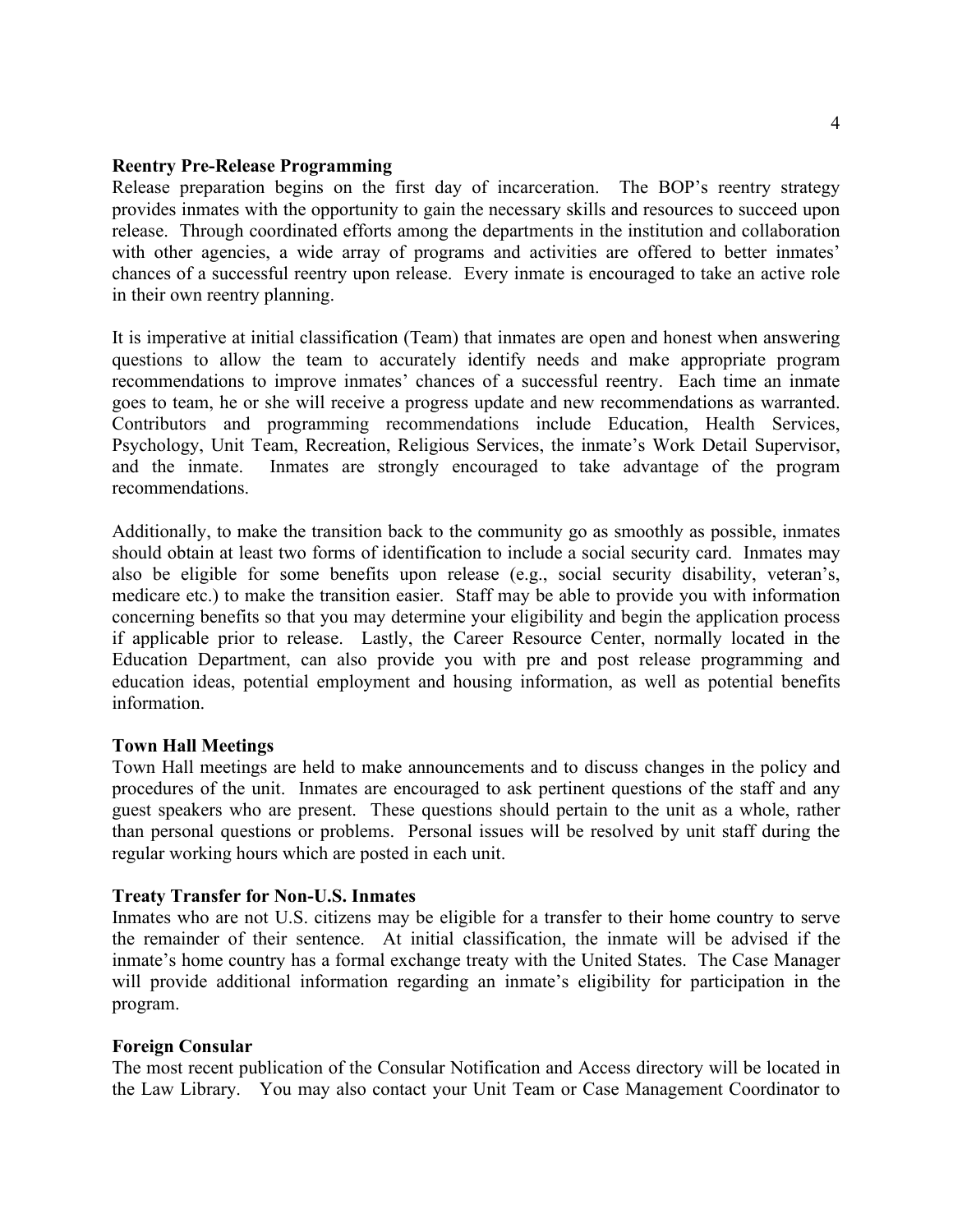obtain this information.

# **DAILY INMATE LIFE**

## **Sanitation**

It is the inmate's responsibility to check his cell immediately after being assigned there and report all damages to the Unit Officer or Unit Counselor within the 1<sup>st</sup> 24 hours. After such time, inmates will assume full responsibility for their cells and its condition. Cells will be ready for inspections from 7:30 a.m. until 4:00 p.m. Monday through Friday excluding holidays. An inmate may be held financially liable for any damage to his personal living area. See the Unit Rules Posted in your assigned housing unit for additional guidance and clarification on topics covered with in this section.

Each inmate is responsible for making his bed in accordance with posted regulations before work call (including weekends and holidays when he leaves the area). Each inmate is also responsible for sweeping and mopping his cell floor, removing trash, and ensuring it is clean and sanitary. Cardboard boxes and other paper containers are not permitted for storage due to

the combustible nature. Lockers must be neatly arranged inside and out, and all shelving must be neat and clean. Chairs are assigned to each cell, and will not be defaced or marked in any manner by the inmate.

Toothpaste, toothbrushes, combs, razors, and soap for personal hygiene are issued by the institution. Inmates may purchase name brand items through the Commissary.

## **Personal Property Limits**

Items which may be retained by an inmate are limited for sanitation and security reasons, and to ensure excess personal property is not accumulated which would constitute a fire hazard or impair staff searches of the cell. Each institution is required to establish an Institution Supplement regarding Inmate Personal Property, specifically identifying personal property which the inmate may retain.

#### **Storage Space**

Staff shall set aside space within each housing area for use by an inmate. The designated area shall include a locker or other securable area in which the inmate is to store authorized personal property. The inmate shall be allowed to purchase an approved locking device for personal property storage in regular living units.Limited space may also be available under the bed for approved items. The amount of personal property allowed each inmate is limited to those items which can be neatly and safely placed in the space designated. Under no circumstance will any materials be accumulated to the point where they become a fire, sanitation, security, or housekeeping hazard.

## **Clothing**

Civilian clothing (i.e. clothing not issued to the inmate by the Bureau or purchased by the inmate through the Commissary) ordinarily is not authorized for retention by the inmate. Prerelease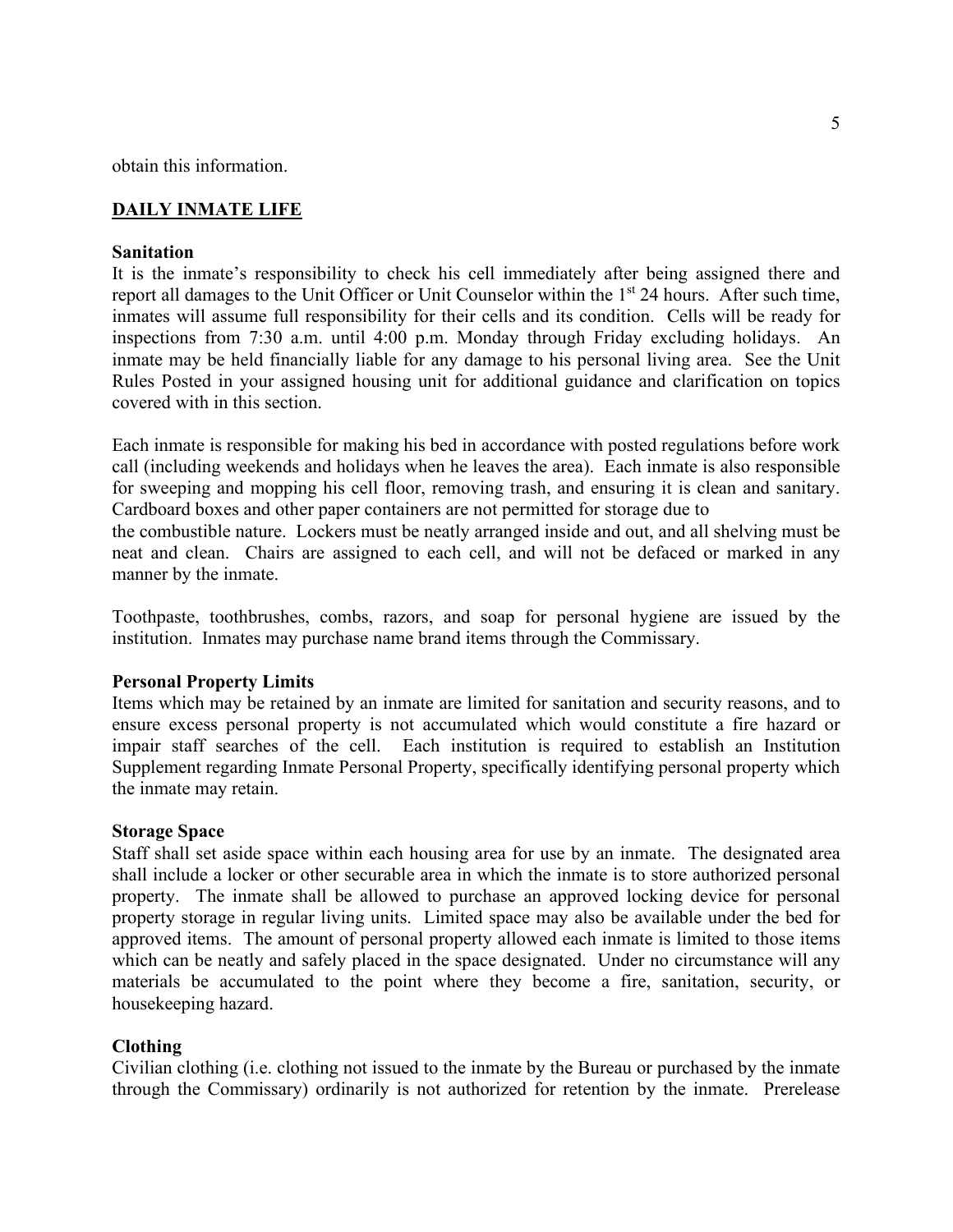civilian clothing for an inmate may be retained by staff in the Receiving and Discharge area during the last 30 days of an inmate's confinement. All inmates are prohibited from wearing any clothing not government-issued or purchased in the Commissary. No inmates may be issued, permitted to purchase, or have in their possession any blue, black, red, or camouflage clothing or cloth items. Commissary sales of clothing are limited to the following colors: Only gray and/or white clothing may be sold in institutions for males. The only exception is for religious headgear. All clothing items issued by the laundry dept. are to be neatly stored in the cell. Individual washcloths and towels are issued to inmates. Authorized footwear/shoes may include: work (1 pr.), shower (1 pr.), athletic/specialty (2 pr. – black, white, grey, or a combination thereof with a maximum value of \$100.00), slippers (1 pr.), and casual (1 pr.). Footwear will be placed neatly under the bed.

It is the responsibility of each inmate to present himself in a clean and acceptable manner of dress in all areas of the institution. Belts are mandatory and must be buckled or velcroed when worn. One coat will be issued to each inmate. Inmates are responsible for having their coat labeled with their name, and reg. number by laundry staff. Coats may not be altered by inmates. Hats shall not be worn inside of buildings unless specified by work details, i.e. Food Service, Paint Shop, etc. Do Rags/Wave Caps may only be worn in the living quarters and Recreation and are not to be worn outside anywhere on the compound. Pegging or blousing of the pants is prohibited.

Inmates must wear clothing at all times in the housing unit common areas. Underwear, including thermal underwear bottoms, will not be worn as outer garments in the common area. When moving to and from the restrooms/shower facilities, inmates must be properly covered in suitable attire such as a house coat, sweat pants, etc.

The dress uniform is required to be worn to all work details, while attending sick call, Education programs, during the breakfast and lunch meal, Monday-Friday from 6:30am.m to 4:00 p.m. and at all times in the visiting room.

#### **Commissary/Special Purchase Items**

These items are authorized to the point they can be contained in the storage area provided for personal property.

#### **Letters, Books, Photographs, Newspapers, and Magazines**

An inmate will be limited in the number of letters, books, photographs, magazines, and newspapers that can be stored in their designated storage space. Nothing is to be tacked, stapled or scotch taped to any surface except to bulletin boards, if applicable. Ordinarily, photographs, particularly those of family and friends, are approved, since they represent meaningful ties to the community. A personal photograph is defined as a photograph intended for individual viewing, as opposed to a photograph published for commercial use. Personal photographs may be stored or displayed in the housing units according to local sanitation and housekeeping guidelines. Inmates may not retain Polaroid photos. Nude or sexually suggestive photos present special concerns about personal safety, security, and good order, particularly when the subject is an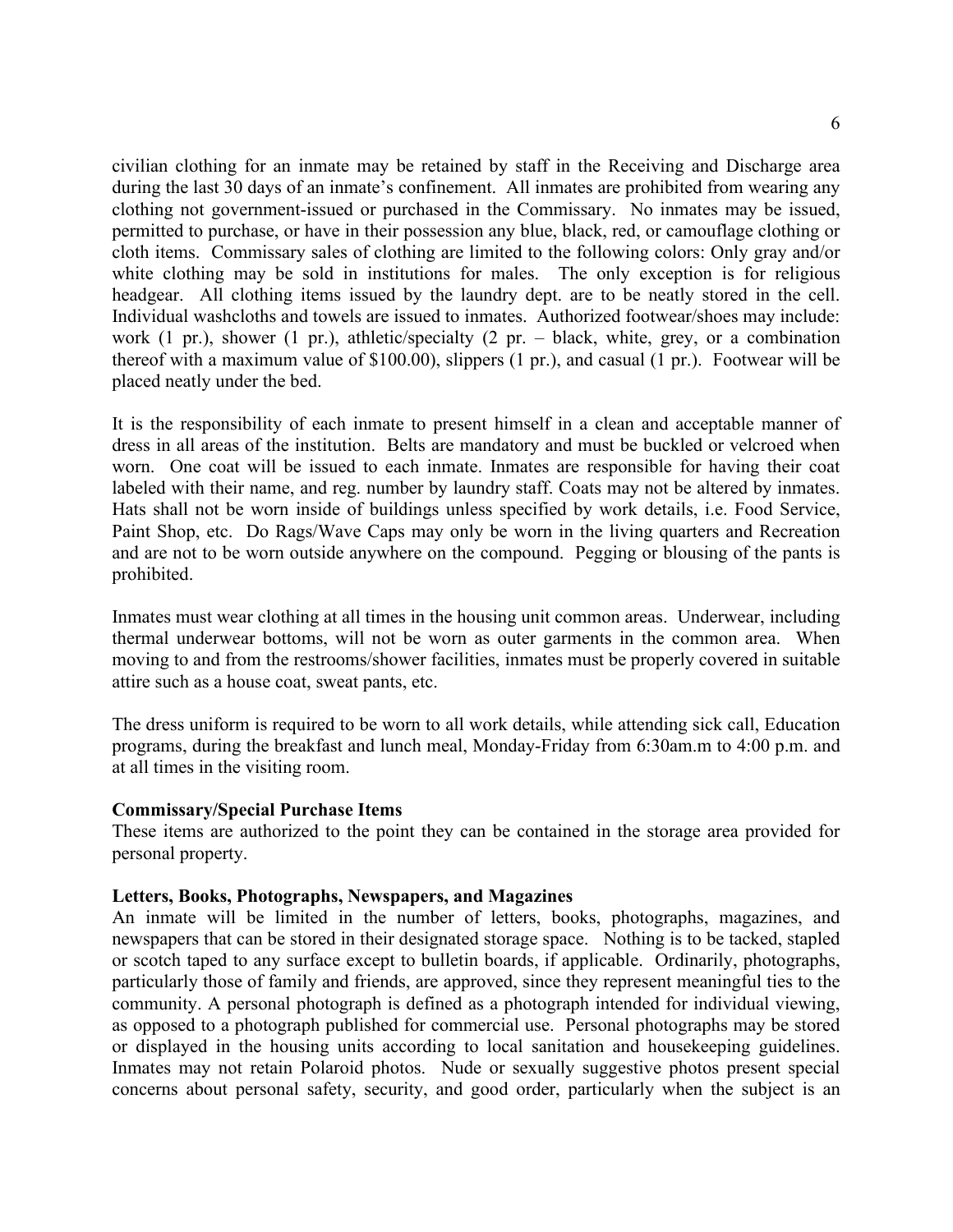inmate's relative, friend, or acquaintance or could reasonably be perceived as such. For these reasons, an inmate may not be permitted to retain, receive, or possess a personal photograph in which the subject is partially nude or nude, or when the photograph depicts sexual acts such as intercourse, fellatio, or sodomy. These materials will be returned to the sender upon receipt at the institution.

## **Legal Materials**

Staff may allow an inmate to possess legal materials in accordance with the provisions on inmate legal activities.

# **Hobbycraft Materials**

In order to provide the inmate population with increased recreational opportunities certain hobby craft activities and items will be authorized in the inmate quarters by Recreation supervisor and unit manager.

## **Radios, MP3 Players, and Watches**

An inmate may possess only one approved radio, MP3 player, and watch at a time. The inmate must be able to demonstrate proof of ownership. An inmate who purchases a radio, MP3 player, or watch through a BOP commissary is ordinarily permitted the use of that item at any BOP institution if the inmate is later transferred. If the inmate is not allowed to use the radio, MP3 player, or watch at the new institution, the inmate shall be permitted to mail, at the receiving institution's expense, the item to a destination of the inmate's choice. Where the inmate refuses to provide a mailing address, the radio, MP3 player, and/or watch may be disposed of through approved methods, including destruction of the property. The MP3 player can be managed through TRU-Units. This service allows inmates to manage the player and to purchase nonexplicit music. MP3 players are not authorized or transferrable to contract facilities.

## **Jewelry**

Inmates may have a plain wedding band and an appropriate religious medallion and chain without stones.

## **Smoking**

Inmate smoking is prohibited in all BOP facilities.

## **Quarters Rules**

In order to minimize maintenance costs, permit uniform inspection, search procedures, and maintain orderly congregate living, the institution has imposed reasonable regulations on inmate conduct and furnishings in housing units. Unit Officers and Unit Counselors inspect cells daily and publish individual ratings of appearance. Unit rules and regulations are posted in every housing unit for your review. It is your responsibility to review these rules as you will be held accountable for all the rules that are posted in your unit as well as the ones listed below..

The rules include items such as:

All beds are to be made daily in the prescribed manner. If a cell or room is not acceptable,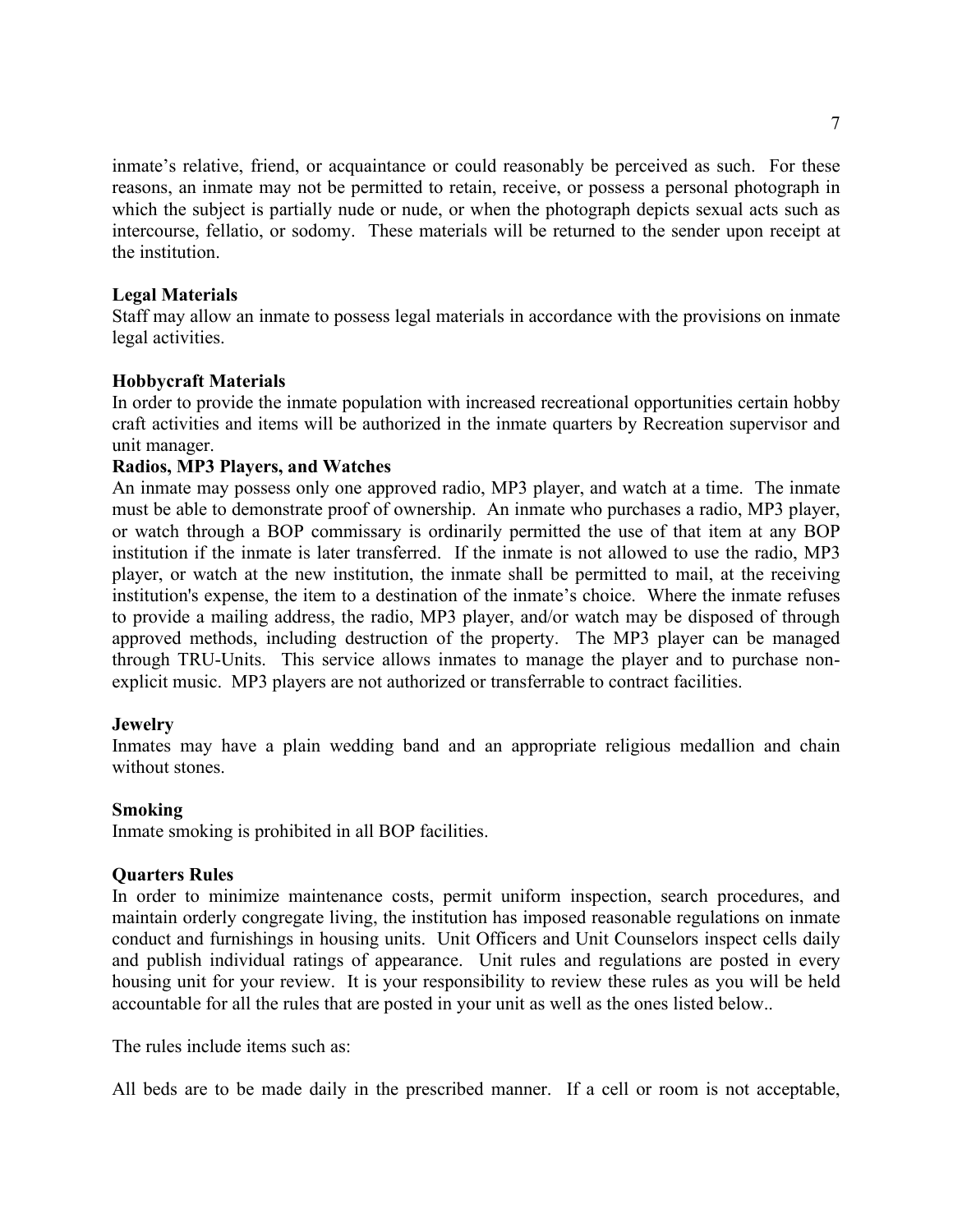disciplinary action will be taken.

Unit meal rotation is ordinarily based on weekly sanitation ratings of each unit. The unit with the highest sanitation is called first, and the unit with the lowest rating is called last.

FCI room or cell doors are closed when inmates are not in them.

Each inmate is responsible for the cleaning and sanitation of his or her room or cell.

Everyone is responsible for cleaning up after themselves.

Sexually suggestive photographs are **NOT** authorized for display outside of the individual locker or cabinet. Provocative pictures, posters, cartoons, and any items cut out of magazines may not be displayed on the bulletin boards or in any cell or dorm.

Showers are available every day, but inmates may not be in the shower during an official count.

Safety shoes must be worn to work as designated in policy.

FCI/SCP televisions may be viewed during established off-duty hours. During normal working hours, televisions may be viewed at the discretion of staff.

Inmates are advised of the requirement to shower, perform bodily functions and change clothing only in the designated areas and to be appropriately clothed in all common areas.

## **Wake-up**

A general wake-up for all inmates is 6:00 a.m. It is the inmate's responsibility to leave the unit for meals and work. Late sleepers who are unable to maintain rooms or arrive at work on time are subject to disciplinary action.

## **Clothing Exchange & Laundry**

Institutions issue clothing to the inmate population that is properly fitted, climatically suitable, and presentable. Institutions will furnish each inmate with sufficient clothing to allow at least three changes of clothes weekly.

Institutions establish local procedures to account for the initial issue of government-furnished items to inmates and for their return before release. Government-issued clothing will not be altered or disfigured in any manner. Examples include, but not limited to, the following: converting pants to shorts, pleats, cutting off shirt sleeves, defacing clothing, etc. An inmate found to have destroyed government property may receive an incident report and appropriate disciplinary action will be taken.

Each institution has established local procedures for replacing lost, damaged, or clothing that does not properly fit. Additionally, you may contact the Trust Fund Department for guidance or questions related to the Laundry/Clothing operation.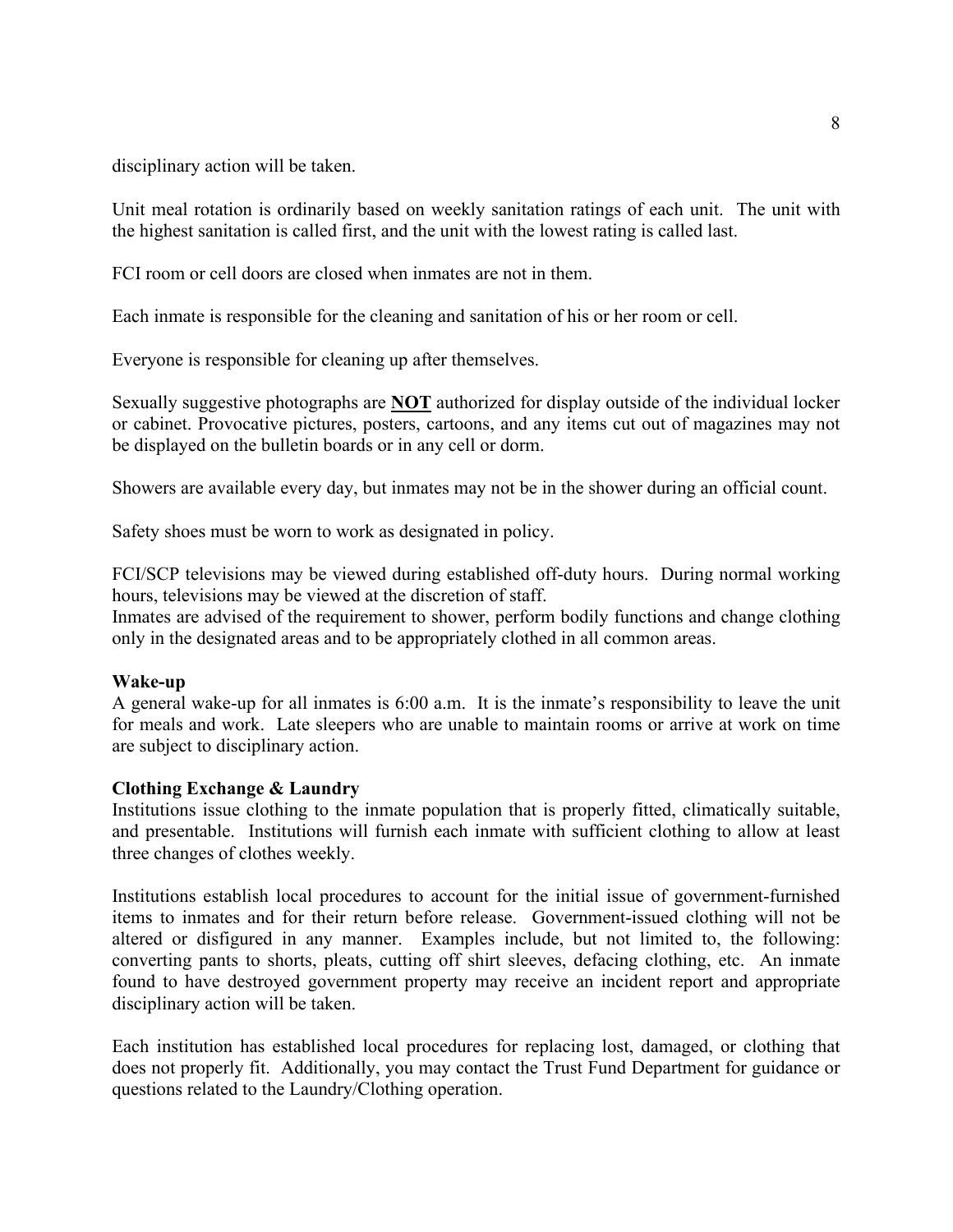The institution provides clean clothing through a centralized laundry.

FCI Laundry is collected in the housing units on each unit's designated day. Laundry will be returned to the unit later the same day. Laundry alterations and clothing exchanges are done on a day to day basis. Stop in the laundry during open house hours with your ID card and talk to the laundry staff. Clothes must be secured in a mesh laundry bag to be washed in the laundry department. Clothing should be packed loosely in the bag. Under no circumstances are inmates permitted to launder clothes in the housing unit.

SCP linen and unserviceable clothing may be exchanged at the camp warehouse on Thursday mornings form 7:30 a.m. to 8:30 a.m.

## **Commissary**

The BOP maintains inmates' monies (Deposit Fund) while incarcerated. The purpose of the Deposit Fund is to provide inmates the privilege of obtaining merchandise and services either not provided by the BOP or a different quality than that provided by the BOP. An inmate may use funds in their account to purchase items at the institution commissary, place funds on their inmate phone account, purchase TRU-Units for their TRULINCS account, or send funds by creating a BP-199. Inmates may not be in possession of cash at any time. Upon release, all Trust Fund accounts will be consolidated and placed on an Inmate Release Debit Card.

Commissary and validation schedules are posted on the inmate bulletin boards. Funds are withdrawn after positive identification by inmate identification card or fingerprint identification. It is the inmate's responsibility to know the amount of money available in their account. Inmates may verify their account balances by utilizing the TRULINCS or the inmate telephone (118+PAC). Inmates must have their identification card in their possession at all times for identification purposes.

#### **Spending Limitations**

The National Spending Limit is 360.00 but may be further restricted at the local level. Each inmate account is revalidated on a monthly cycle. . Spending limits can be lowered if deemed necessary by the Warden. Instances causing a decrease spending limit, lockdown, disruptive behavior, programs established for disruptive inmates by the Captain, etc.

#### **Deposits to Accounts**

## *U.S. Postal Service*

Inmates' families and friends choosing to send inmates funds through the mail must send those funds to the following address and in accordance with the directions provided below:

> Federal Bureau of Prisons Insert Valid Committed Inmate Name Insert Inmate Eight-Digit Register Number Post Office Box 474701 Des Moines, Iowa 50947-0001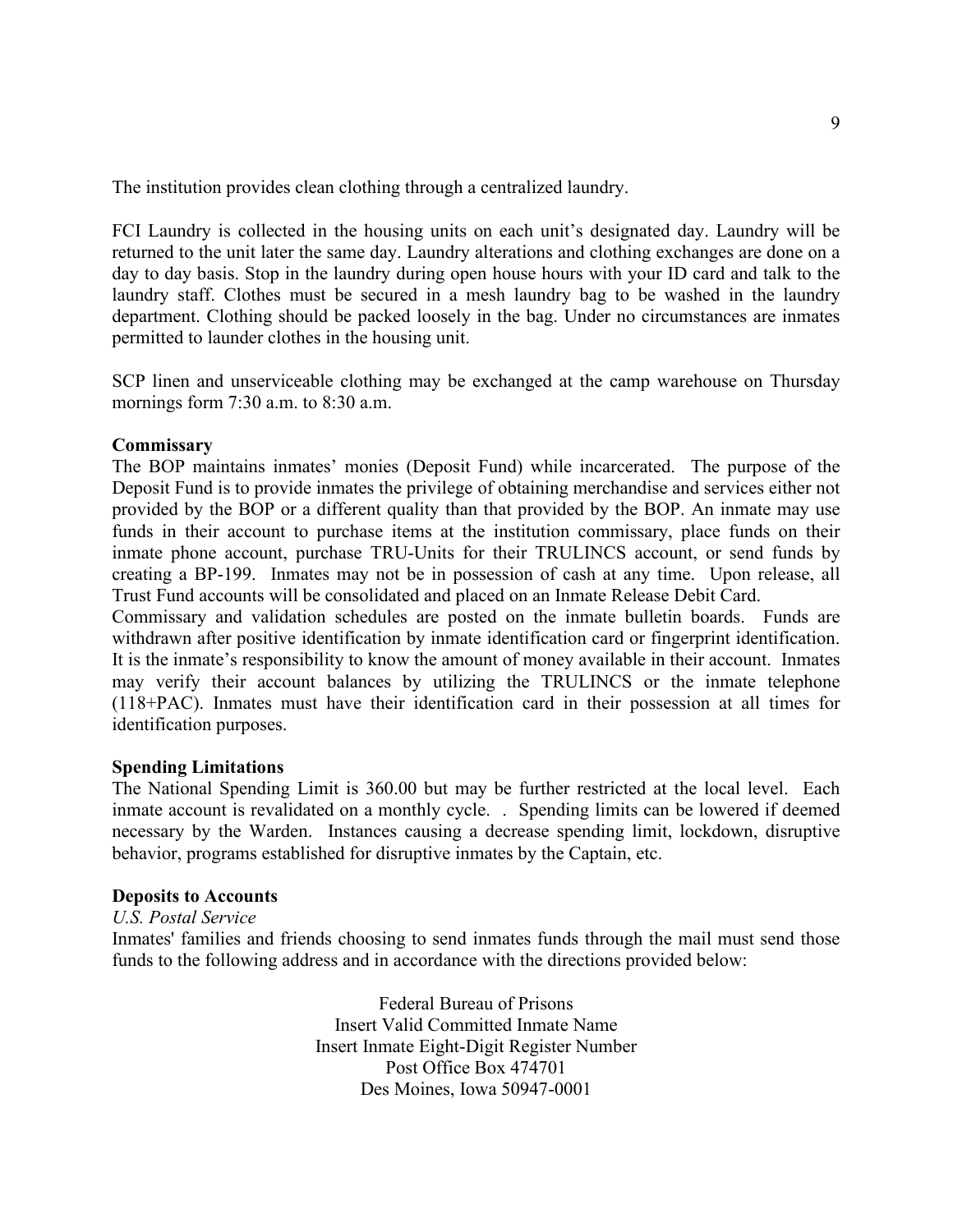The deposit must be in the form of a money order made out to the inmate's full committed name and complete eight-digit register number. All non-postal money orders and non-government checks processed through the National Lockbox will be placed on a 15-day hold. The BOP will return to the sender funds that do not have valid inmate information provided the envelope has an adequate return address. Personal checks and cash cannot be accepted for deposit.

The sender's name and return address must appear on the upper left-hand corner of the envelope to ensure the funds can be returned to the sender in the event that they cannot be posted to the inmate's account. The deposit envelope must not contain any items intended for delivery to the inmate. The BOP shall dispose of all items included with the funds.

In the event funds have been mailed but have not been received in the inmate's account and adequate time has passed for mail service to Des Moines, Iowa, the sender must initiate a tracer with the entity who sold them the money order to resolve any issues.

# **Western Union Quick Collect Program**

Inmates' families and friends may also send inmates funds through Western Union's Quick Collect Program. All funds sent via Western Union's Quick Collect will be posted to the inmate's account within two to four hours, when those funds are sent between 7:00 a.m. and 9:00 p.m. EST (seven days per week, including holidays). Funds received after 9:00 pm EST will be posted by 7:00 am EST the following morning. Funds sent to an inmate through the Quick Collect Program may be sent via one of the following ways:

1) At an agent location with cash: The inmate's family or friends must complete a Quick Collect Form. To find the nearest agent, they may call 1-800-325-6000 or go to www.westernunion.com.

2) By phone using a credit/debit card: The inmate's family or friends may simply call 1-800-634- 3422 and press option 2.

3) ONLINE using a credit/debit card: The inmate's family and friends may go to www.westernunion.com and select "Quick Collect."

For each Western Union Quick Collect transaction, the following information must be provided: 1) Valid Inmate Eight-Digit Register Number (entered with no spaces or dashes) followed immediately by Inmate's Last Name

2) Committed Inmate Full Name entered on Attention Line

3) Code City: FBOP, DC

Please note the inmate's committed name and eight-digit register number must be entered correctly. If the sender does not provide the correct information, the transaction cannot be completed. The Code City is always FBOP, DC.

Each transaction is accepted or rejected at the point of sale. The sender has the sole responsibility of sending the funds to the correct inmate. If an incorrect register number and/or name are used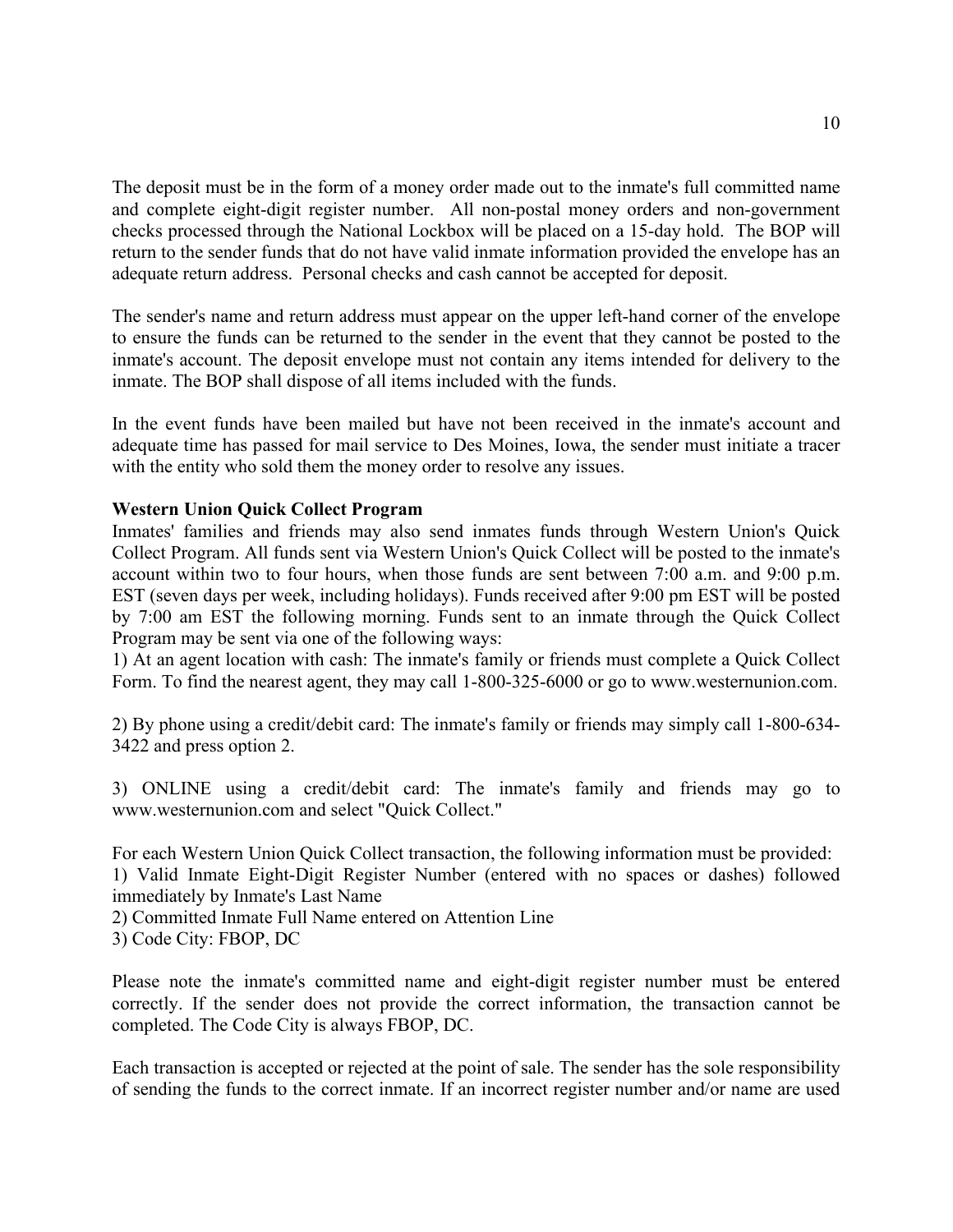and accepted and posted to that inmate, funds may not be returned.

Any questions or concerns regarding Western Union transfers should be directed to Western Union by the sender (general public). Questions or concerns should not be directed to the BOP.

## **MoneyGram Express Payment Program**

Inmates' families and friends may also send inmates funds through MoneyGram's Express Payment Program. All funds sent via MoneyGram's Express Payment will be posted to the inmate's account within two to four hours, when those funds are sent between 7:00 a.m. and 9:00 p.m. EST (seven days per week, including holidays). Funds received after 9:00 p.m. EST will be posted by 7:00 a.m. EST the following morning. Funds sent to an inmate through the MoneyGram Express Payment Program may be sent via one of the following ways:

1) At an agent location with cash: The inmate's family or friends must complete a MoneyGram Express Payment Blue Form. To find the nearest agent, they may call 1-800-926-9400 or go to www.moneygram.com.

For each MoneyGram Express Payment transaction, the following information must be provided:

1) Valid Inmate Eight-Digit Register Number (entered with no spaces or dashes), followed immediately by Inmate's Last Name

- 2) Company Name: Federal Bureau of Prisons
- 3) City & State: Washington, DC
- 4) Receive Code: Must always be 7932
- 5) Committed Inmate Full Name entered on Beneficiary Line

Please note that the inmate's committed name and eight-digit register number must be entered correctly. If the sender does not provide the correct information, the transaction cannot be completed.

Each transaction is accepted or rejected at the point of sale. The sender has the sole responsibility of sending the funds to the correct inmate. If an incorrect register number and/or name are used and accepted and posted to that inmate, funds may not be returned.

2) ONLINE using a credit, debit or prepaid card (Visa or MasterCard only): The inmate's family and friends can click on www.moneygram.com/paybills. Enter the Receive Code (7932) and the amount you are sending (up to \$300). If you are a first time user you also must set up a profile and account.

Any questions or concerns regarding MoneyGram Express Payment transfers should be directed to MoneyGram by the sender (general public). Questions or concerns should not be directed to the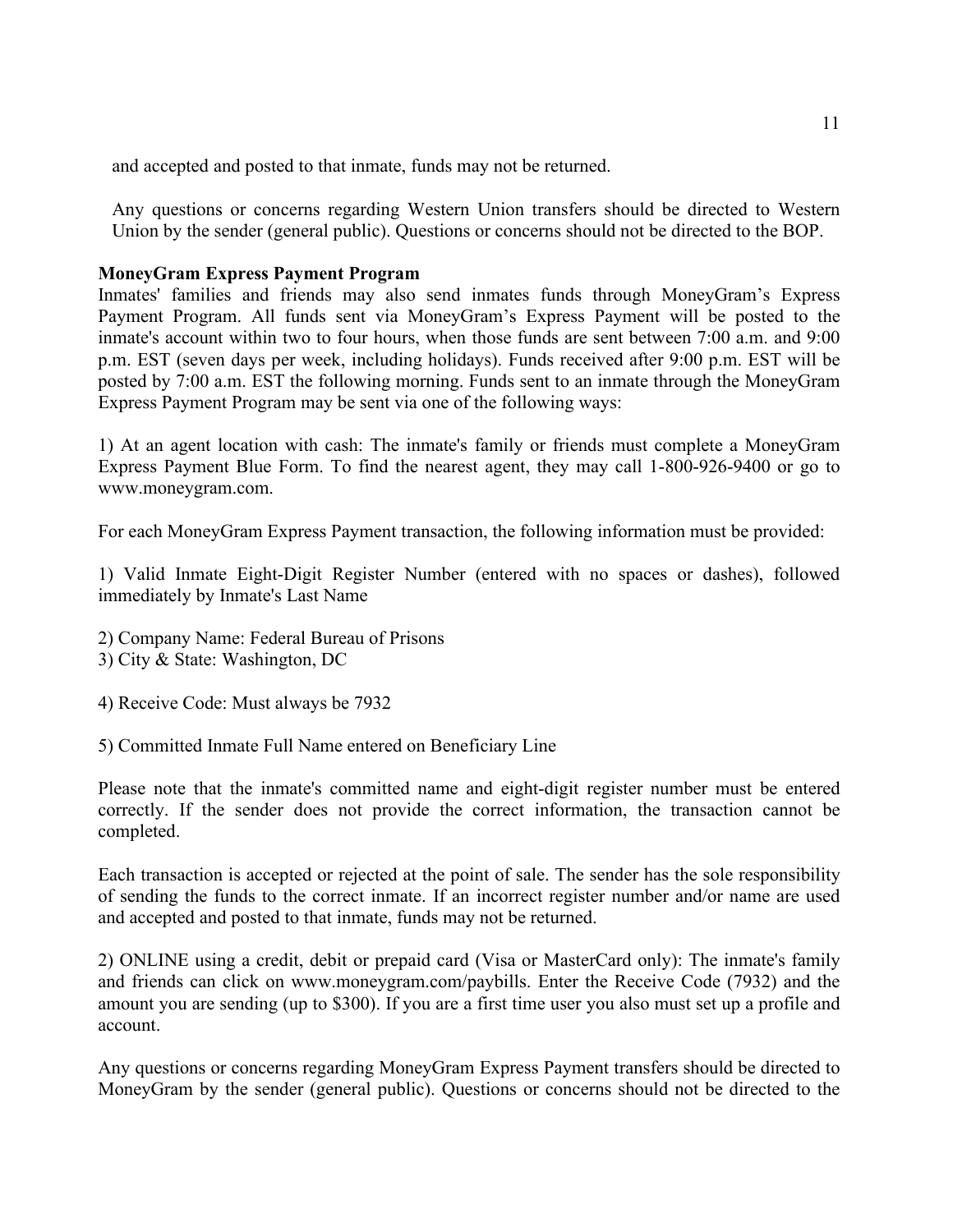## BOP.

## **Commissary Fund Withdrawals**

Requests for Withdrawal of Inmate Personal Funds, BP-199 forms, will be processed weekly by the Business office through, Inmate Accounts. Withdrawals are initiated in TRULINCS, Send Funds (BP-199) by the inmate. When the BP-199 is printed it must be signed by the inmate in staff presence and hand delivered. The Supervisor of Education approves withdrawal requests for correspondence courses and materials for approved education programs. Unit Managers will approve all other withdrawal requests. Only an Associate Warden can approve inmate withdrawals exceeding \$500.00.

# **TRULINCS**

The Trust Fund Limited Inmate Computer System (TRULINCS) is the inmate computer network that provides inmates access to multiple services. At no time do the inmates have any access to the Internet.

Inmate's access dedicated TRULINCS workstations installed in various housing units and common areas to perform various functions using their register number, Phone Access Code (PAC), and the fingerprint process. Inmate access to these workstations varies depending on the institution.

Account Transactions – This service allows inmates to search and view their Commissary, telephone, and TRULINCS account transactions, as well as, view their Media List.

Bulletin Board – This service is used to supplement the use of inmate bulletin boards within the institution for disseminating information to the inmate population.

Contact List - This service is used by inmates to manage their email address list, telephone list, and postal mailing list. Inmates also mark for print postal mailing labels within this service.

If an email address is entered for a contact, TRULINCS sends a system generated message to the contact directing them to www.corrlinks.com to accept or reject email contact with the inmate prior to receiving any messages from the inmate. If a positive response is received, the inmate may begin exchanging electronic messages with this contact. If a contact rejects TRULINCS participation, the inmate is blocked from sending any messages to that email address.

Law Library – This service allows inmates to perform legal research

Manage Funds – This service allows inmates to manage their personal funds by creating/canceling Requests for Withdrawal of Inmate Personal Funds (BP-199) and their Pre-Release Account.

Manage TRU-Units – This service allows inmates to purchase TRU-Units using available Commissary funds or transfer TRU-Units back to their Commissary account.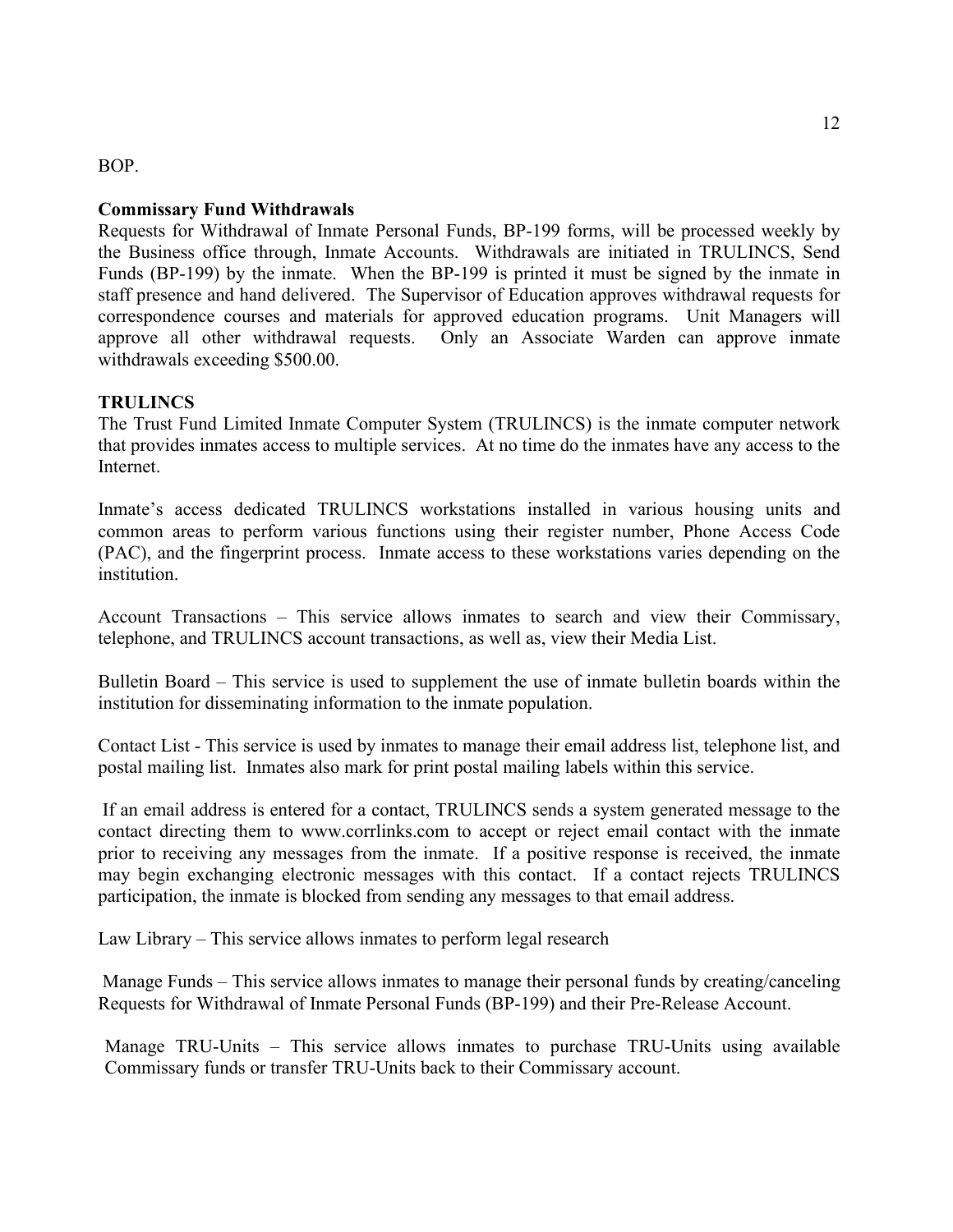Prescription Refill – This service allows inmates to request prescription refills via TRULINCS of self-carry medications that are ready for refill directly to the Pharmacy. Pharmacy staff will receive the prescription refill request and process the request accordingly. Inmates will follow established local procedures for picking up requested prescriptions.

Print – This service allows inmates the opportunity to print various documents marked for print within TRULINCS. Mailing labels and BP-199 forms may be printed for free. All other documents can be printed at a cost.

Public Messaging – Inmates may correspond with friends and family using public messaging. This is a restricted version of email that will only allow text messages and no attachments. There is a cost per minute fee for using this service. Messages are limited to 13,000 characters.

Request to Staff – This service allows inmates to correspond with staff electronically. The list of available departments varies by institution; however, there is a standard DOJ Sexual Abuse Reporting mailbox available that provides inmate with an additional method to report allegations of sexual abuse and harassment directly to the Office of Inspector General (OIG).

Survey – This service allows inmates to take Bureau surveys (i.e., Institution Character Profile).

## **Inmate Telephone System –TRUFONE**

Each inmate will be provided a nine-digit Phone Access Code (PAC) for accessing TRUFONE; including instructions for use of this system. The PAC is confidential and should not be shared with other inmates. A replacement fee will be charged if a PAC is misplaced or compromised. In addition, each inmate will need to perform voice verification registration. Management of inmates' telephone numbers is performed via the TRULINCS.

The hours of telephone operation begin at 6:00 am and end with announcement of the 9:30 pm count. SCP inmates will have access following the 9:30 p.m. count until 11:30 p.m. Inmate access to telephones will normally be limited during the following times, Monday through Friday, not including holidays:

> 7:30 am until 10:30 am; and, 12:30 pm until after 4:15 pm count.

Inmates are expected to be at their work assignments and must not use the telephone during their work hours. For inmates who work varied work shifts, at local discretion, institutions may leave one telephone per unit available for inmates on "days off," or "evening shift."

Directions for use of TRUFONE are posted near the telephones. All calls are limited to 15 minutes. Telephone calls are subject to monitoring and recording by institution staff. Inmates are limited to 300 minutes per month and may be used for any combination of collect or direct dial calls. Ordinarily, inmates will be allowed an extra 100 minutes per month in November and December. Telephone rates are posted throughout the institution.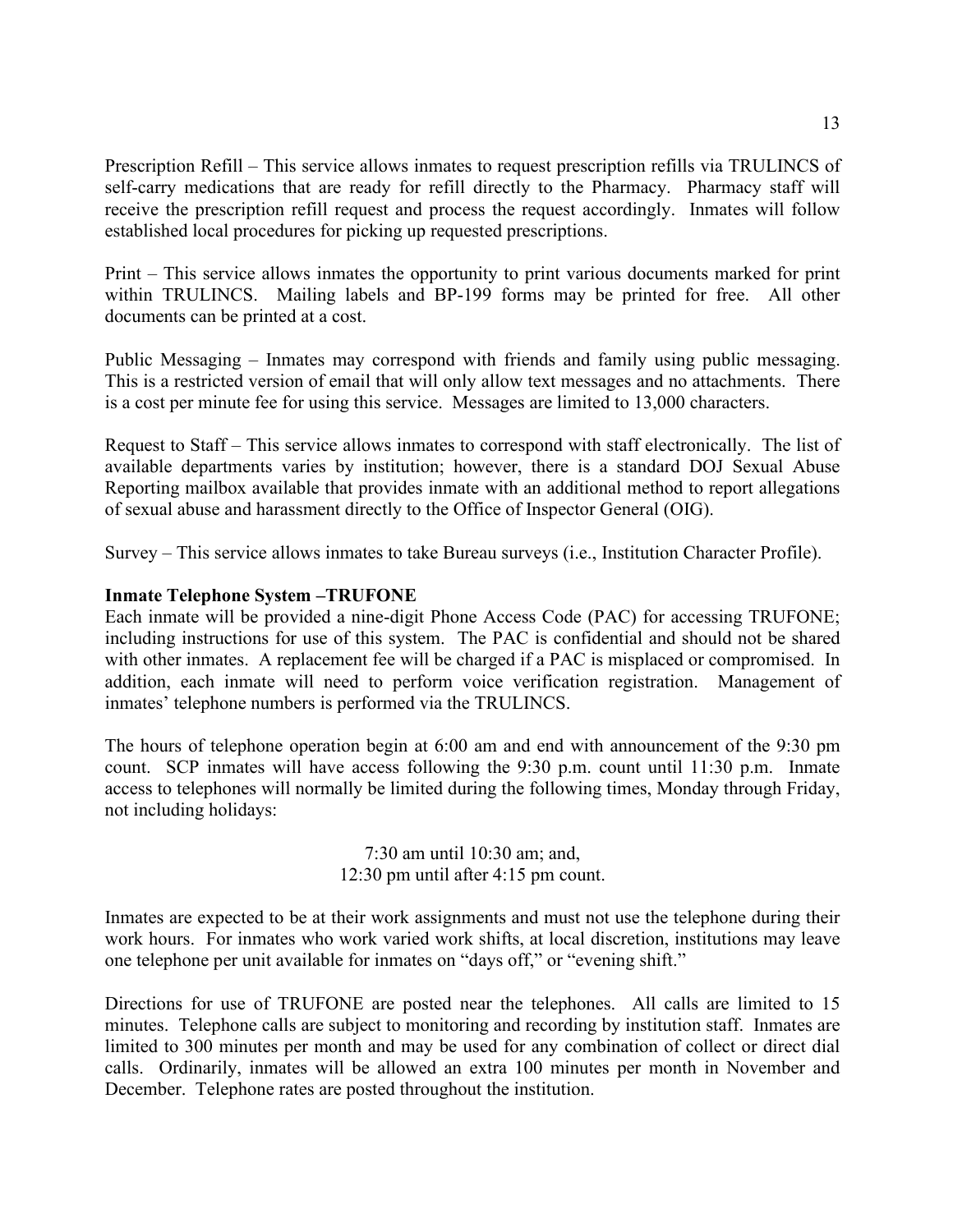TRUFONE funds are transferred using the TRUFONE system and must be done in even dollar amounts. The TRUFONE funds are deducted from an inmate's commissary account and transferred to the TRUFONE account immediately. Transfers may be made from any telephone during operational hours. It is each inmate's responsibility to verify the correctness of the amount transferred at the time of transfer.

# **VISITING PROCEDURES**

Inmates are encouraged to have visits in order to maintain family and community ties. The number of persons permitted to visit is three (3) adults and three (3) children.

Visiting hours for the FCI are 8:15 a.m. - 3:00 p.m. on Saturdays, Sundays, and federal holidays.

Visiting hours for the SCP are 8:30 a.m. - 3:00 p.m. on Saturdays, Sundays, and federal holidays.

Fridays from 8 a.m. to 12 p.m. is for SHU visits only (non-prior campers).

There is no visiting on Mondays, Tuesdays, Wednesdays, and Thursdays; Friday visiting is for SHU only. Visiting hours are established locally and provided to inmates in order for them to advise their prospective visitors. Visiting may be limited on an hourly basis, or other allocation basis, to ensure equitable access to visiting facilities.

New inmates are asked to submit a visiting list which will be given to their Unit Counselor for approval. Family, relatives, and friends may be approved after certain checks are made. Requests for approval for these visitors should be made to the correctional counselor. Attorney visits may be approved and arrangements made in advance by the inmate's unit team. Inmates will receive copies of all visiting list approvals and updates. Inmates are responsible for notifying visitors only after approval is authorized by staff. Holdovers and pre-trial inmates may be limited to immediate family members and attorney of record.

Inmates receiving extended medical treatment at a local hospital will not normally be permitted to have visitors. However, in extenuating circumstances, visits with those people on the inmate's visiting list may be approved by the Warden or designee.

Beginning May 1st through October 31st, each inmate will be limited to two (2) weekend visits a month. If an inmate visits on Saturday, Sunday, and a federal holiday in the same week, this will constitute a weekend visit. Restrictions will not apply from November 1st through April 30th.

Anyone visiting at the institution must be on the inmate's Approved Visiting list or be approved in advance for a Special Visit.

For identification purposes, each visitor 16 years of age and older must have photo identification. Visitors will not be permitted entry without valid state or government issued photo identification.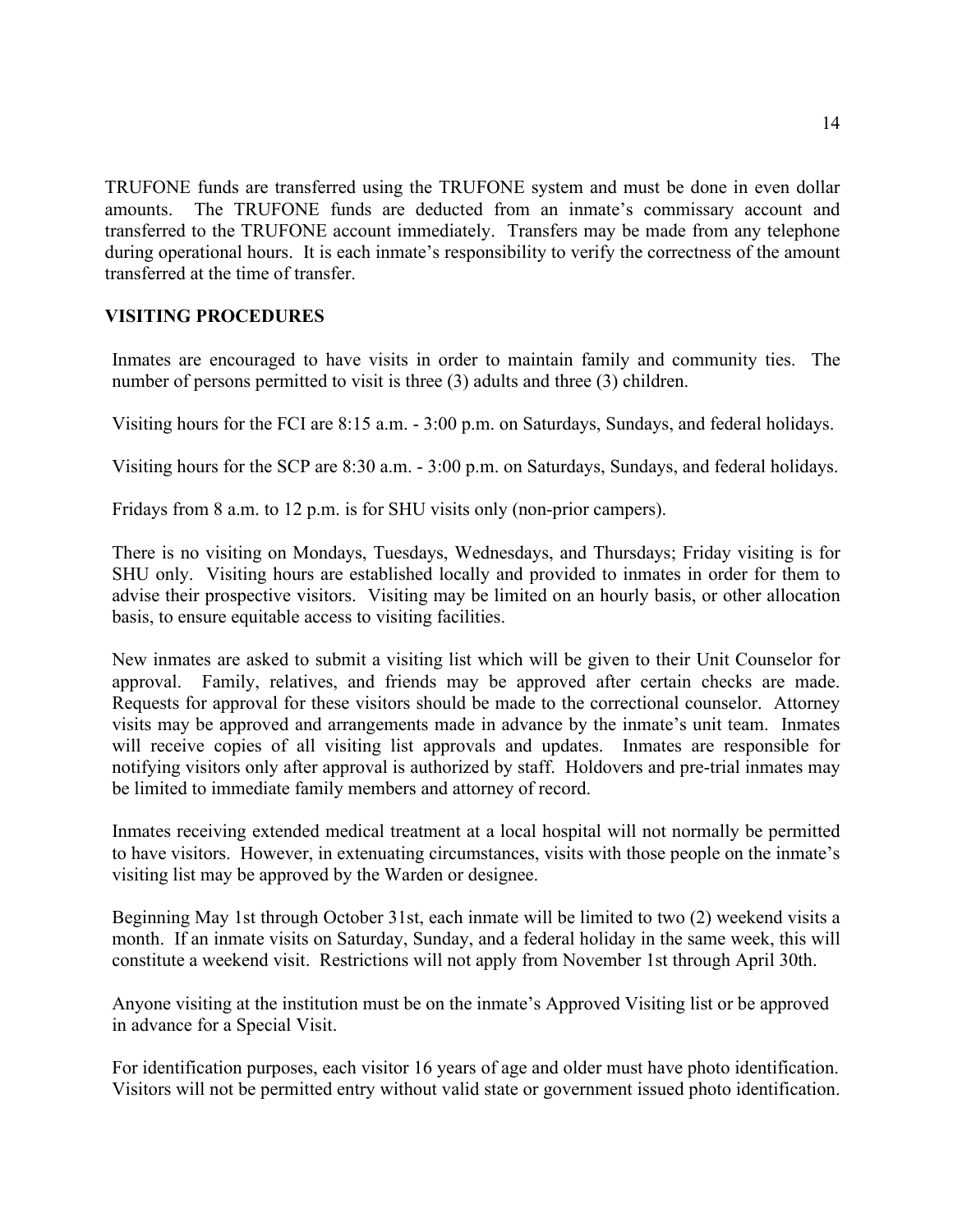(Military ID, Driver's license, Passport, etc)

Appropriate dress will be worn by all visitors.

The following restrictions will be used as a guideline for appropriate dress:

No see through or provocative garments or plunging necklines will be allowed. No attire that exposes cleavage. Hems of dresses or shorts will be no more than three inches above the knee. No form fitting clothing will be allowed. Sweatshirts and pants are appropriate if they are not form fitting. No strapless or sleeveless clothing will be allowed. Footwear is required. Sandals are acceptable. No spandex type clothing or other tight fitting apparel.

All visits will begin and end in the Visiting Room. Kissing, embracing, and handshaking are allowed only on arrival and departure. Visitors are not permitted to receive items from inmates, and inmates are not permitted to receive money or any item that is not approved through proper channels.

It is the responsibility of the inmate to control the behavior of their young visitors. Children Must be under direct supervision of the inmate or adult visitor at all times.

Visitors may bring one small, clear (see through) coin purse. If the visitor has prescription medication, they will only be allowed to bring in enough to cover the time spent in the visiting room. As for baby care items, the visitor may bring in four diapers, eight baby wipes, three clear plastic baby bottles, and four small jars of baby food. Visitors are not allowed to bring food, gifts, games, needlework, pocketbooks, reading material, mail, photographs, or toys. All unauthorized items must be left in vehicles as we will not provide storage space for personal property at the institutions. Money may not be exchanged between a visitor and an inmate; the visitor may purchase items from the vending machines for the inmate; however, all items must be consumed in the Visiting Room. Legal papers may be brought into the visiting room only with prior approval from the inmate's Unit Team.

Visitors can be denied a visit or turned around from the facility for various reasons including violations of any visiting regulation and/or policy, an emergency situation within the institution, adverse weather conditions, and any other situation where the visit is viewed as a possible detriment to the security and orderly running of the institution.

Inmates housed in the Special Housing Unit are permitted visits on Fridays from 8:00 a.m. to 12:00 p.m. On duty staff will determine if conflicts exist when visitors arrive. Inmates who are in the Special Housing Unit will receive instructions from the visiting room staff regarding seating arrangements in the visiting room.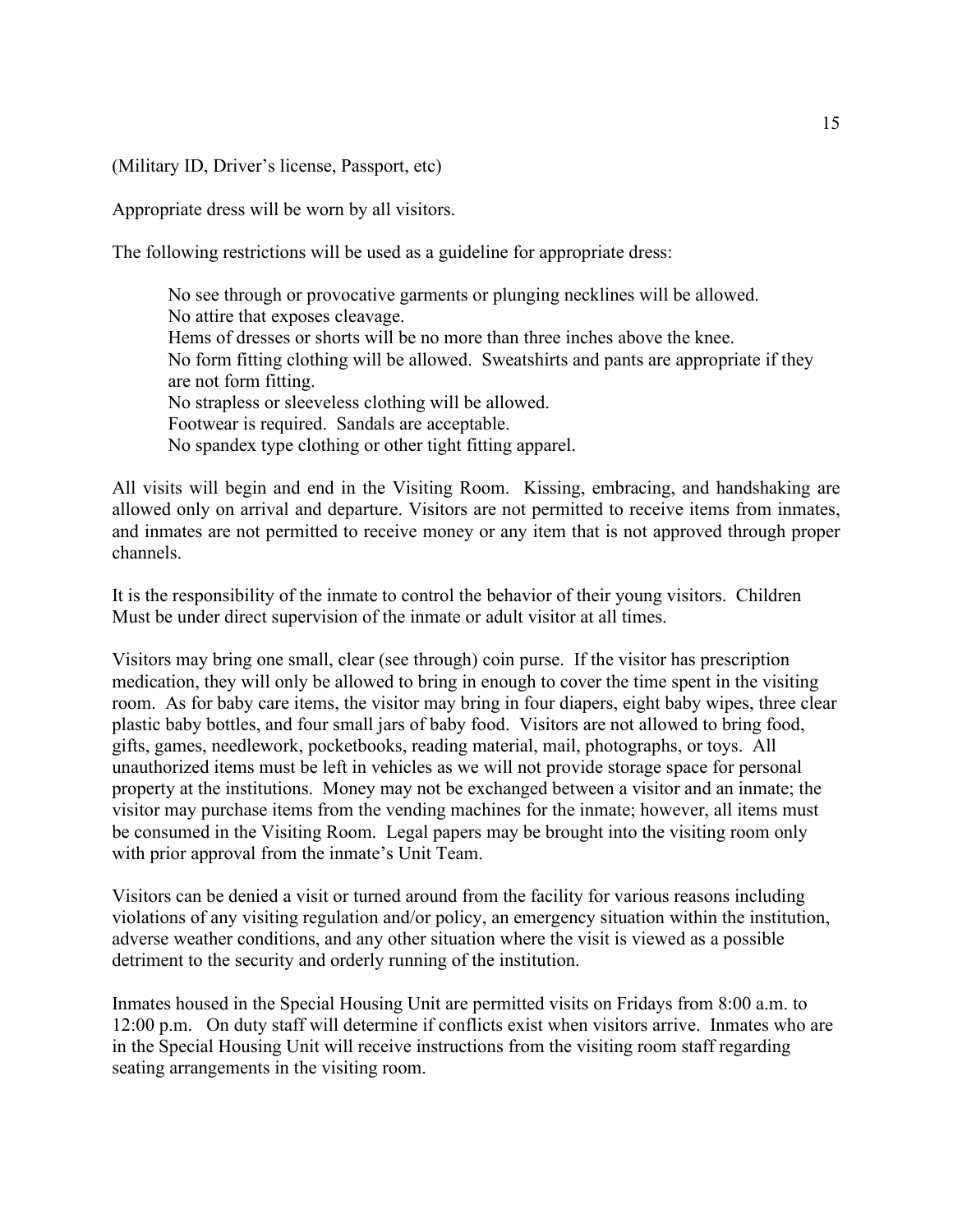The Associate Warden (Programs) may approve special and emergency visits for family emergencies. The Case Manager, in conjunction with the Captain, Executive Assistant and Associate Warden (Programs), is responsible for investigating all special and emergency visits and making a decision as to the need. Inmates shall submit to their Unit Team an Inmate Request to Staff at least one week prior to the anticipated visit**.**

FCI and SCP are located in northwest Pennsylvania between Bradford and Kane, 90 miles south of Buffalo, off route 59, 1/4 mile east of the intersection of State Route 59 and U.S. Route 219. The area is served by Buffalo Airport and Bradford Airport.

Local transportation available:

| 814-362-6500/1-800-rent-a-car |
|-------------------------------|
| 814-368-9360/1-800-654-3131   |
| 888-282-4959 (Toll Free)      |
| 814-723-2670                  |
| 877-644-5466 (Toll Free)      |
| 866-282-4968 (Toll Free)      |
| 814-368-7629                  |
| 800-942-8287 (Toll Free)      |
| 814-362-2450                  |
| 814-887-5811                  |
|                               |

## **SECURITY PROCEDURES**

#### **Attire**

Inmates will be in the proper uniform, (FCI -normally khaki pants and khaki shirt/SCP – normally green pants and green shirt), Monday thru Friday, between 7:30 a.m. and 4:00 p.m. The uniform consists of trousers, long or short sleeved shirt, white t-shirt, belt, socks and authorized shoes. Only the white and gray t-shirt and authorized shoes may be worn with personally owned clothing. The uniform will be maintained in a neat and professional manner, with shirt tucked in and pants around the waist line. Other than approved religious headgear, hats will not be worn while indoors. When weather permits, jackets will be open when entering any area in the facility. Inmates are allowed to have their jackets closed while walking on the sidewalks.

#### **Inmate Identification Cards**

Inmates are required to have their identification cards in their possession at all times upon departing their assigned cell. Inmates will be issued an identification card upon arrival at the institution. Inmates are responsible for the care of these cards.

## **Counts**

Each institution will conduct, at a minimum, five official inmate counts during every 24-hour period. On weekends and holidays, an additional count will be conducted at 10:00 a.m. The inmate is expected to be standing at bedside during official counts held at 4:15 p.m. and 9:30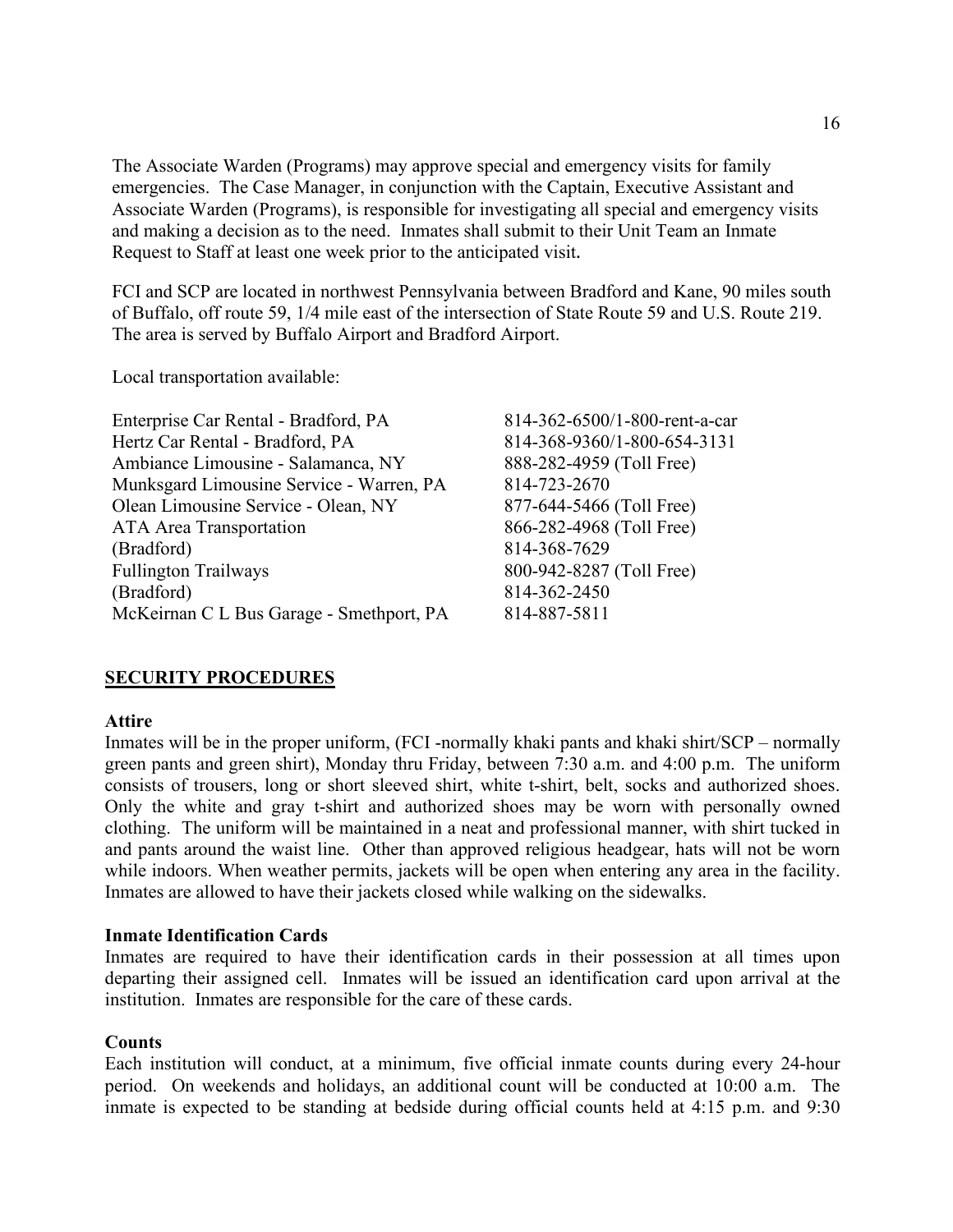p.m., on weekdays and 10:00 a.m., 4:15 p.m., and 9:30 p.m. on weekends and holidays, and during any emergency count. Institutions with secure cell space are required to lock the inmates in their cells for all official counts, unless the inmates are on out-counts in areas such as Food Service, Health Services, Visiting, etc. Disciplinary action will also be taken against inmates for leaving an assigned area before the count is clear. The inmate must actually be seen at all counts, even if the inmate must be awakened.

# **Call-Outs**

Call-outs are a scheduling system for appointments (which include medical, dental, educational, team meetings, and other activities) and are posted each day on the unit bulletin boards after 4:00 p.m., on the day preceding the appointment. It is the inmate's responsibility to check for appointments on a daily basis.

# **Pass System – FCI McKean uses the pass system for Inmate Facility Department work crews.**

Unit Officers or Detail Supervisors issue passes whenever it is necessary to leave a housing unit or work area. Inmates are permitted a limited amount of time to travel to and from each area. It's the inmate's responsibility to make sure that the staff member notes the correct time on the pass. If more than ten minutes is used to travel from one area to another, the inmate is subject to disciplinary action.

When returning to the area from which the pass was originally issued, the staff member who issued the pass will write on the pass the time of return. The staff member who originally issued the pass will then keep the pass. At the end of each day, staff members will turn in all passes to the Correctional Supervisor's office, which will account for all passes.

## **Controlled Movement – FCI Only**

Movement throughout the institution will be regulated by a procedure called controlled movement. The purpose of controlled movement is to ensure all inmate movement is orderly when an institution pass system is not in effect. Controlled movement generally begins ten minutes before the hour and ends on the hour. Normally, these moves are a one way move; meaning, "in bound" or "out bound" move. During the movement period, normally ten minutes, inmates may move from an area of the institution to another area without a pass or staff escort. The start and end of each movement period will be announced by staff.

During the evening hours, the first controlled movement period normally begins at the conclusion of a clear official 4:15 p.m. count. During the feeding of the evening meal, inmates can normally move to recreation yard, gymnasium, or chapel; however, you remain secured inside those areas until the next controlled movement is announced. At the conclusion of the evening meal, the Compound will be secured and a ten minute, controlled movement will commence.

On Saturdays, Sundays, and holidays, normally the first controlled movement will begin at the conclusion of the morning meal. The compound will be secured at 9:30 a.m., in preparation of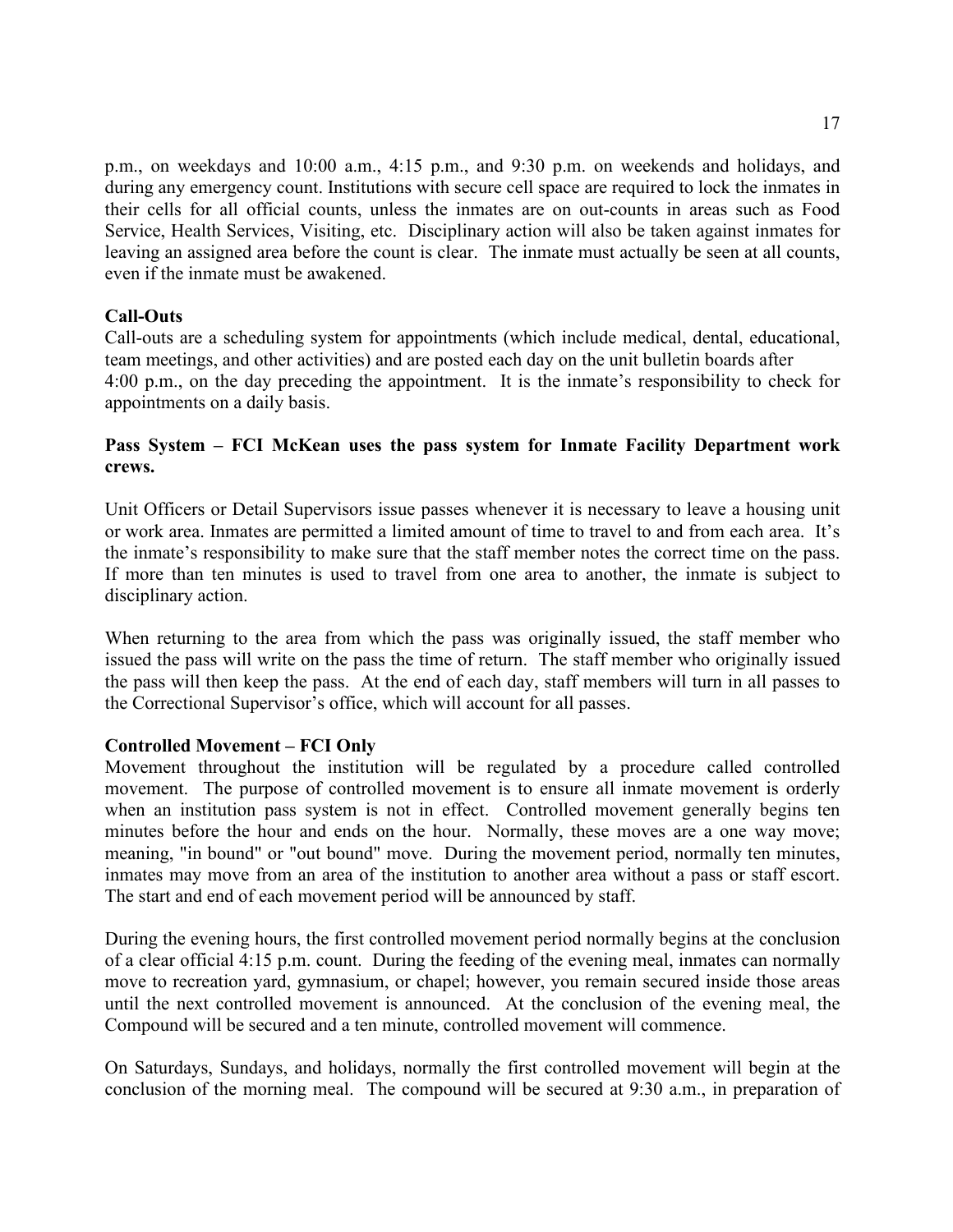the 10:00 a.m. count. During the feeding of the brunch meal, inmates can normally move to the recreation yard, gymnasium, or chapel; however, you must remain secured inside those areas until the next controlled movement is announced. The movement periods will resume after the brunch meal.

## **Contraband**

Items possessed by an inmate ordinarily are not considered to be contraband if the inmate was authorized to retain the item upon admission to the institution, the item was issued by authorized staff, purchased by the inmate from the commissary, purchased or received through approved channels (to include approved for receipt by an authorized staff member or authorized by institution guidelines). This ensures a safe environment for staff and inmates by reducing fire hazards, security risks, and sanitation problems which relate to inmate personal property.

Contraband includes material prohibited by law, or by regulation, or material which can reasonably be expected to cause physical injury or adversely affect the security, safety, or good order of the institution.

Staff shall consider as nuisance contraband any item other than hard contraband, which has never been authorized, or which previously has been authorized for possession by an inmate, but whose possession is prohibited when it presents a threat to security or its condition or excessive quantities of it present a health, fire, or housekeeping hazard. Examples of nuisance contraband include: personal property no longer permitted for admission to the institution or permitted for sale in the commissary; altered personal property; excessive accumulation of commissary, newspapers, letters, or magazines which cannot be stored neatly and safely in the designated area; food items which are spoiled or retained beyond the point of safe consumption; governmentissued items which have been altered, or other items made from government property without staff authorization.

Staff shall seize any item in the institution which has been identified as contraband whether the item is found in the physical possession of an inmate, in an inmate's living quarters, or in common areas of the institution. An inmate may not purchase, give, or receive any personal property from another inmate.

Staff shall return to the institution's issuing authority any item of government property seized as contraband.

Items of personal property confiscated by staff as contraband are to be inventoried and stored pending identification of the true owner (if in question) and possible disciplinary action. Staff will then provide you with a copy of the inventory as soon as practicable.

## **Shakedowns**

The placement of metal detection devices throughout the institutions may be necessary for the control of contraband. A metal detector search may be done in addition to the pat search. Staff may conduct a pat search of an inmate on a routine or random basis to control contraband. Staff may also conduct a visual search where there is reasonable belief that contraband may be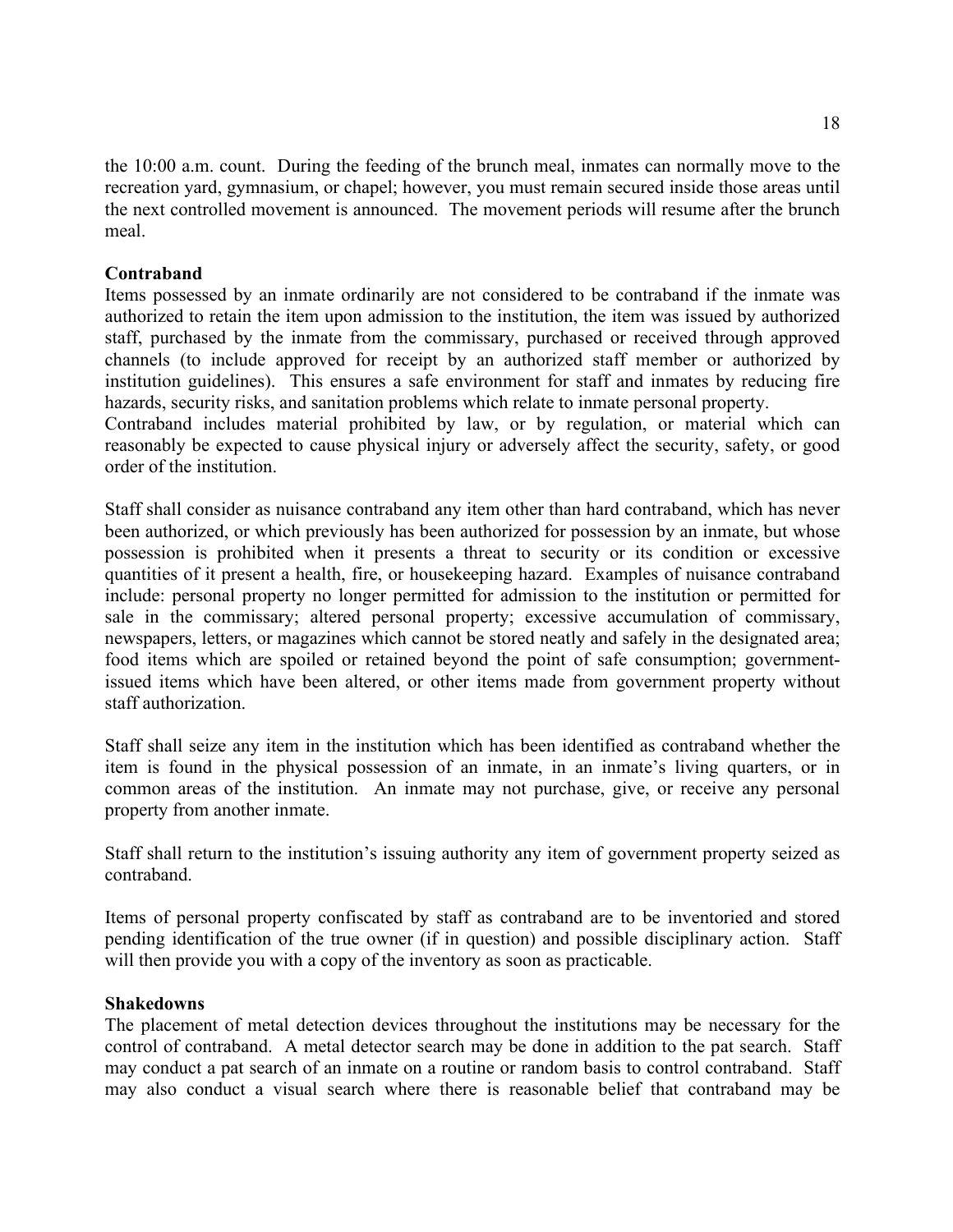concealed on your person or a good opportunity for concealment has occurred. Finally, staff may search an inmate's housing and work area, and personal items contained within those areas, without notice, randomly, and without the inmate's presence. The property and living area will be left as close to the same conditions as found.

## **Drug Surveillance / Alcohol Detection**

BOP facilities operate drug surveillance and alcohol detection programs which include mandatory random testing, as well as testing of certain other categories of inmates. A positive test, or refusal to submit a test, will result in an incident report.

#### **Fire Prevention and Control**

Fire prevention and safety are everyone's responsibility. Inmates are required to report fires to the nearest staff member so property and lives can be protected. Piles of trash or rags in closed areas, combustible material, items hanging from fixtures or electrical receptacles, or other hazards will not be tolerated. Regular fire inspections are made by qualified professionals.

#### **PROGRAMS AND SERVICES**

#### **Job Assignments**

All inmates, who have been medically cleared, will maintain a regular job assignment. Many job assignments are controlled through an Inmate Performance Pay (IPP) system, which provides monetary payment for work. Federal Prison Industries has a separate pay scale. Unit staff assign work and approve all job changes. They also see that the changes are posted on the Daily Change Sheet.

Institutional maintenance jobs are usually the first assignment an inmate receives. This might include work in Food Service, as a unit orderly, or in a maintenance shop. **FCI McKean does not have a UNICOR factory.** SCP McKean employs inmate clerks in the UNICOR division. Camp inmates interested in UNICOR employment should submit an Inmate Request to Staff Member to UNICOR staff.

#### **Inmate Financial Responsibility Program**

Working closely with the Administrative Office of the Courts and the Department of Justice, the BOP administers a systematic payment program for court-imposed fines, fees, and costs. All designated inmates are required to develop a financial plan to meet their financial obligations. These obligations may include: special assessments imposed under 18 USC 3013, court ordered restitution, fines and court costs, judgments in favor of the U.S., other debts owed the Federal government, and other court-ordered obligations (e.g., child support, alimony, and other judgments).

Institution staff assist in planning, but the inmate is responsible for making all payments required, either from earnings within the institution or from outside resources. The inmate must provide documentation of compliance and payment. If an inmate refuses to meet his or her obligations, the inmate cannot work for UNICOR nor receive performance pay above the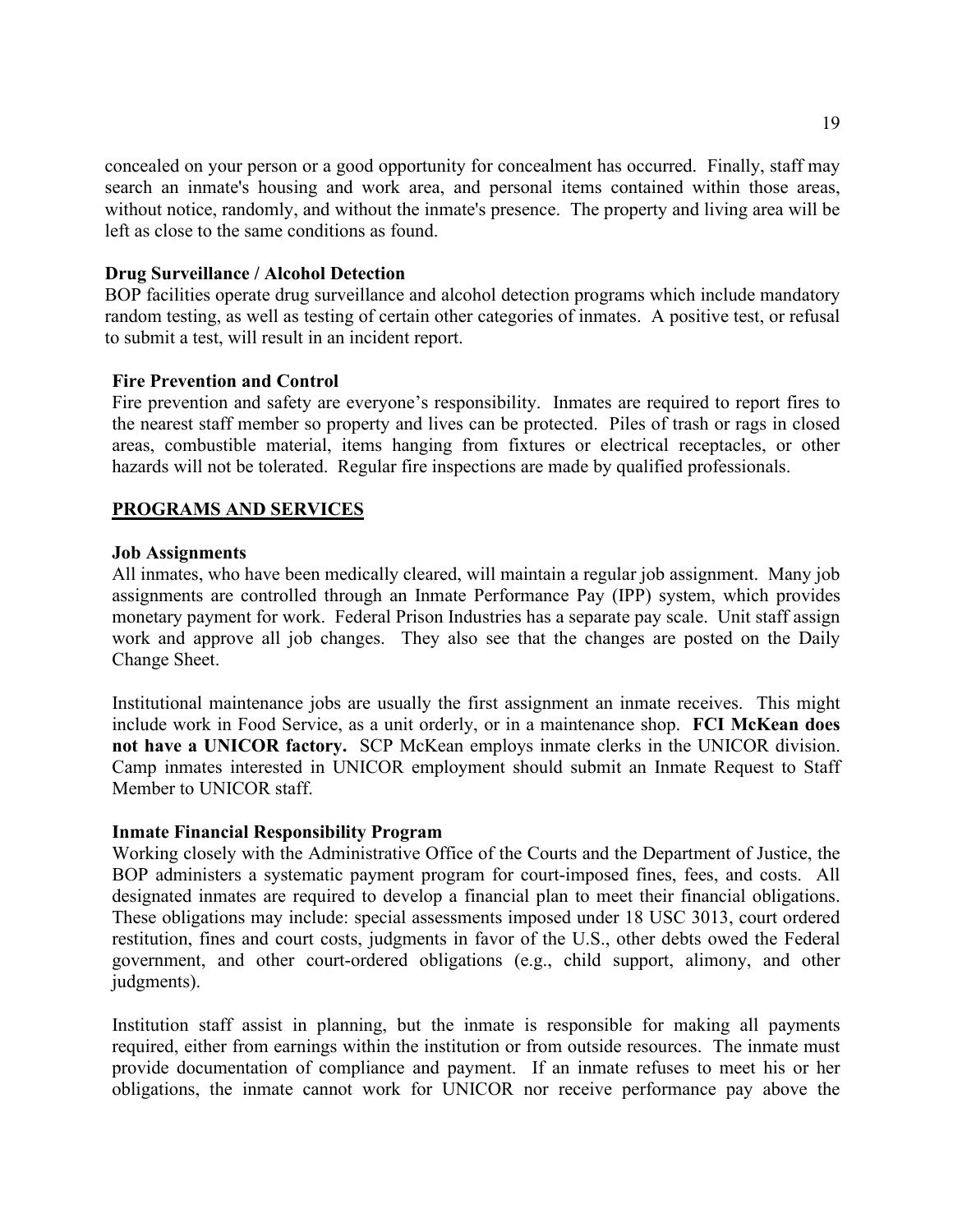maintenance pay level. He/She will also be placed in "refuse" status. As the result of being in refuse status, the inmate has a spending limit of only \$25.00 monthly, can be placed in less desirable housing, will not be considered for any favorable requests, i.e. (vacations, furloughs, early release, etc.) and will score zero in responsibility on the progress report. These are a few examples of the sanctions that can be imposed as a result of being in refuse status.

The status of any financial plan will be included in all progress reports, and will be considered by staff when determining Security/Custody level, job assignments, eligibility for community activities, and institutional program changes. The U.S. Parole Commission will also review financial responsibility progress at parole hearings.

## **Food Service**

The BOP offers a standardized National Menu. This menu is offered at all institutions and includes approved menu items based on standard recipes and product specifications. The National Menu offers regular, heart healthy and no-flesh dietary options. At the Warden's discretion items may be added to the National Menu by adding to a salad bar, hot bar, beverage bar (if these are part of the Food Service program) or by adding condiments such as sugar.

Medical diets will be provided by mainline self-selection from the items available on the National Menu for that meal unless menu items fail to meet the medical requirement. Menu item replacements may not always be provided as inmates may have to avoid certain foods in the selfselection process; however, if a dietitian determines a Special Diet is required to ensure adequate nutrition, it will be provided by pre-plating or controlled plating.

The religious diet program, called the Alternative Diet Program, consists of two distinct components: one component provides for religious dietary need through self-selection from the main line, which includes a no-flesh option. The other component accommodates dietary needs through nationally recognized, religiously certified processed foods and is available through the approval of Religious Services.

## **Education**

The mission of Education/Recreation is to provide mandatory literacy and English-as-a-Second Language programs as required by law, as well as other education/recreation and related programs that meet the needs and interests of the inmate population, provide options for the positive use of inmate time, and enhance successful reintegration into the community.

Education opportunities provided for Federal inmates include General Equivalency Diploma (GED) and ESL programs, as required by law. Various nationally recognized tests will be used to place inmates in appropriate education programs. Inmates must perform to the best of their abilities on exams for appropriate placement in class.

## **Literacy/GED**

The Violent Crime Control and Law Enforcement Act (VCCLEA) and the Prison Litigation Act (PLRA) require inmates who lack a high school diploma to participate in a GED credential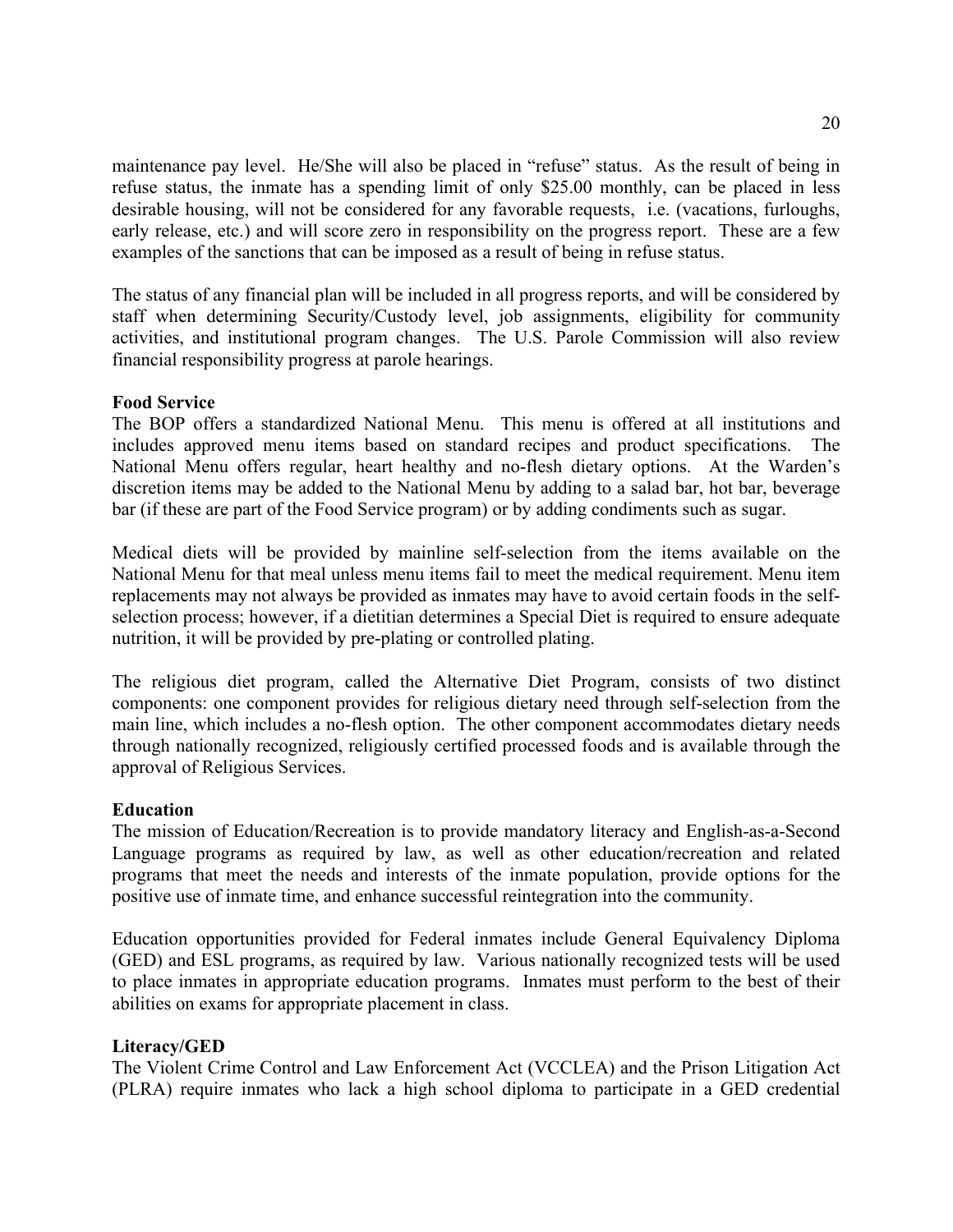program and make satisfactory progress in the program in order to be eligible to vest the maximum amount of earned good conduct time (VCCLEA sentenced inmates) or earn the maximum amount of good conduct time.

Unless exempt (pre-trial, holdover, etc.), inmates must participate in the literacy program for one mandatory period of at least 240 instructional hours, or until they achieve a GED credential. For all inmates to receive job pay promotions above the entry level, they must have a high school diploma, a GED credential, or a pay exemption.

Inmates who are exempt from attending GED class based on a deportation detainer must enroll in GED or ESL in order to receive their good conduct time.

Inmates under a final Bureau of Immigration and Customs Enforcement (BICE) order of deportation, exclusion, or removal are exempt. Inmates who have completed the mandatory period of enrollment must remain enrolled, or re-enroll to vest/earn their good conduct time. Inmates found guilty of an incident report related to their literacy program enrollment will be changed to GED UNSATISFACTORY PROGRESS, and will not vest/earn their good conduct time.

Following an assignment of a GED UNSATISFACTORY PROGRESS code, inmates will be required to complete additional 240 hours of program enrollment before they can be changed back to a SATISFACTORY code. Good conduct time will not vest while the UNSATISFACTORY assignment exists.

Inmates who are eligible for District of Columbia Educational Good Time (DCEGT) can earn DCEGT for participating, but not completing GED, ESL and marketable level occupational training programs. While enrolled in the qualifying education program, inmates will earn DCEGT credit. However, DCEDGT credit will show up on their sentence computation when they complete or withdraw from the qualifying program.

The GED Test will be taken on the computer. Inmates are strongly encouraged to enroll in a keyboarding or typing course, when offered.

# **Inmates with a Verified High School Diploma**

In order to obtain a realistic and accurate assessment of an inmate's skill levels, a demonstration of literacy attainment must be verified for inmates with a high school diploma. Even though current policy accepts a high school diploma for custody classification, good time credits, education programs, etc., a high school diploma does not necessarily certify an inmate is literate.

Inmates who have a high school diploma (not an AA or higher post-secondary degree) are encouraged to submit a cop-out to the Education Department to request to sign-up for the Tests of Adult Basic Education (TABE) to validate their reading, language, and math computation, as well as applied math. The purpose of the TABE is to ensure these inmates have sufficient language and math skills to pursue their post-secondary education study and/or obtain a job in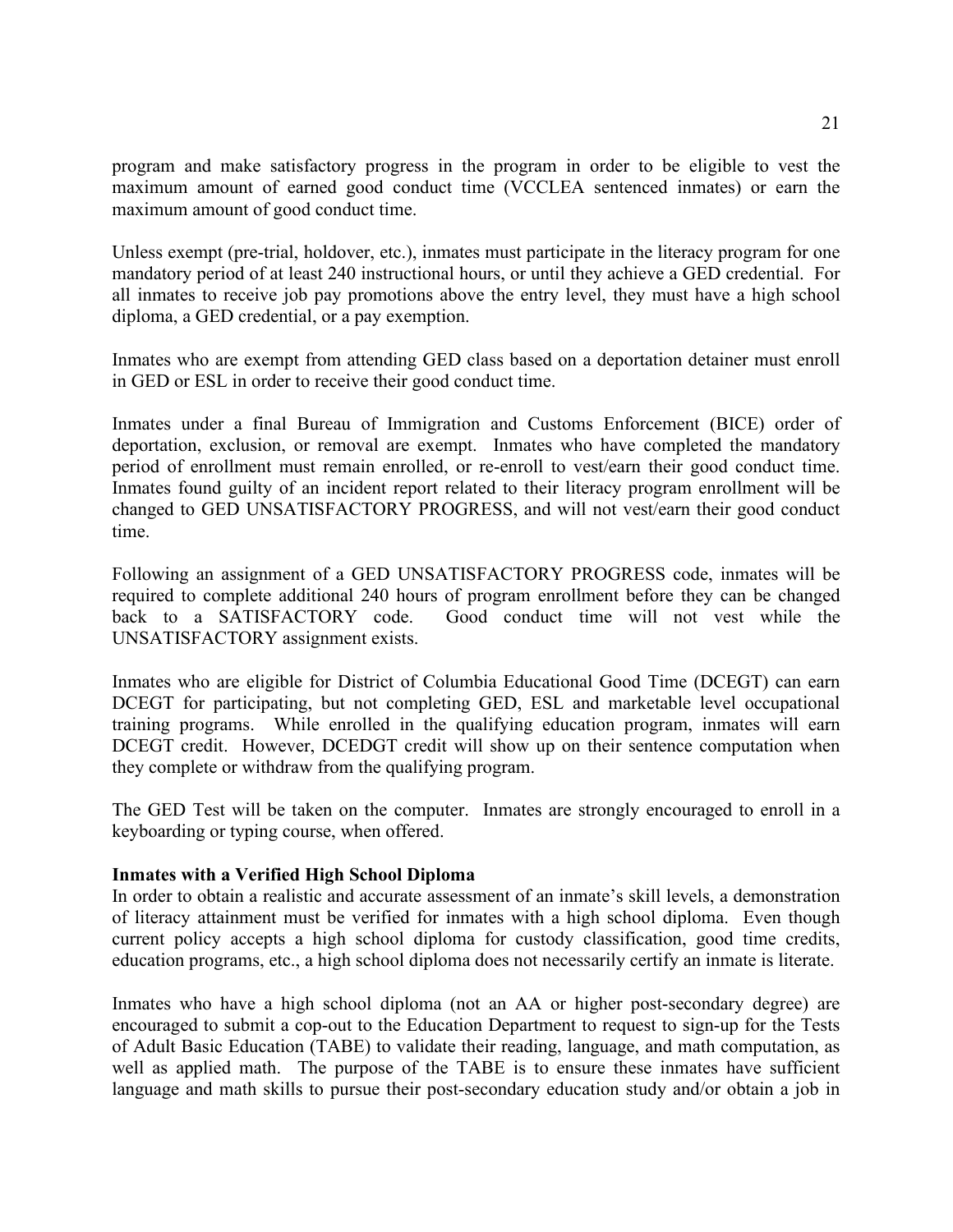the community. Mastery of the reading, language, and math skills from the TABE is part of inmates' reentry plan documented in the Inmate Skills Development System (ISDS).

In the Academic section of the ISDS, the inmate will not be scored/rated green (indicating demonstration of literacy skills) and should be scored/rated yellow (indicating unknown) until he/she scores a 9.0 or higher on TABE A or D. If an inmate scores below 9.0, he/she should enroll in remedial classes offered by the Education Department to improve his/her literacy levels.

# **ESL**

The Crime Control Act of 1990 mandates non-English speaking federal prisoners participate in the ESL program. An inmates' communication skill level in English is evaluated at initial classification and interviews. Those found to have limited ability to communicate in English will be referred to the education department to determine proficiency at the 8th grade level or higher based on a nationally recognized achievement test. Inmates scoring less than the 8th grade level of proficiency will be enrolled in ESL until they function at the 8th grade level or above on a nationally recognized education achievement test. If indicated by test scores, participation in ESL will be required regardless of education degree status. Inmates with high school diplomas or college degrees may be required to participate in the ESL program.

# **Incentives**

Incentive awards are provided to recognize inmates making satisfactory progress and successfully completing the literacy (i.e., GED and ESL) program. Inmates may also receive incentives for progressing to various levels in the GED or ESL Programs. Graduation ceremonies recognize GED, ESL, and Occupational Education completions.

# **Other Programs**

The completion of the literacy program is often the first step towards adequate preparation for successful post-release reintegration into society. Additional educational programs such as advanced occupational training or college are needed in today's world. Vocational training and apprenticeship programs afford inmates an opportunity to obtain marketable job skills.

# **Occupational Education Programs**

Occupational Education programs prepare inmates for a specific occupation or cluster of occupations. Inmates can earn a Certificate, Associate of Arts Degree, Associate of Science Degree, or an industry accepted certificate upon the completion of occupational training programs. Occupational education programs vary institution-to-institution.

- · Inmates must request initial enrollment through the Supervisor of Education. Education staff will determine an inmate's academic eligibility for enrollment and deportation status (if applicable).
- · The Supervisor of Education will notify an inmates' unit team of enrollment consideration for occupational education programs.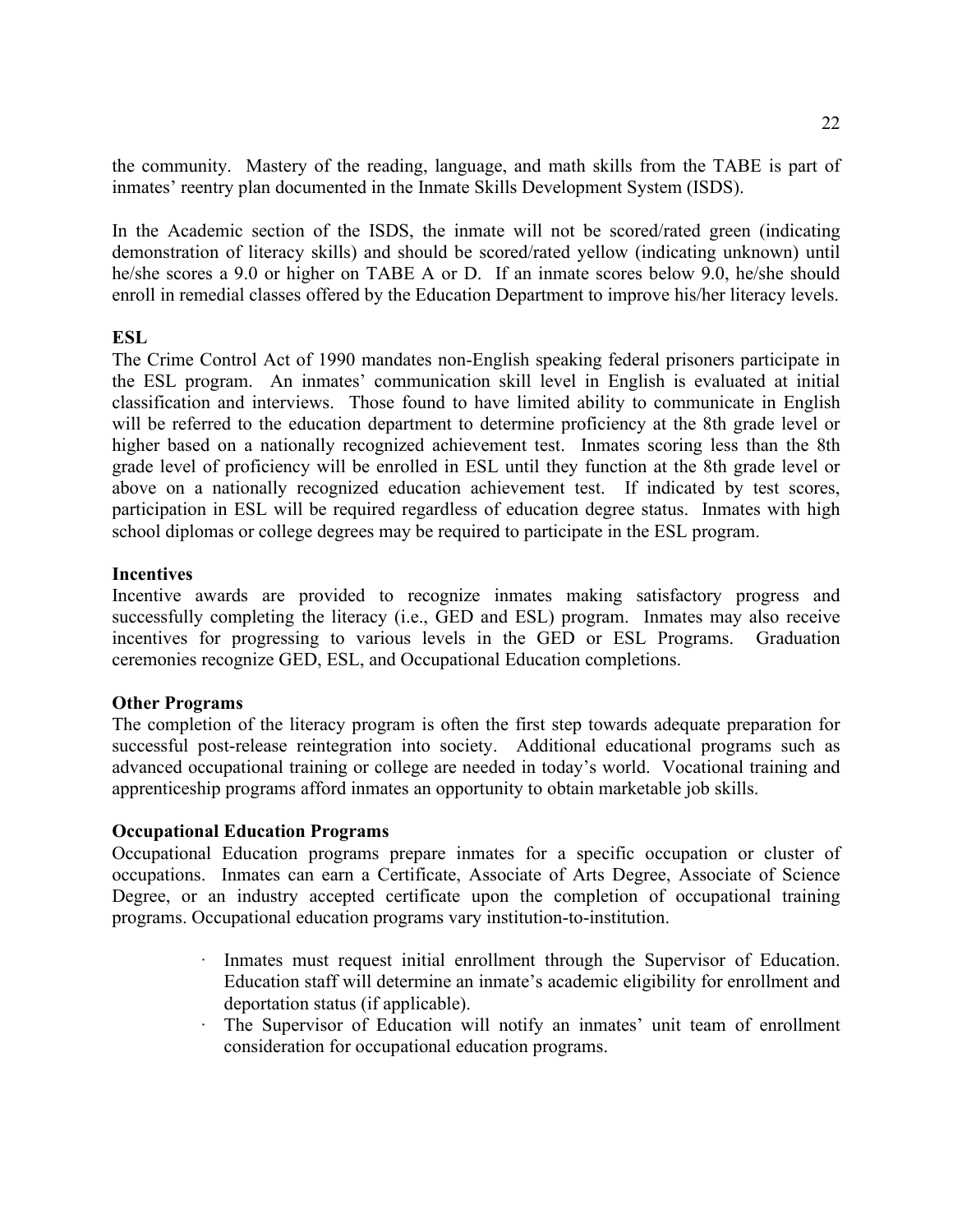## **Apprenticeship**

Apprenticeship training provides inmates the opportunity to participate in training which prepares them for employment in various trades. Apprenticeship programs in the BOP are registered with the Bureau of Apprenticeship and Training, U.S. Department of Labor. These programs are structured to offer on-the-job learning in industries.Upon completion of a registered trade, inmates can earn a Certificate of Completion from the Department of Labor.

## **Adult Continuing Education (ACE):**

ACE classes enhance an inmate's general knowledge on various subjects and address the skill deficits identified in an inmate's individual reentry plan. ACE classes are organized differently in different institutions. Typical ACE classes include: typing, computer literacy, foreign language, and business skills. These classes are usually offered during evening and weekend hours.

## **Post-Secondary Education (Inmate Correspondence Courses)**

Inmates are encouraged to expand their knowledge through a variety of methods, including correspondence courses. In general, inmates are permitted to enroll in any correspondence course that involves only "paper and pencil." Courses requiring equipment are generally not authorized. The cost for correspondence courses must be paid by the inmate. If an inmate has sufficient funds available in his commissary account, a Form 24 may be used for payment. Inmates interested in enrolling in correspondence courses are required to contact the Staff

Coordinator prior to enrollment. Catalogs are available from the Staff Coordinator. Diplomas or certificates from correspondence high school GED programs do not satisfy the criteria for an adult literacy program completion.

## **Parenting**

The Parenting Program provides inmates information and counseling through directed classes on how to enhance their relationship with their children even while incarcerated. All Parenting Programs include a classroom and visitation component. In addition, social service outreach contacts are often established to facilitate the provision of services to the inmate parent, visiting custodial parent, and children.

## **Library Services**

Leisure Libraries: Leisure libraries offer inmates a variety of reading materials, including but not limited to: periodicals, newspapers, fiction, non-fiction, and reference books. Institutions also participate in an interlibrary loan program with local, state, and college libraries and available bookmobile services.

Electronic Law Libraries (ELL): Inmates are afforded access to legal materials and an opportunity to prepare legal documents in the ELL. Resources are available for inmates to prepare legal material via Trust Fund.

A copying machine is available to reproduce materials needed for research. The price to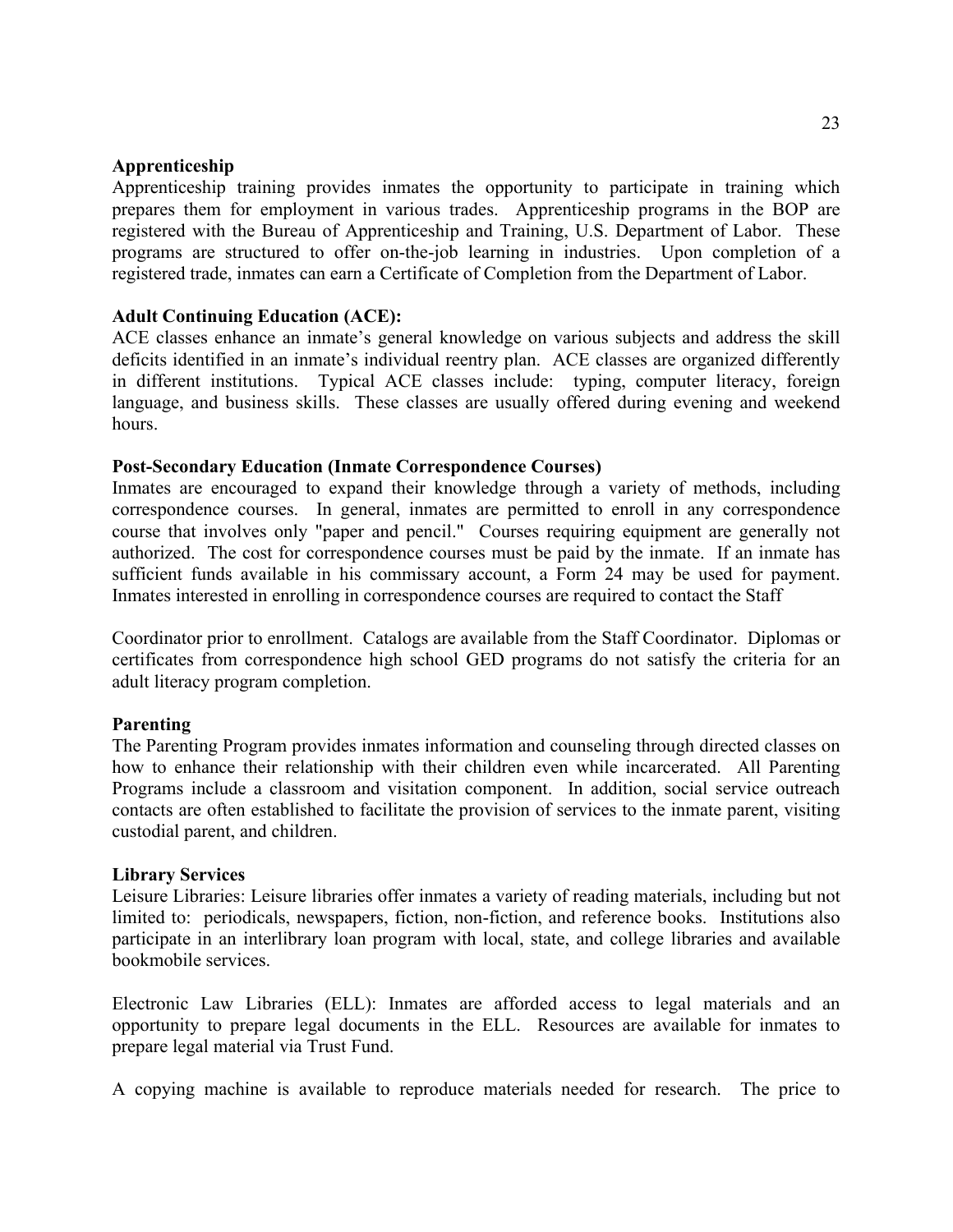reproduce materials is established by Trust Fund.

## **Recreation, Leisure, Wellness, and Social Programs**

The BOP encourages inmates to make constructive use of leisure time and offers group and individual activities. At each facility, physical fitness and leisure programs are provided to promote positive lifestyle changes. These programs strive to provide inmates with opportunities to reduce stress and enhance overall health and emotional well-being.

## **Leisure Programs**

Institutions offer a wide range of activities in which inmates may participate when not performing assigned duties. Leisure activities include: organized and informal games, sports, physical fitness, table games, hobby crafts, music programs, intramural activities, social and cultural organizations, and movies.

## **Art and Hobby Craft Programs**

Art work includes all paintings and sketches rendered in any of the usual media (e.g., oils, pastels, crayons, pencils, inks, and charcoal). Hobby craft activities include ceramics, leatherwork, crochet, and knitting.

Art and hobby craft programs are not meant for the mass production of art and hobby craft items or to provide a means of supplementing an inmate's income. Use of hobby craft facilities is a privilege that the Warden or staff delegated that authority may grant or deny.

Inmates are encouraged to participate in housing unit activities such as unit-based hobby craft. The Recreation Supervisor will coordinate housing unit activities with Unit Managers.

## **Wellness Programs**

Wellness programs include screening, assessments, goal setting, fitness/nutrition prescriptions and counseling.

## **Recreation and Zimmer**

The Zimmer Amendment was passed in 1996. The amendment does not allow for the BOP to use appropriated and non-appropriated funds to provide amenities or personal comforts in the Federal Prison System. Specifically, institutions activated prior to 1996 through attrition, will conform to the guidelines set by the law. The main sections of Zimmer address: (1) viewing of R, X, or NC-17 movies; (2) instruction or training for boxing, wrestling, judo, karate or other martial arts or any body building or weightlifting equipment; and (3) electronic or electric instruments.

## **Consequences for Rules Violation in Recreation**

Inmates are strongly encouraged to participate in recreation activities. However, when inmate behavior violates established rules, consequences may include an incident report and/or suspensions from programs.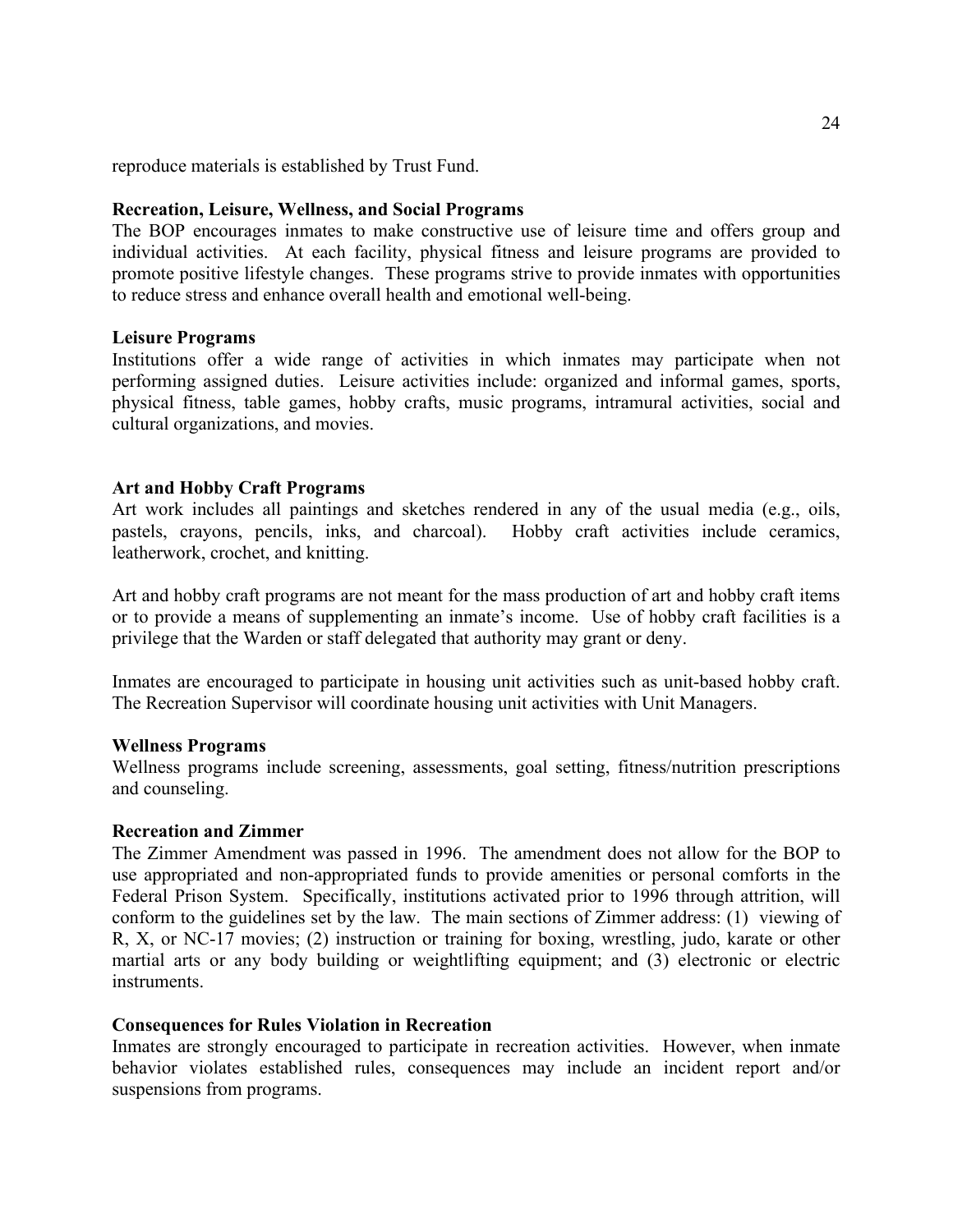## **Religious Services**

The Religious Services Department provide pastoral care and religious accommodation to individual and group religious beliefs and practices in accordance with the law, federal regulations and BOP policy. The Chaplains offer religious worship, education, counseling, spiritual direction, support and crisis intervention to meet the diverse religious needs of inmates. BOP Chaplains also oversee the religious diet program, ceremonial religious meals and religious holiday observances. All Chaplaincy Services' programming is directed to promote BOP reentry goals. The Life Connections and Threshold programs highlight our faith-based reentry priorities.

## **Psychology Services**

Psychology Services departments in all BOP institutions offer mental health care to inmates. This care may include screening, assessment and treatment of mental health or drug abuse problems, individual and/or group counseling, psycho-educational classes, self-help and supportive services, or referral to Health Services for medical treatment of a mental illness.

If you are new to the BOP, or if you have previously identified mental health or drug abuse programming needs that require intervention, you will be scheduled for an interview with Psychology Services staff. The purpose of this interview is to review your history and identify your programming needs. A psychologist may make recommendations to support your successful adjustment to prison and prepare you for your eventual release. We encourage you to participate actively in this process. This interview is an ideal time for you to share your interest in specific services, such as drug abuse treatment or mental health counseling.

The Psychology Services department at this institution is staffed by a Chief Psychologist, Drug Abuse Program Coordinator, a Staff Psychologist, several Drug Treatment Specialists, and a Psychology Technician. The department's FCI offices are located adjacent to the Commissary Dept. There are a number of ways to contact Psychology Services at this institution.

You may:

For Psychology requests: Submit an Inmate Request to Staff to Psychology Services (MCK/InmatetoPsychologySvcs)

For Drug Treatment requests: Submit an electronic Inmate Request to Staff to Psychology Services (MCK/InmatetoDAPCoordinator)

Visit the department during "Open House" hours. The FCI Psychology Department is located next to the Commissary. Psychology Services and Drug Treatment open house hours at the FCI are on Thursdays from 11:15am-12:00pm.

If you are interested in participating in a drug treatment program, please attend open house hours or submit an Inmate Request to Staff form to MCK/InmatetoDAPCoordinator.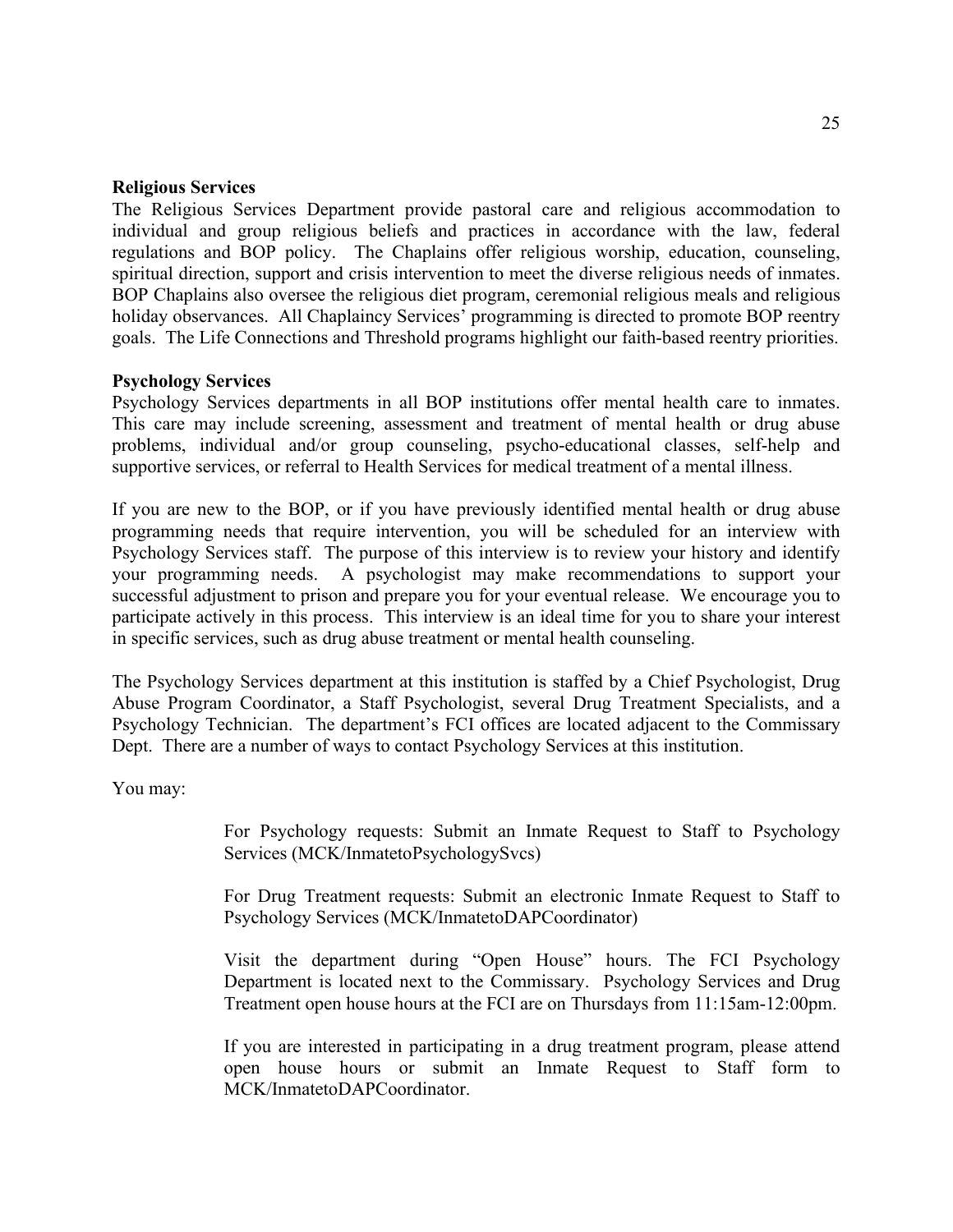In the case of a crisis situation, notify your Unit Officer, Unit Team, or any other BOP staff member of your urgent need to speak with Psychology Services.

## **Suicide Prevention**

Incarceration can be a difficult experience. At times, you may feel discouraged, frustrated, and helpless. It is not uncommon for people to experience depression while in jail or prison, especially if they are newly incarcerated, serving a long sentence, experiencing family problems, struggling to get along with other inmates, or receiving bad news. Over time, most inmates successfully adapt to incarceration and find ways to use their time productively and meaningfully. However, some inmates continue to struggle with the pressures of incarceration and become overwhelmed by a sense of hopelessness. If you feel a sense of hopelessness or begin thinking about suicide, talk to a staff member. Help is available and actively seeking help is a sign of your strength and determination to prevail. If you feel you are in imminent danger of harming yourself or someone else, you should contact a staff member immediately.

In addition, if you suspect another inmate is contemplating suicide, please notify a staff member. Staff do not always see everything inmates see. And, most suicidal individuals display some warning signs of their intentions. PLEASE alert a staff member right away if you suspect a fellow inmate is considering suicide. The most effective way to prevent another person from taking his or her life is to recognize the factors that put people at risk for suicide, take warning signs seriously and know how to respond. The warning signs of suicide may include:

- · threatening to hurt or kill oneself or talking about wanting to hurt or kill oneself
- · feeling hopeless
- · feeling rage or uncontrolled anger or seeking revenge
- · increased alcohol or drug use<br>· withdrawing from friends, fan
- withdrawing from friends, family, associates
- experiencing dramatic mood changes
- · feeling anxious or agitated, being unable to sleep, or sleeping all the time
- seeing no reason for living or having no sense of purpose

If your friend, cellmate, coworker, or associate is exhibiting these signs, start by telling the person you are concerned and give him/her examples of what you see that worries you. Listen and encourage the person to seek help. If they are hesitant, offer to go with them to speak to a staff member. If you are not confident they will seek help, notify a staff member yourself. Seeking help for a person in distress is not "snitching," it is showing concern for the welfare of a fellow human being. If you report your concerns to staff, you can rest easy knowing you did everything within your power to assist the individual.

If you are interested in assisting Psychology Services with suicide prevention efforts, you may choose to participate in this institution's inmate companion program. Inmates who are interested in serving as suicide watch inmate companions must meet the following criteria: (1) be a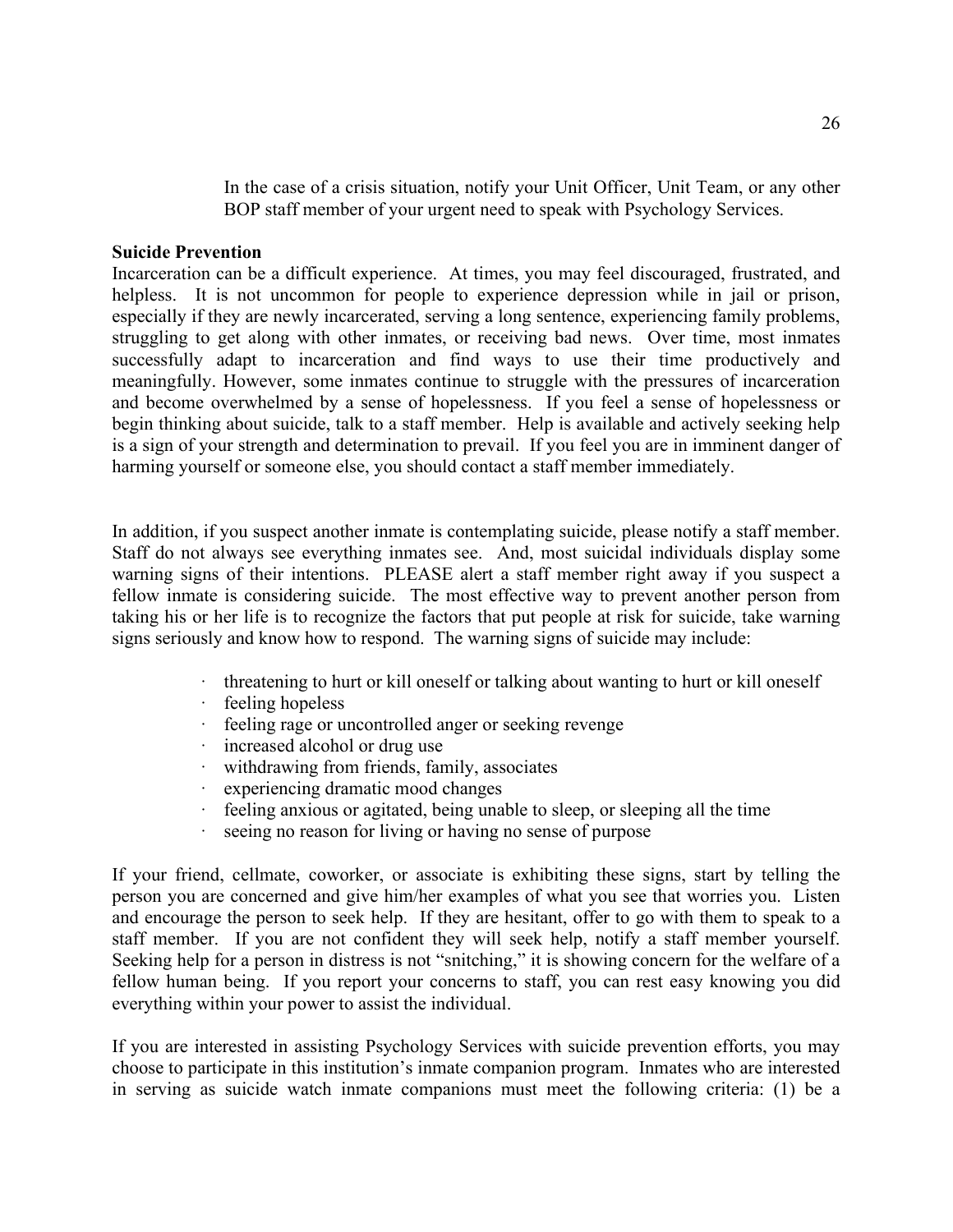sentenced BOP inmate; (2) no 100 series incident reports in the past 3 years; (3) may not be in FRP, DRG ED, or GED refusal status. If you would like to be considered for the companion program in the future, please send an electronic copout to MCK/InmatetoPsychology svcs, and/or watch for postings on Trulincs.

## **Drug Abuse Programs**

Drug abuse programming is available in all BOP institutions. The BOP offers a drug education course as well as treatment options for inmates who have abused alcohol and/or drugs.

# **Drug Abuse Education Course**

The Drug Abuse Education Course is not drug treatment. The purpose of the course is to encourage you to review the consequences of your choice to have drugs in your life, to look at the relationship between drug use and crime, and to begin to think about how different your life could be without drugs. Looking at your drug involvement in this way may motivate you to ask for drug abuse treatment. If your pre-sentence report documents a prolonged history of drug use, evidence that alcohol or drug use contributed to the commission of your offense, a judicial recommendation for treatment, or a violation of community supervision as a result of alcohol or drug use, you are required to take the Drug Abuse Education Course. Failing to take this required course results in your ineligibility for performance pay above maintenance pay level, as well as ineligibility for bonus or vacation pay. You will also not be eligible for a Federal Prison Industries work program assignment. If you are not sure what this means, you may want to ask your counselor.

The Drug Abuse Education Course is available in every BOP institution. If you are required to complete the course, your name will automatically be placed on the waiting list for the course. When it is time for you to complete the course, Psychology Services staff will contact you. If you would like to enroll in the course, but are not required to participate, you may submit an Inmate Request to Staff in order to place your name on the waiting list for the course.

## **Nonresidential Drug Abuse Treatment**

Nonresidential Drug Abuse Treatment is also available in every Bureau institution. Nonresidential Drug Abuse Treatment has been developed to provide the flexibility necessary to meet each individual's treatment needs, and more specifically for:

- · inmates with a relatively minor or low-level drug abuse problem,
- inmates with a drug use disorder who do not have sufficient time to complete the intensive Residential Drug Abuse Treatment Program (RDAP),
- · inmates with longer sentences who are in need of treatment and are awaiting placement in the RDAP,
- inmates with a drug use history who chose not to participate in the RDAP, but want to prepare for staying sober in the community, and
- inmates who completed the unit-based portion of the RDAP and are required to continue treatment until their transfer to a Residential Reentry Center (half-way house).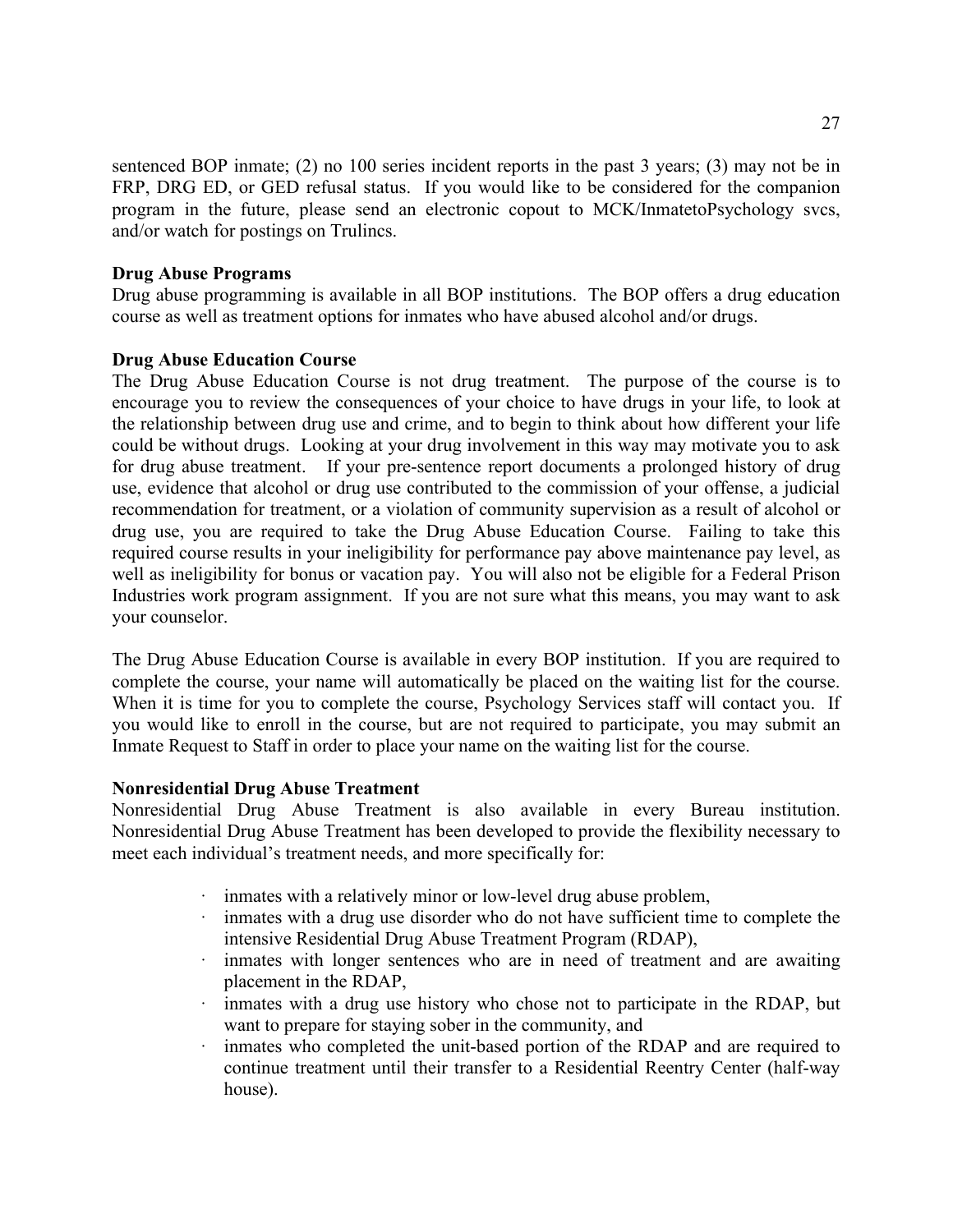Program completion awards are only available for those who complete the program. If you are interested, ask the institution's drug abuse treatment staff for more information on these awards.

## **Residential Drug Abuse Program (RDAP)**

The RDAP provides intensive drug abuse treatment to inmates diagnosed with a drug use disorder. Inmates in the residential program are housed together in a treatment unit that is set apart from the general population. Treatment is provided for a minimum 9 months; however, your time in the program depends on your progress in treatment.

To apply for the RDAP you must send an Inmate Request to a Staff Member (a "Cop-Out") to MCK/InmatetoDAPCoordinator to be screened for the program. First, staff will screen your presentence report to determine if there is any documentation indicating that you have a pattern of drug abuse or dependence. If so, you will be referred to the Drug Abuse Program Coordinator for an interview to determine if you meet the diagnostic criteria for a substance use disorder.

Inmates who are diagnosed with a drug use disorder are qualified for the RDAP and are admitted to the program based on their nearness to release, as mandated by federal statute. You must have enough time left to serve on your sentence to complete the unit-based component and the community transition component of the program. Follow-up Treatment, as described earlier, is provided to inmates after they complete the unit-based component and before they transfer to a residential reentry center.

The RDAP is operated as a modified therapeutic community where inmates are expected to model the pro-social behaviors expected in a community. This means RDAP participants are role models to other inmates. Therefore, they are to demonstrate honesty, to relate positively with their peers, and to fully participate in all treatment activities in the unit. The RDAP is a half-day program, with the rest of the day devoted to work, school, and other self-improvement activities. The RDAP is available in 76 BOP institutions. The program is not available at FCI McKean; therefore if deemed eligible you will be transferred to a facility which offers the program. The RDAP is available at SCP McKean.

If you are interested in volunteering for the RDAP and would like to know if you are eligible for the program, contact the institution's drug abuse program coordinator. You may apply for the program at any time during your incarceration, but your interview, like program admittance, will be based on your proximity to release. Ordinarily inmates are interviewed 42-24 months from release depending on the facility's security level and waiting list for the RDAP.

# **Early Release**

The Violent Crime Control and Law Enforcement Act of 1994 allows the BOP to grant a nonviolent inmate up to 1 year off his or her term of imprisonment for successful completion of the residential drug abuse treatment program (Title 18 U.S.C. § 3621(e)(2)). For more information, talk to an institution drug abuse treatment specialist or drug abuse program coordinator.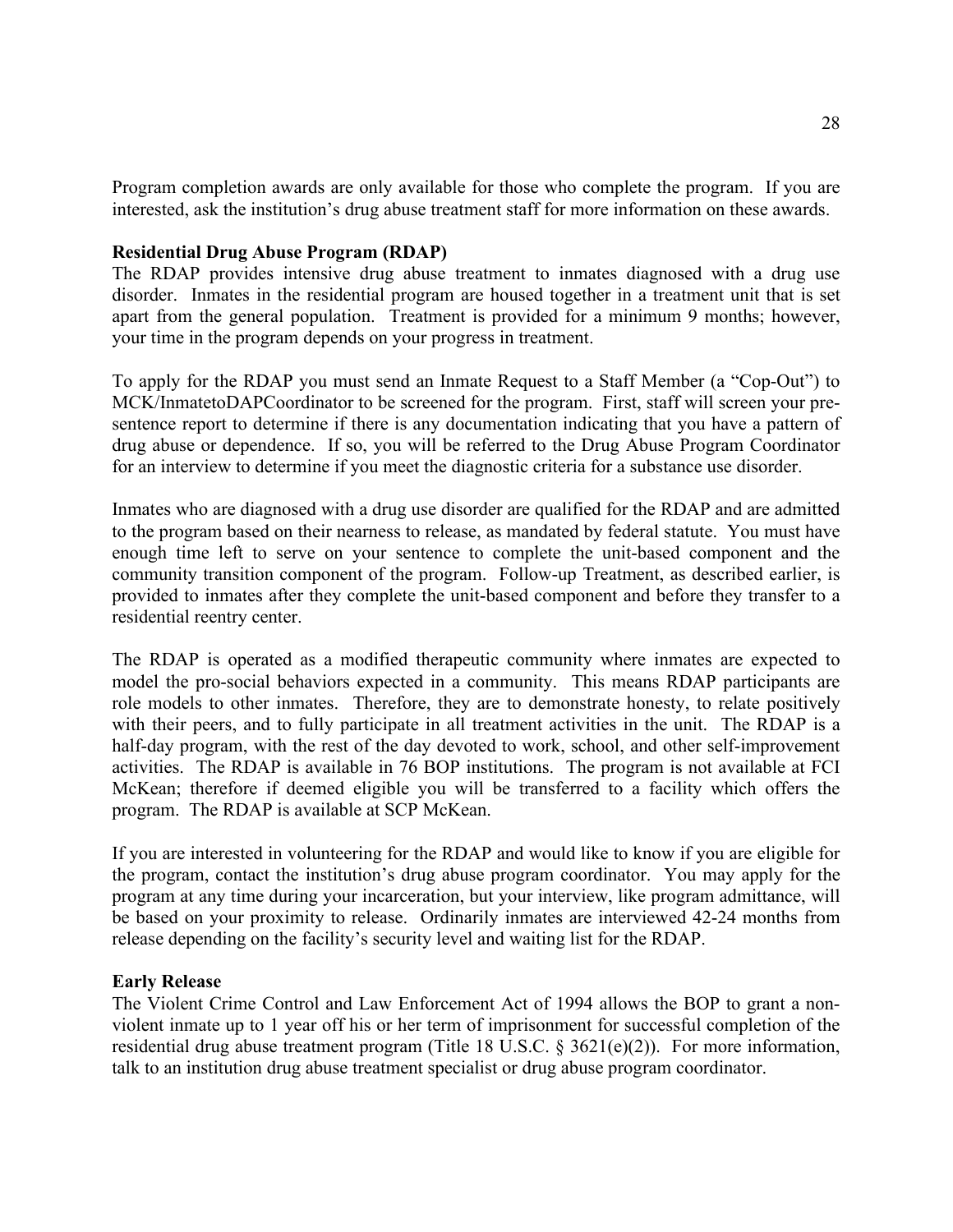## **Community Transition Drug Abuse Treatment**

To successfully complete the RDAP, inmates are required to participate in the Community Transition Drug Abuse Treatment component of the program. The BOP ensures that inmates receive continued treatment when transferred to a Residential Reentry Center (RRC) or to home confinement. The RRC, is structured to help you adjust to life in the community and find suitable post-release employment. RRCs provide a structured, supervised environment and support job placement, counseling, and other services. Within the structure of the RRC, RDAP participants continue their drug abuse treatment, with a community-based treatment provider. The BOP contracts with this provider to deliver treatment services in the community. Inmates must continue to participate in transition drug abuse treatment to earn any benefit associated with successful completion of the RDAP, e.g., early release.

In addition to these drug abuse programs, drug abuse treatment services may also be provided within the context of other specialized treatment programs with the BOP, such as the Resolve Program and the Challenge Program.

#### **Specialized Mental Health Programs**

The BOP also has several residential mental health programs designed to help inmates with severe emotional, cognitive, and behavioral problems. These programs are indicated for inmates who are having difficulty functioning in a mainline institution due to a psychological disorder. They are designed to improve the day to day functioning of inmates with the goal of helping them return to a mainline institution or preventing the need for hospitalization. Psychology Services has additional information about these programs and can make recommendations for participation.

## **The Sex Offender Management Program**

The BOP offers sex offender treatment programs at our Sex Offender Management Program (SOMP) institutions. SOMP institutions have a higher proportion of sex offenders in their general population. Having a larger number of sex offenders at SOMP institutions ensures that treatment volunteers feel safe about participating in programming.

The BOP's sex offender treatment programs are stratified into two program levels:

#### **The Residential Sex Offender Treatment Program [male institutions only]**

The Residential Sex Offender Treatment Program (SOTP-R) is a high intensity program designed for high risk sexual offenders - ordinarily inmates with multiple sex offenses, or a history of contact sexual offenders. The SOTP-R is offered at the Federal Medical Center (FMC) in Devens, Massachusetts and at USP Marion in Illinois.

#### **The Non-residential Sex Offender Treatment Program**

The Non-residential Sex Offender Treatment Program (SOTP-NR) is a moderate intensity program designed for low to moderate risk sexual offenders. Many of the inmates in the SOTP-NR are first-time offenders serving a sentence for an Internet sex crime. All SOMP institutions offer the SOTP-NR.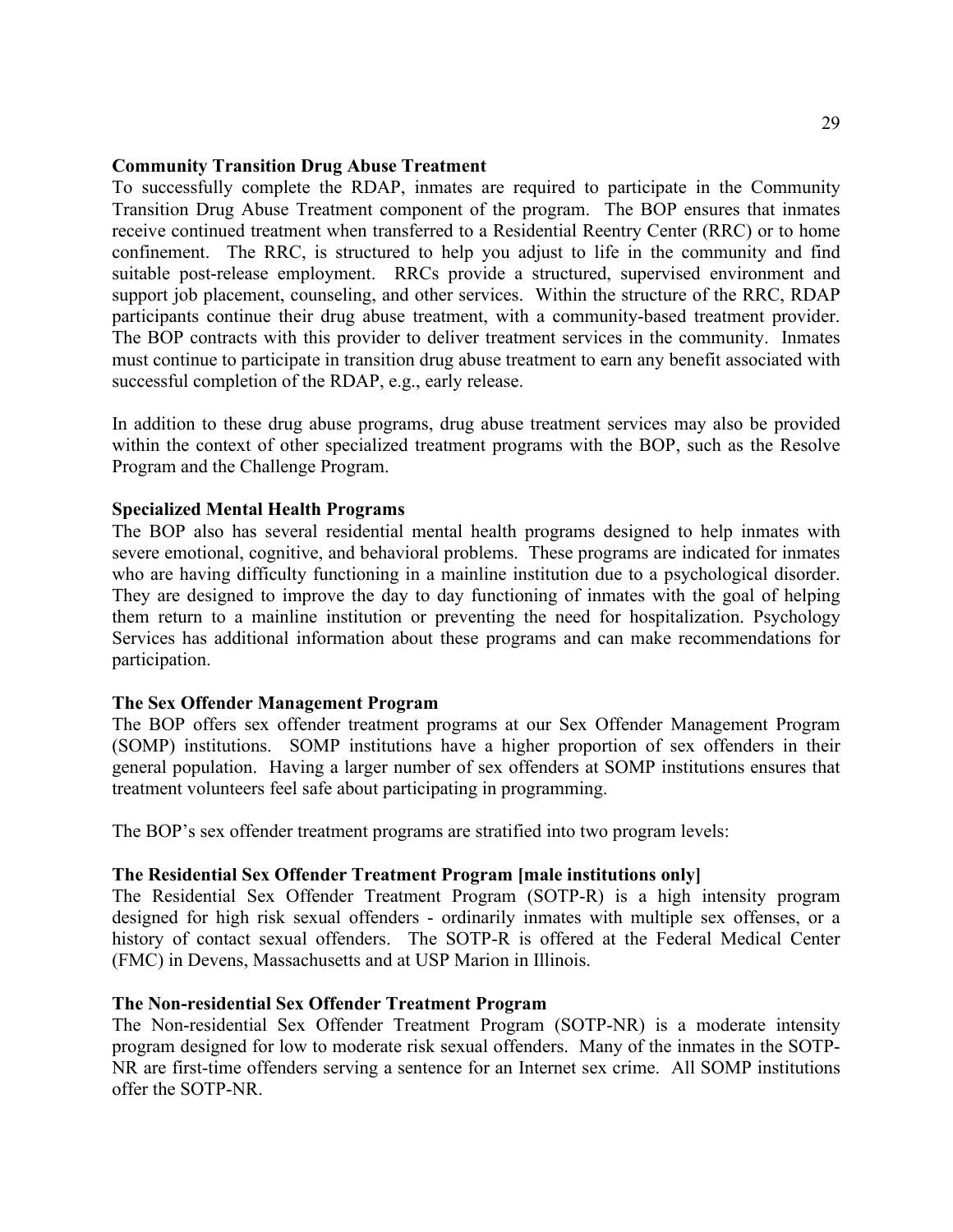When you volunteer for treatment, BOP staff will determine whether the Residential or Nonresidential Treatment Program is appropriate for you based on your offense history. If eligible for treatment, you will be transferred to a SOMP institution based on your treatment needs and security level.

If you are interested in receiving sex offender treatment and would like to know if you are eligible for the program, contact Psychology Services. You may apply at any point in your sentence. However, inmates ordinarily enter treatment when they have between 24 to 42 months remaining on their sentence. If you are at the beginning of your sentence or have more than 48 months remaining on your sentence, you may want to wait before applying for the program.

## **Institution Specific Programs**

There are several psychological programs offered at FCI McKean to include Drug Education, Non-Residential Drug Treatment, Residential Drug Abuse Program, Anger Management, Emotional Self-Regulation, Criminal Thinking, and Seeking Safety. Inmates must submit an Inmate Request to Staff in order to participate in groups. We have a self-help library and audiovisual resources in the Psychology Department. Limited individual therapy services are available per request and as needed.

## **Confidentiality**

Security needs and the nature of a prison environment affect mental health care in a variety of ways. Confidentiality is an important component of the therapeutic relationship. However, in a prison environment, confidentiality must be weighed against institutional needs of safety and security. Mental health providers in the institution not only serve inmates, they also serve the institution and the public at large.

In the community, certain situations require mental health providers to violate client confidentiality. For example, many states mandate reporting of child or elder abuse. Providers also must notify authorities if a client threatens suicide or serious harm to others. Similarly, prison mental health providers violate confidentiality when an inmate is at risk of serious harm to themselves or others, such as when an inmate presents a clear and present risk of escape or when an inmate is responsible for the creation of disorder within a facility. Confidentiality may also be limited when prison mental health providers share information on a need-to-know basis with prison officials or other federal law enforcement entities. For example, before you are transferred to a residential reentry center, mental health providers must communicate your mental health needs to your unit team.

If you tell a staff member, including a Psychology Services staff member, that you are going to harm or kill yourself or someone else, or engage in a behavior that jeopardizes the safety or security of the institution, confidentiality will be breached and the appropriate individuals will be notified on a need-to-know basis only. Simply put, there is no guarantee of confidentiality in the prison setting. However, you can rely on the professional judgment of Psychology Services staff who conscientiously balance your confidentiality and the safety and security of the institution.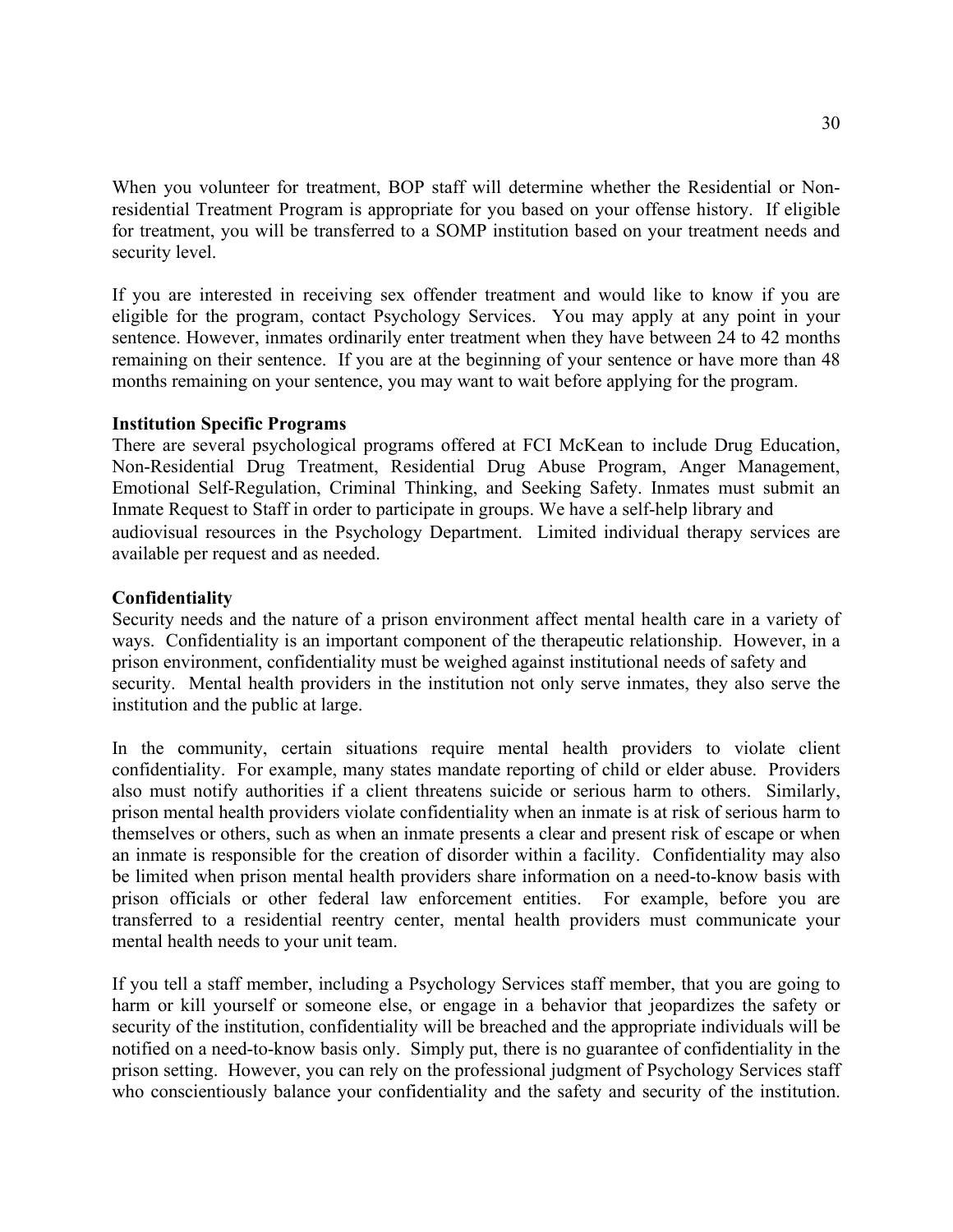Information that does not impact the safety and security of the institution, inmates, and staff, will not be shared. While these limitations on confidentiality may initially deter you from seeking treatment, I want to assure you that the vast majority of inmates who receive psychological services are comfortable with the decisions staff make with regard to their confidentiality. If you have additional questions about confidentiality, be certain to discuss your concerns with Psychology Services staff.

# **Escorted Trips**

Escorted trips provide approved inmates with staff escorted trips into the community for such purposes as receiving medical treatment not otherwise available, for visiting a critically ill member of the inmate's immediate family, or for participating in programs or work related functions. Additionally, bedside visits and funeral trips may be authorized for inmates with custody levels below maximum. All expenses will be borne by the inmate, except for the first eight hours of each day that the employee is on duty. There are occasions based on a determination that the perceived danger to BOP staff during the proposed visit is too great, or the security concerns about the individual inmate outweigh the need to visit the community.

# **Furloughs**

A furlough is an authorized absence from an institution by an inmate who is not under the escort of a staff member, a U.S. Marshal, other Federal or State agent. Furloughs are a privilege, not a right, and are only granted when clearly in the public interest and for the furtherance of a legitimate correctional goal. An inmate who meets the eligibility requirements may submit an application for furlough to staff for approval.

# **Central Inmate Monitoring System**

The Central Inmate Monitoring System (CIMS) is a method for the Agency to monitor and control the transfer, temporary release, and participation in community activities of inmates who pose special management considerations. Designation as a CIMS case does not, in and of itself, prevent an inmate from participating in community activities. All inmates who are designated as CIMS cases will be notified by their Case Manager.

# **Marriages**

If an inmate wishes to be married while incarcerated, the Warden may authorize him to do so under certain conditions. All expenses of the marriage will be paid by the inmate. If an inmate requests permission to marry he must:

- · Have a letter from the intended spouse which verifies their intention to marry.
- · Demonstrate legal eligibility to marry.
- · Be mentally competent.<br>• The marriage must not n
- The marriage must not present a security risk to the institution.

Marriage procedures are detailed in local Institution Supplements.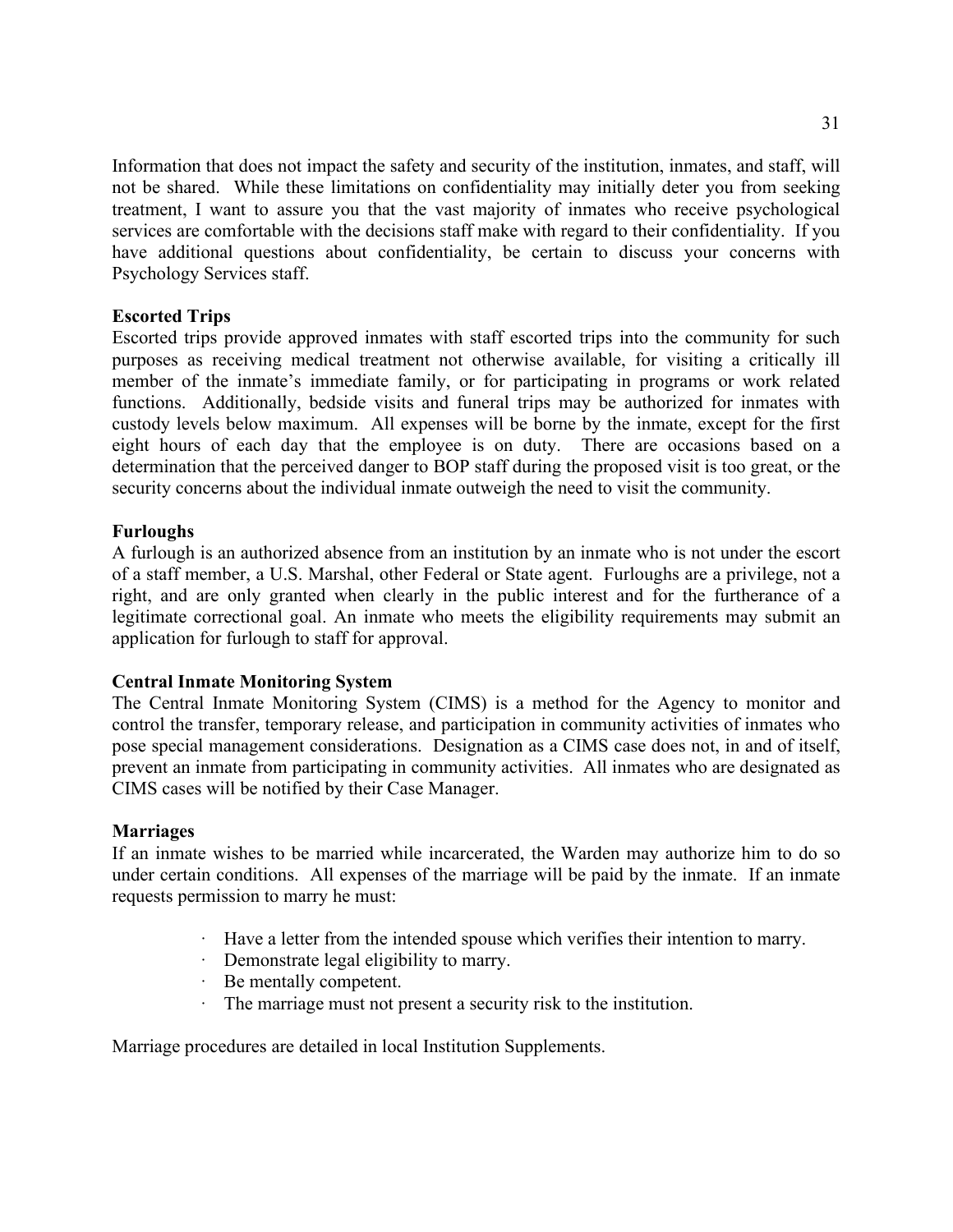## **Barber Shop**

Haircuts and hair care services are authorized in the barber shop only. Hours of operation will be posted in each of the housing units and the barber shop.

# **Medical Services**

The BOP inmate health care delivery system includes local ambulatory clinics as well as major medical centers. Locally, emergency medical care is available 24 hours a day in all BOP facilities. BOP clinical staff typically covers the day and evening shifts and community emergency personnel meet emergency needs when BOP clinical staff is not on-site.

Health services include episodic visits for new or recurring medical or dental symptoms through a sick call system, chronic care management for chronic and infectious diseases through enrollment in chronic care clinics for regular care, routine dental care, medical and dental emergency care for injuries and sudden illness, age-appropriate preventive care to promote optimal health and functional status, restorative care to promote achievable functional status, long-term care and end-of-life care.

#### **Sick Call System**

For episodic care, clinical and dental staff will screen the inmate's complaint, give a future appointment based on the nature of the health complaint and enter the appointment date on the "callout" sheet. Inmates will report to their assigned work details after making the sick call appointment. Inmates who become ill after the regular sick call sign-up period will notify their Work Supervisor or Unit Officer to call the Health Services Unit to arrange an evaluation. Inmates requesting health services will be charged a co-payment fee unless staff determines they are indigent and not subject to a co-payment fee. At the FCI "sick call" is Monday through Friday from 7:15 am until 7:45 am, and for the FPC, "sick call" is Tuesdays and Thursdays from 6:30 am until 7:00 am.

Inmates in detention or segregation who are unable to attend the scheduled sick call sign up event will access sick call by submitting a written request for evaluation or by verbally asking for a sick call appointment when the Health Services clinician makes daily rounds in the secured unit.

## **Emergency Medical Treatment**

All emergencies or injuries receive priority for treatment. Appropriate medical care will be provided by institution clinical staff, on-call staff if after hours, or by community emergency medical providers. Clinicians covering evenings, weekends and holidays provide treatment for acute medical problems and directly observed pill lines.

## **Medication Administration (Pill Line)**

Controlled medications are administered at regularly scheduled times of the day and evening in a specific location in the Health Services Unit known as the "pill line." Clinical staff delivers controlled medications to inmates in detention or segregation units during established pill line times.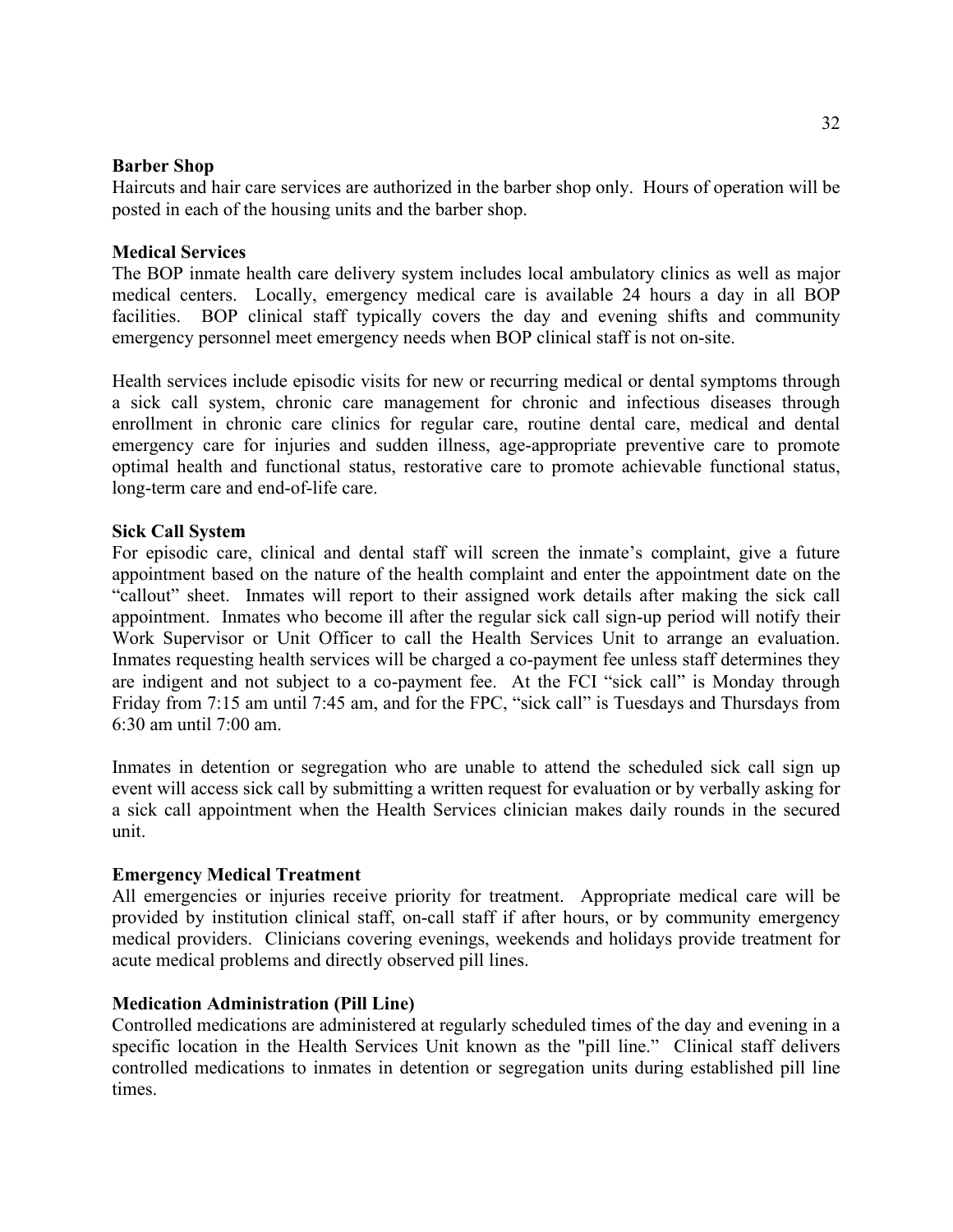Pill line times for **FCI** general population are:

Monday - Friday 7:00 - 7:45 a.m. 11:15 a.m. - 12:00 p.m. . 7:00 - 7:15 p.m. Medication pick up is morning and noon Monday through Friday \*\*Pill line remains open until 10 minutes AFTER the closing of Food Service\*\*

Saturday, Sunday, & Holidays 8:30 a.m. - 8:45 a.m. 12:30 p.m. - 12:45 p.m. No medication pick up on weekends

Pill line times for **SCP** general population are:

| Monday-Friday      | Saturday, Sunday, & Holidays |
|--------------------|------------------------------|
| 6:30 -7:00 a.m.    | $9:00 - 9:15$ a.m.           |
| $5:00 - 5:15$ p.m. | $5:00 - 5:15$ p.m.           |

Medications for patients in the Special Housing Unit will be distributed by a clinical staff member. The institution pharmacy dispenses prescribed medication as authorized by the BOP National Formulary and within the local inventory.

FCI inmates having any questions or concerns with their health care and dental care may visit Health Services from  $7:15 - 7:45$  am Monday – Friday to make an appointment with their Primary Care Provider. Non-emergent care will be scheduled for a future appointment based on the nature of the complaint and the appointment will appear on the daily callout sheet. Open House is conducted every Wednesday, 11:30 a.m. - 12:00 p.m. Health Services staff will also be available to answer questions, Monday, Tuesday, Thursday, and Friday at mainline.

SCP inmates having any questions or concerns with their health care and dental care may go to Health Services Monday-Friday 7:15 - 7:45 am to sign up for appointments with their Primary Care Provider. Non-emergent care will be scheduled for a future appointment based on the nature of the complaint and the appointment will appear on the daily callout sheet. Open House is conducted every Thursday, 11:30 a.m. - 12:00 p.m.

# **On-the-job Injuries**

Inmates injured while performing an assigned duty, must immediately report this injury to their work supervisor. The work supervisor reports the injury to the institution Environmental Safety Compliance Administrator who completes mandatory occupational injury documentation. The inmate must be evaluated by clinical staff and an injury report completed for inclusion in the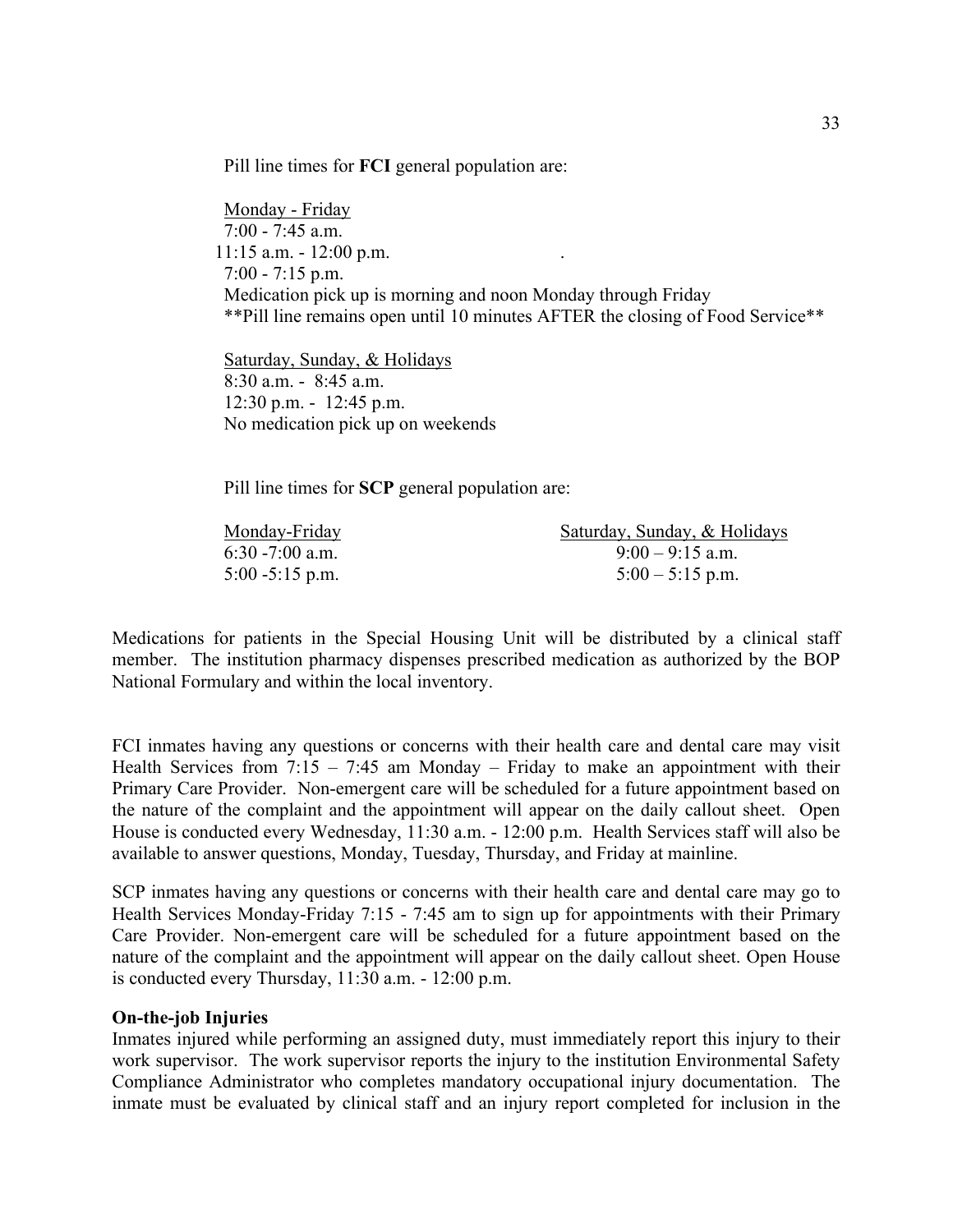inmate's health record under the Occupational Medicine section of BEMR.

Inmates who suffer a work-related injury may be eligible for compensation if the injury prevents the inmate from performing his or her usual work duties. However, the inmate may be disqualified from eligibility for lost-time wages or compensation if he or she fails to report a work injury promptly to the supervisor.

# **CONTACT WITH THE COMMUNITY AND PUBLIC**

## **Correspondence**

In most cases, inmates are permitted to correspond with the public, family members and others without prior approval. Outgoing mail from a sentenced inmate in a minimum or low security institution may be sealed by the inmate and is sent out unopened and uninspected. Except for "Special Mail," outgoing mail from a sentenced inmate in a medium or high security institution, or an administrative institution may not be sealed by the inmate and may be read and inspected by staff. The outgoing envelope must have the inmate's committed name, register number, and complete institution return address in the upper left hand corner.

> Committed Name Register Number Federal Correctional Institution, McKean P.O. Box 8000 Bradford, PA 16701

All outgoing inmate mail should have TRULINCS labels identifying the mail recipient, with the exception of Special Housing Unit (SHU). Inmates will be responsible for the contents of all of their letters. Correspondence containing threats, extortion, etc., may result in prosecution for violation of Federal laws.

Inmates may be placed on restricted correspondence status based on misconduct or as a result of classification. The inmate is notified of this placement and has the opportunity to respond. Mail service to inmates is ordinarily provided on a five-day schedule, Monday through Friday. Usually, weekend and holiday mail services are not provided.

## **Incoming Correspondence**

First class mail is distributed Monday through Friday (except holidays) by the Evening Watch Unit Officer in each living unit. Legal and Special Mail will be distributed by Mail Room, SIS, or Unit staff and opened in the presence of the inmate. Inmates are asked to advise those writing to them to put the inmate's registration number and Housing Unit on the envelope to aid the prompt delivery of mail. All inmate packages must have prior authorization unless otherwise approved under BOP policy.

All incoming general correspondence envelopes and paper must be white in color. If an incoming correspondence envelope is other than white, is written on paper other than white, or contains glitter, stickers, crayon markings, lipstick, is stained or contains an oily substance, the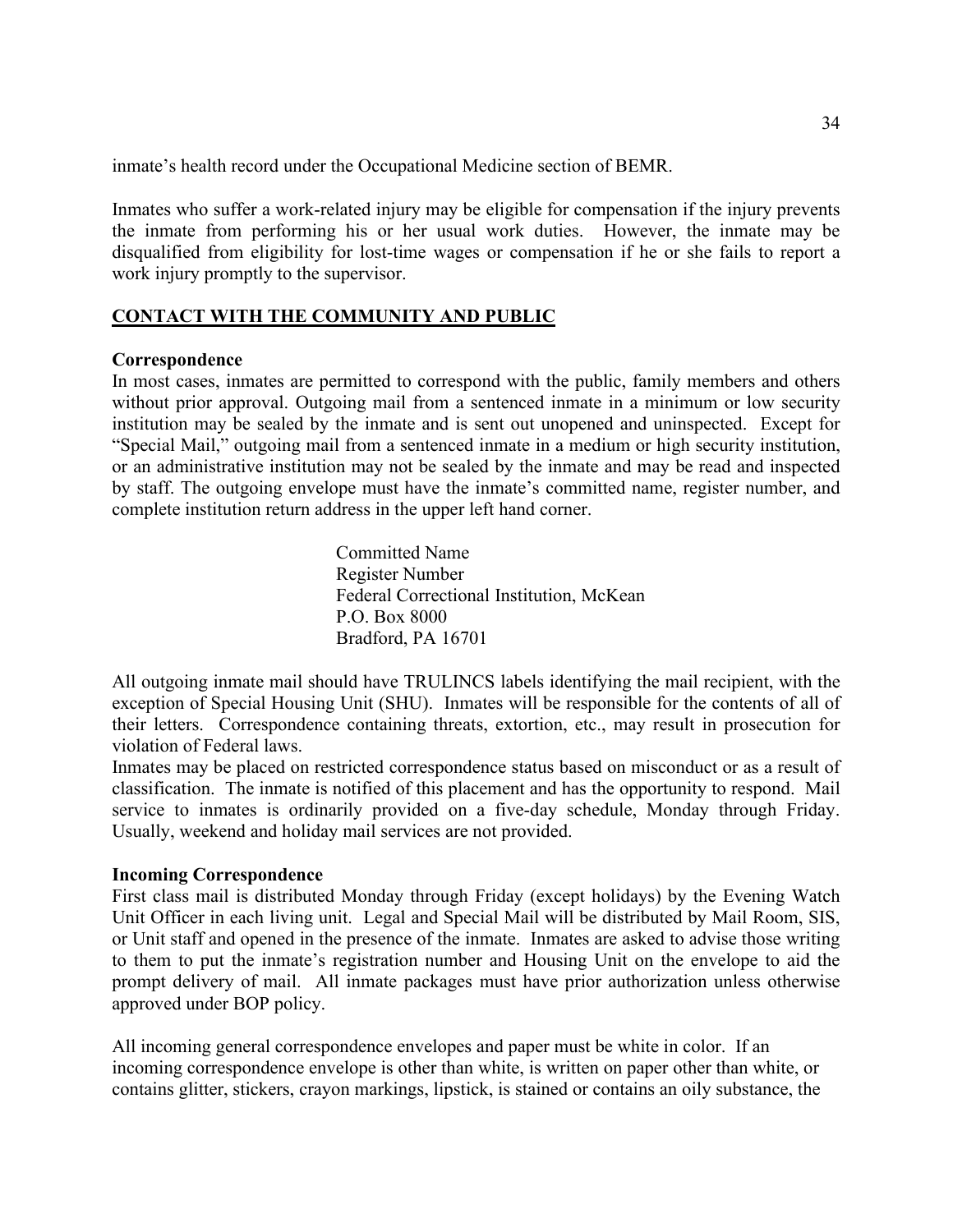mail will be rejected. Homemade cards that cannot be searched or examined without destruction, or that contain a substance of concern will be rejected. Postage stamps on all incoming mail will be removed prior to being delivered.

## **Incoming Publications**

The BOP permits inmates to subscribe to and receive publications without prior approval. Incoming general correspondence on card stock may be rejected; commercial cards may be photocopied prior to delivery, with only the copy provided to the inmate. All incoming general correspondence utilizing a label for either the recipient and/or sender may be rejected. (Except for inmate to inmate correspondence); requiring the recipient and sender information to be completed either in ink or through address stamp. The term publication means a book, booklet, pamphlet, or similar document, or a single issue of a magazine, periodical, newsletter, newspaper, plus such other materials addressed to a specific inmate, such as advertising brochures, flyers, and catalogs. An inmate may only receive hard cover publications and newspapers from the publisher, a book club, or a bookstore. At minimum and low security institutions, an inmate may receive softcover publications (other than newspapers) from any source. At medium, high, and administrative institutions, an inmate may receive softcover publications only from the publisher, a book club, or a bookstore.

Publisher, book club and book store will be verified by Mail Room staff for authenticity. If the address/sender proves to be a domestic residence or third-party seller, the publication(s) will not be accepted and will be rejected.

#### **Special Mail**

Special Mail is a category of correspondence sent to the following: President and Vice President of the United States, the U.S. Department of Justice (including the BOP), U.S. Attorneys Offices, Surgeon General, U.S. Public Health Service, Secretary of the Army, Navy, or Air Force, U.S. Courts (including U.S. Probation Officers), Members of the U.S. Congress, Embassies and Consulates, Governors, State Attorneys General, Prosecuting Attorneys, Directors of State Departments of Corrections, State Parole Commissioners, State Legislators, State Courts, State Probation Officers, other Federal and State law enforcement offices, attorneys, and representatives of the news media.

Special Mail also includes correspondence received from the following: President and Vice President of the United States, attorneys, Members of the U.S. Congress, Embassies and Consulates, the U.S. Department of Justice (excluding the Bureau of Prisons but including U.S. Attorneys), other Federal law enforcement officers, State Attorneys General, Prosecuting Attorneys, Governors, U.S. Courts (including U.S. Probation Officers), and State Courts.

A designated staff member opens incoming Special Mail in the presence of the inmate. These items will be checked for physical contraband, funds, and for qualification as Special Mail; the correspondence will not be read or copied if the sender has adequately identified himself/herself on the envelope and the front of the envelop clearly indicates that the correspondence is "Special Mail – Open only in the presence of the inmate" or with similar language. Without adequate identification as Special Mail, the staff may treat the mail as general correspondence. In this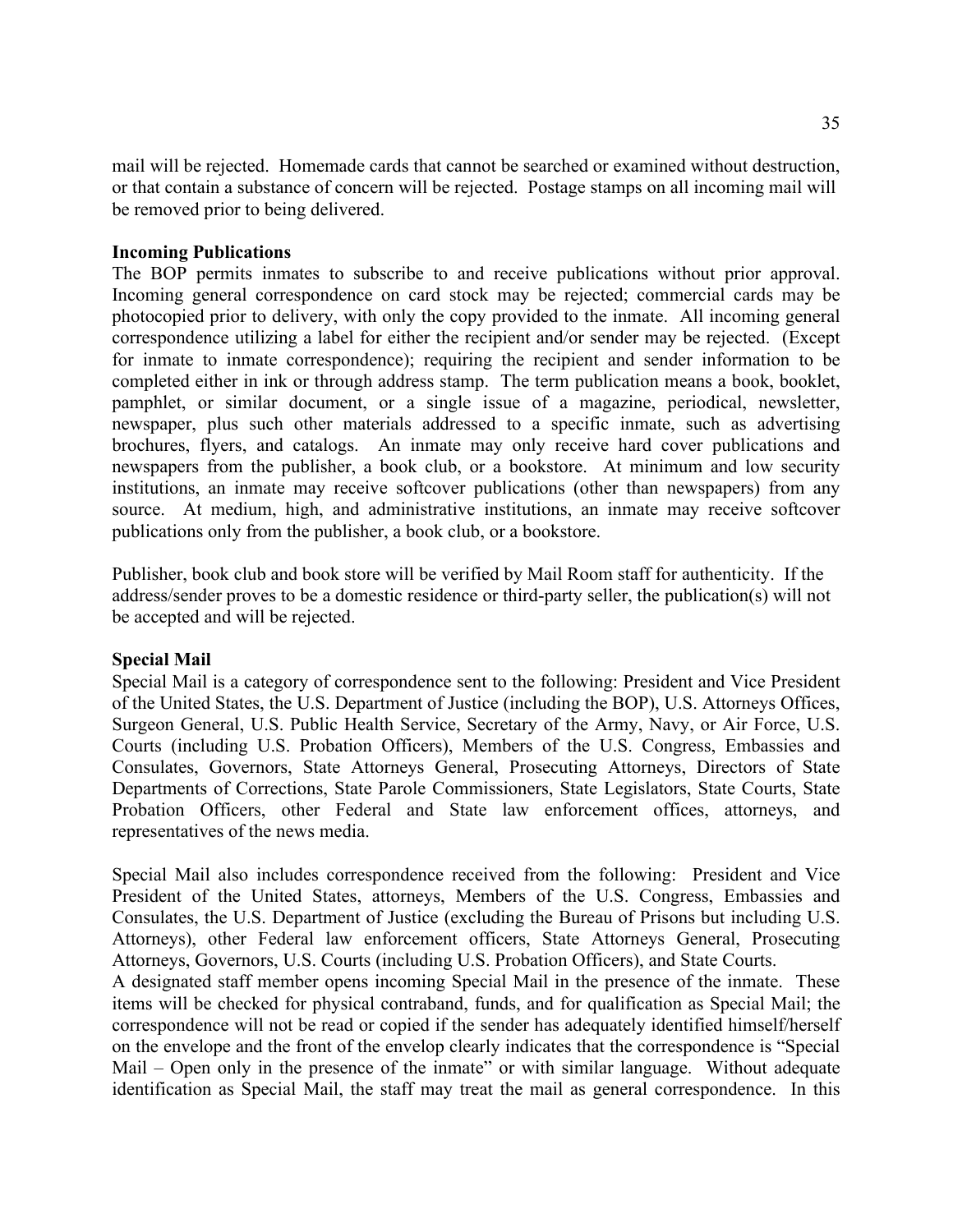case, the mail may be opened, read, and inspected.

FCI - All outgoing Legal/Special mail must be delivered to the mail room. An Outgoing Special Mail Receipt form must accompany each piece of legal/special mail when it is turned in to staff. These forms are available in the housing units. Other services such as stamp collection, express mail, USPS Box Service, UPS (and other private carriers) are not provided.

SCP - All outgoing Legal/Special mail must be delivered to staff during the noon mainline in food service or brought to staff during Open House hours. An Outgoing Special Mail Receipt form must accompany each piece of legal/special mail when it is turned in to staff. These forms are available in the housing units. Other services such as stamp collection, express mail, USPS Box Service, UPS (and other private carriers) are not provided.

# **Inmate Correspondence with Representatives of the News Media**

An inmate may write, following Special Mail procedures, to representatives of the news media when specified by name and title. The inmate may not receive compensation or anything of value for correspondence with the news media. The inmate may not act as a reporter, publish under a byline, or conduct a business or profession while in BOP custody.

Representatives of the news media may initiate correspondence with an inmate. Correspondence from a representative of the news media will be opened, inspected for contraband, for qualification as media correspondence, and for content which is likely to promote either illegal activity or conduct contrary to BOP regulations.

# **Correspondence between Confined Inmates**

An inmate may be permitted to correspond with an inmate confined in another penal or correctional institution. This is permitted if the other inmate is either a member of the immediate family (mother, father, sister, child, or spouse), or party in a current legal action (or a witness) in which both parties are involved. The Unit Manager at each institution must approve the correspondence if both inmates are housed in federal institutions.

# **Rejection of Correspondence**

The Warden may reject general correspondence sent by or to an inmate if it is determined to be detrimental to the security, good order, or discipline of the institution, to the protection of the public, or if it might facilitate criminal activity.

## **Notification of Rejection**

The Warden will give written notice to the sender concerning the rejection of mail and the reasons for rejection. The sender of the rejected correspondence may appeal the rejection. The inmate may also be notified of the rejection of correspondence and the reasons for it. The inmate also has the right to appeal the rejection. The Warden shall refer the appeal to a designated officer other than the one who originally disapproved the correspondence. Rejected correspondence ordinarily will be returned to the sender.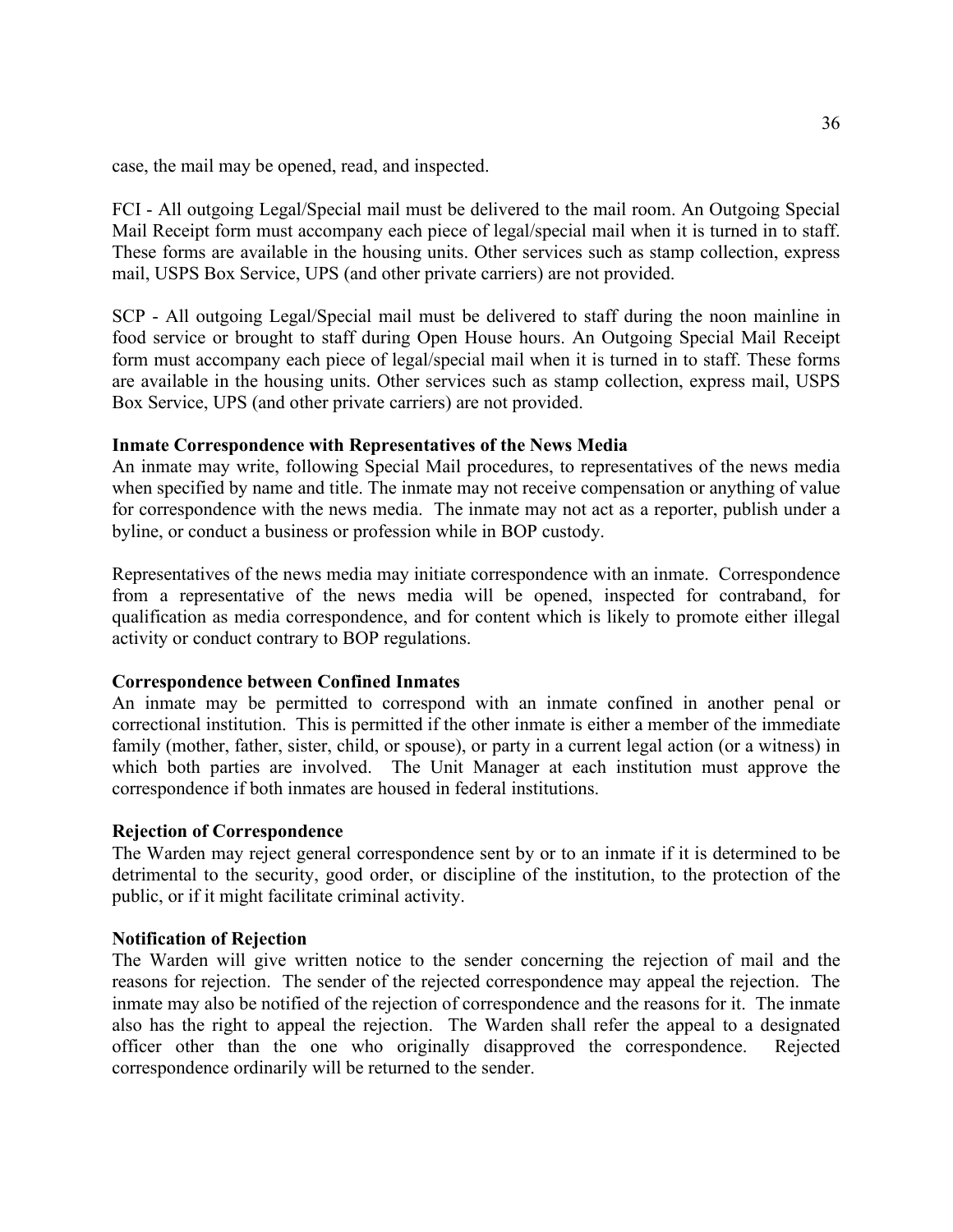#### **Change of Address/Forwarding of Mail**

Mail Room staff will make available to an inmate who is being released or transferred a change of address form. General correspondence (as opposed to Special Mail) will be forwarded to the new address for 30 days. After 30 days, general correspondence is returned to sender with the notation "Not at this address – return to sender." Staff will use all practical means to forward special mail. After 30 days, the SENTRY address will be used to forward special mail.

#### **Certified/Registered Mail**

Inmates may use certified, registered, or insured mail services. Other mail services such as stamp collecting, express mail, cash on delivery (COD), and private carriers are not provided.

#### **Telephones**

Telephone privileges are a supplemental means of maintaining community and family ties. Telephones are to be used for lawful purposes only. Threats, extortion, etc. may result in prosecution. All inmate telephones are subject to monitoring and recording. Inmates must contact their Case Manager to arrange an unmonitored attorney call.

While policy specifically allows inmates to make one call every three months, there is no specific limit on the number of phone calls that an inmate may make. It is expected that each inmate will handle his calls in such a manner that will allow the equal use of the phones by all inmates. Calls are limited to fifteen (15) minutes in duration. Each inmate is allowed 300 minutes of calling time per month, unless on telephone restriction. Telephones will not be used to conduct a business.

Inmates are allowed to have thirty (30) approved numbers on their phone list. In order to use the system, you will have to transfer funds from your commissary account to your individual telephone account. There are telephones located in each housing unit for your use. No third party, credit card calls, 1-800, 1-900, 1-888, or 1-976 can be made on these lines. Collect calls can also be made to pre-approved telephone numbers.

Inmates will be given a SECRET PAC (nine digits) number. This will allow you to place a call by first entering the telephone number followed by your nine digit PAC number. Giving or selling your PAC number will result in disciplinary action. All calls are automatically terminated after fifteen (15) minutes. A waiting period may be established between calls.

It is each inmate's responsibility to maintain their PAC in a way to ensure no other inmate has access to it. Inmates found to be sharing their telephone account with other inmates will result in disciplinary action taken with all inmates involved. Third part telephone contact will also result in disciplinary action. This could include, but is not limited to three way calls, call forwarding, the use of two or more telephones to communicate, and/or ANY circumstance in which the party called establishes third party telephone contact.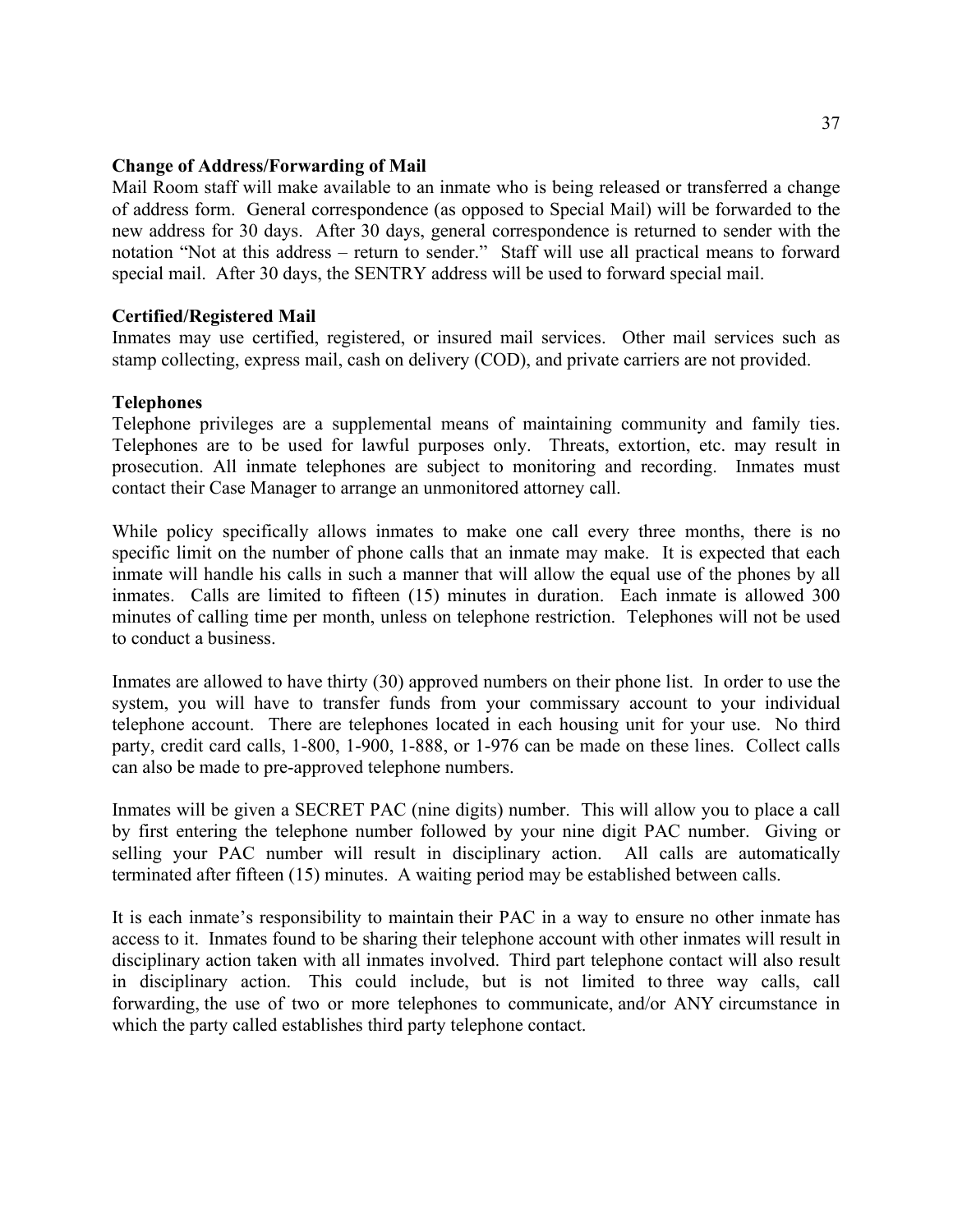## **ACCESS TO LEGAL SERVICES**

#### **Legal Correspondence**

Legal correspondence from attorneys will be treated as Special Mail if it is adequately marked. The envelope must be marked with the **attorney's name** and an indication that he/she is an attorney and the front of the envelope must be marked as "Special Mail - open only in the presence of the inmate" or with similar language clearly indicating the particular correspondence qualifies as legal mail and the attorney is requesting the correspondence be opened only in the

inmate's presence. It is the responsibility of the inmate to advise his/her attorney of these requirements. If legal mail is not adequately marked, it may be opened as general correspondence.

#### **Attorney Visits**

Attorneys are encouraged to visit during regular visiting hours, by advance appointment. However, visits from an attorney can be arranged at other times based on the circumstances of each case and the availability of staff. Attorney visits will be subject to visual monitoring, but not audio monitoring.

#### **Legal Material**

During attorney visits, a reasonable amount of legal materials may be allowed in the visiting area, with prior approval. Legal material may be transferred, but is subject to inspection for contraband. Inmates are expected to handle the transfer of legal materials through the mail as often as possible.

#### **Attorney Phone Calls**

In order to make an unmonitored phone call with an attorney, the inmate must demonstrate to the Unit Team the need, such as an imminent court deadline. Inmates are responsible for the expense of unmonitored attorney telephone calls. When possible, it is preferred that inmates place an unmonitored, collect legal call. Phone calls placed through the regular inmate phones are subject to monitoring.

#### **Law Library**

Electronic Law Libraries (ELL): Inmates are afforded access to legal materials and an opportunity to prepare legal documents in the ELL. Resources are available for inmates to prepare legal material via Trust Fund.

### **Notary Public**

Under the provisions of 18 USC 4004, Case Managers are authorized to notarize documents. A recent change in the law allows that a statement to the effect that papers which an inmate signs are true and correct under penalty of perjury will suffice in Federal courts and other Federal agencies, unless specifically directed to do otherwise. Some states will not accept a government notarization for real estate transactions, automobile sales, etc. In these cases, it will be necessary to contact unit staff for arrangements with the institution's notary public.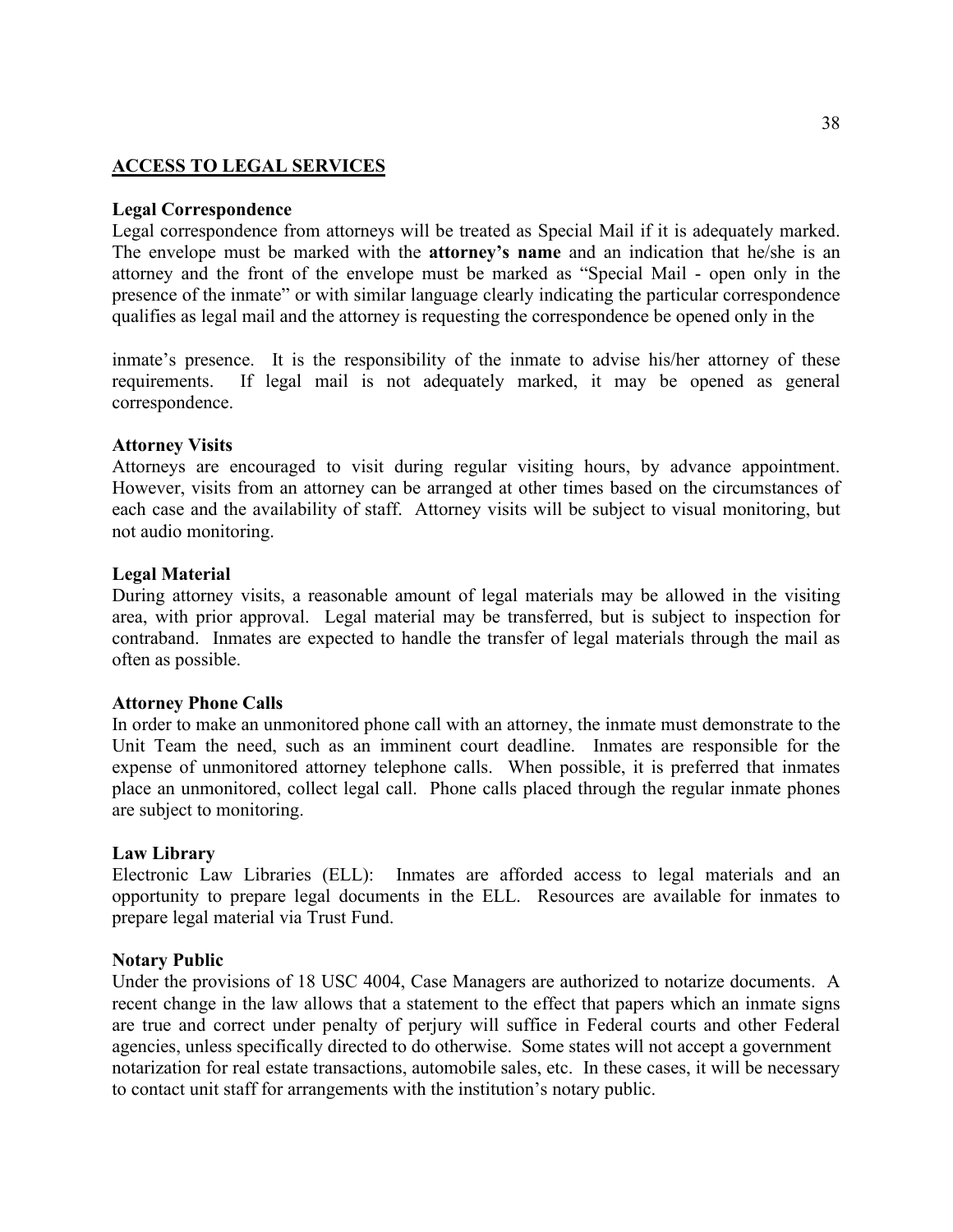#### **Copies of Legal Material**

In accordance with institution procedures, inmates may copy material necessary for their research or legal matters. A copying machine is available in the Education Department for inmate use for a nominal fee. Individuals who have no funds and who can demonstrate a clear need for particular copies may submit a written request for a reasonable amount of free duplication through the unit team.

#### **Federal Tort Claims**

If the negligence of institution staff results in personal injury or property loss or damage to an inmate, it can be the basis of a claim under the Federal Tort Claims Act. To file such a claim, inmates must complete a Standard Form 95. They can obtain this form by submitting an Inmate Request to Staff Member or requesting one through your Correctional Counselor.

#### **Freedom of Information/Privacy Act of 1974**

The Privacy Act of 1974 forbids the release of information from agency records without a written request, or without the prior written consent of the individual to whom the record pertained, except for specific instances. All formal requests for access to records about another person and/or agency record other than those pertaining to themselves shall be processed through the Freedom of Information Act (FOIA), 5 USC 552. Requests may be made in writing to the FOIA Branch, Central Office, 320 First St., N.W., Washington, D.C. 20534.

### **Inmate Access to Central Files and Other Documents**

An inmate may request to view his/her central file (minus the FOIA section) under the supervision of his/her Case Manager by submitting a cop-out to the Unit Team. An inmate does not need to submit a FOIA Act Request to the Director of the BOP unless the information requested is in the FOIA Exempt section. Likewise, an inmate wishing to review his/her medical file should send a request to Health Services.

An inmate can request access to the non-disclosable documents in his central file and medical file, or other documents concerning himself that are not in his central file or medical file, by submitting a Freedom of Information Act Request to the Director of the BOP, Attention: FOI Request. A request on the behalf of an inmate by an attorney, for records concerning that inmate, will be treated as a Privacy Act Request if the attorney has forwarded an inmate's written consent to disclose materials. If a document is deemed to contain information exempt from disclosure, any reasonable part of the record will be provided to the attorney after the deletion of the exempt portions.

#### **Executive Clemency**

The BOP advises all inmates that the President of the United States is authorized under the Constitution to grant executive clemency by pardon, commutation of sentence, or reprieve. A pardon is an executive act of grace that is a symbol of forgiveness. It does not connote innocence nor does it expunge the record of conviction. A pardon restores civil rights and facilitates the restoration of professional and other licenses that may have been lost by reason of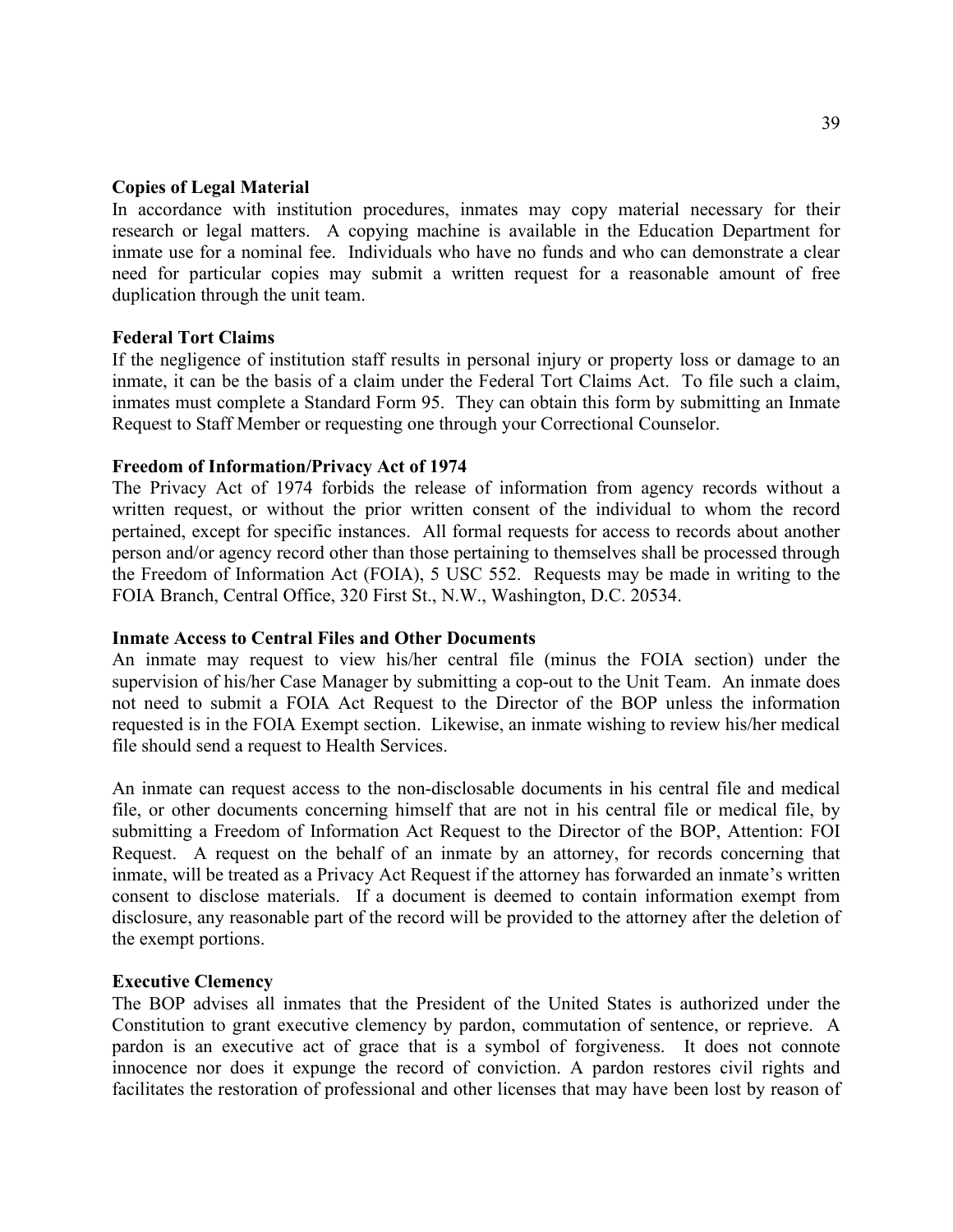the conviction. Other forms of executive clemency include commutation of sentence (reduction of sentence imposed after a conviction), and a reprieve (the suspension of execution of a sentence for a period of time). Inmates should contact their assigned Case Manager for additional information regarding this program.

#### **Commutation of Sentence**

The BOP also advises inmates on commutation of sentences. Commutation of sentence is usually the last chance to correct an injustice which has occurred in the criminal justice process. Inmates applying for commutation of sentence must do so on forms available from the assigned unit team. The rules governing these petitions are available in the Law Library.

#### **Pardon**

A pardon may not be applied for until the expiration of at least five (5) years from the date of release from confinement. In some cases involving crimes of a serious nature, such as violation of Narcotics Laws, Gun Control Laws, Income Tax Laws, Perjury, and violation of public trust involving personal dishonesty, fraud involving substantial sums of money, violations involving organized crime, or crimes of a serious nature, a waiting period of seven years is usually required.

#### **Compassionate Release/Reduction in Sentence**

The Director of the Bureau of Prisons may motion an inmate's sentencing court for reduction in sentence (RIS) for an inmate presenting extraordinary and compelling circumstances. See 18 U.S.C. § 3582 and Program Statement on *Compassionate Release/Reduction in Sentence*. The BOP may consider both medical and non-medical circumstances. The BOP consults with the U.S. Attorney's Office that prosecuted the inmate and will notify any victims of the inmate's current offense. If the RIS is granted, the judge will issue an order for the inmate's release and he or she will then usually begin serving the previously imposed term of supervised release. If an inmate's RIS request is denied, the inmate will be provided a statement of reasons for the denial. The inmate may appeal a denial through the Administrative Remedy Procedure. Denials by the General Counsel or the Director are final agency decisions and are not appealable. Inmates who feel their request is of an emergency nature (e.g., a terminal medical condition) may state as such in accordance with the regulation. (See 28 CFR part 542, subpart B).

### **PROBLEM RESOLUTION**

#### **Inmate Request to Staff**

An Inmate Request to Staff (form BP-S148), commonly called a "Cop-Out," is used to make a written request to a staff member through "Inmate Request to Staff" via Trulincs. Hand written cop-outs are only accepted by Shu inmates. Any type of request can be made using this function.. Staff members will answer the request within a reasonable period of time.

#### **Administrative Remedy Process**

The BOP emphasizes and encourages the resolution of complaints. The first step of the Administrative Remedy process is to attempt an **Informal Resolution**, utilizing the appropriate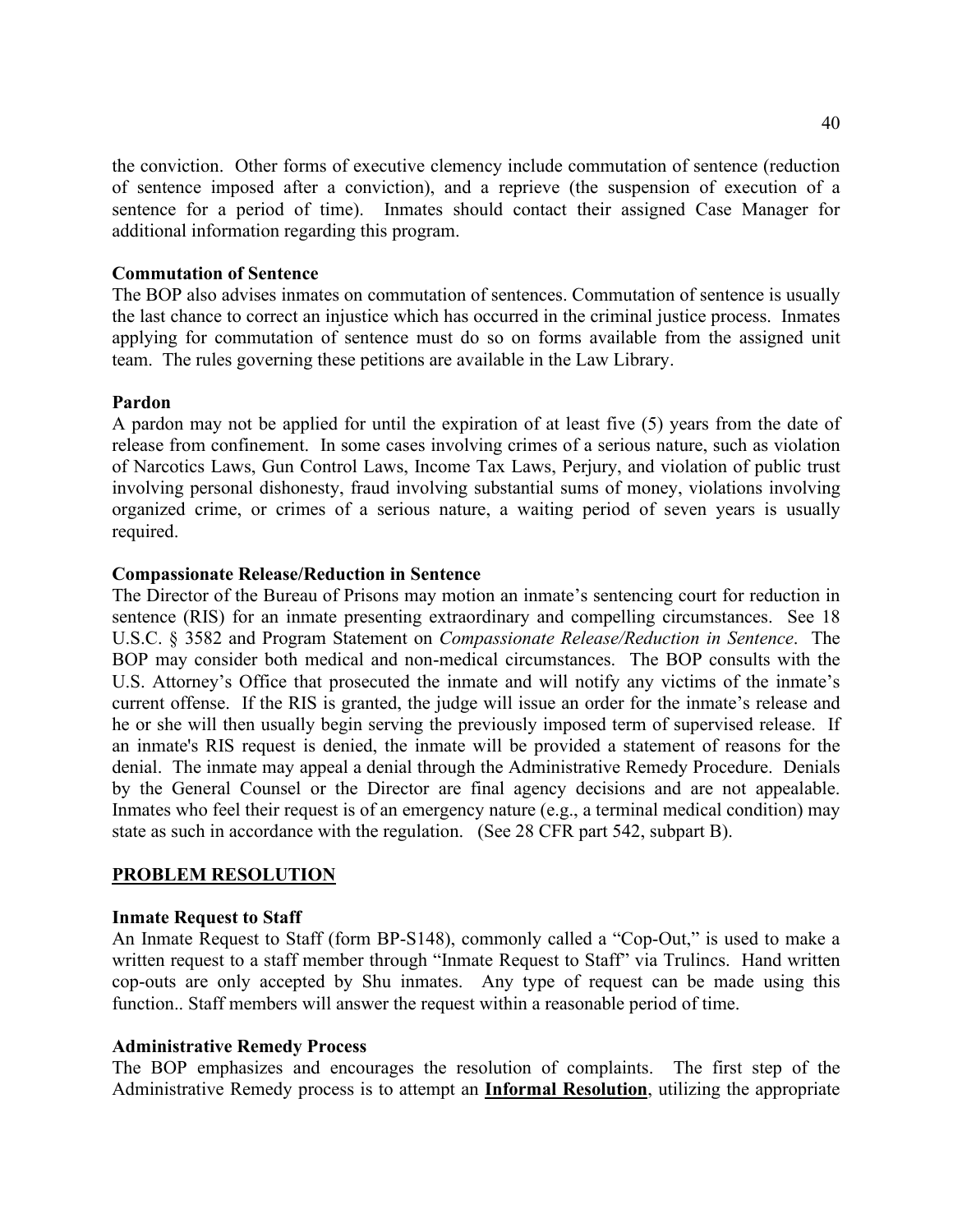Informal Resolution form, commonly referred to as a BP-8. (See the Administrative Remedy Institution Supplement, Attachment A.) When an informal resolution is not successful, an inmate can access the Administrative Remedy Program. All Administrative Remedy forms may be obtained from your assigned Unit Counselor or Unit Team member.

If the issue cannot be informally resolved, a formal complaint may be filed with a Request for Administrative Remedy (formerly BP-229), commonly referred to as a BP-9. The inmate may place a single complaint or related issues on the form. If the form contains multiple unrelated issues, the submission will be rejected. The inmate will return the completed BP-9 to the Unit Counselor, who will deliver it to the Administrative Remedy Coordinator (BP-9 will be rejected unless processed through staff). The BP-9 complaint must be filed within twenty (20) calendar days from the date on which the basis for the incident or complaint occurred, unless it was not feasible to file within that period of time which should be documented in the complaint. Institution staff has twenty (20) calendar days to act on the complaint and to provide a written response to the inmate. This time limit for the response may be extended for an additional twenty (20) calendar days. The inmate will be notified of the extension.

If the inmate is not satisfied with the Warden's response to the BP-9, he may file an appeal to the Regional Director. This appeal must be received in the Regional Office within twenty (20) calendar days from the date of the BP-9 response. The regional appeal is filed on a Regional Administrative Remedy Appeal (form BP-230), commonly referred to as a BP-10, and must include the appropriate number of copies of the BP-9 form, the Warden's response, and any exhibits. The regional appeal must be answered within thirty (30) calendar days, but the time limit may be extended an additional thirty (30) days. The inmate will be notified of the extension

If the inmate is not satisfied with the Regional Director's response, he may appeal to the General Counsel in the Central Office. The national appeal must be made on the Central Office Administrative Remedy Appeal (form BP-231), commonly referred to as a BP-11, and must have the appropriate number of copies of the BP-9, BP-10, both responses, and any exhibits. The national appeal must be answered within forty (40) calendar days, but the time limit may be extended an additional twenty (20) days. The inmate will be notified of the extension.

When filing a Request for Administrative Remedy or an Appeal (BP-9, BP-10, or BP-11), the form should contain the following information:

- · Statement of Facts<br>· Grounds for Relief
- Grounds for Relief
- **Relief Requested**

### **Sensitive Complaints**

If an inmate believes a complaint is of a sensitive nature and he would be adversely affected if the complaint became known to the institution, he may file the complaint directly to the Regional Director. The inmate must explain, in writing, the reason for not filing the complaint with the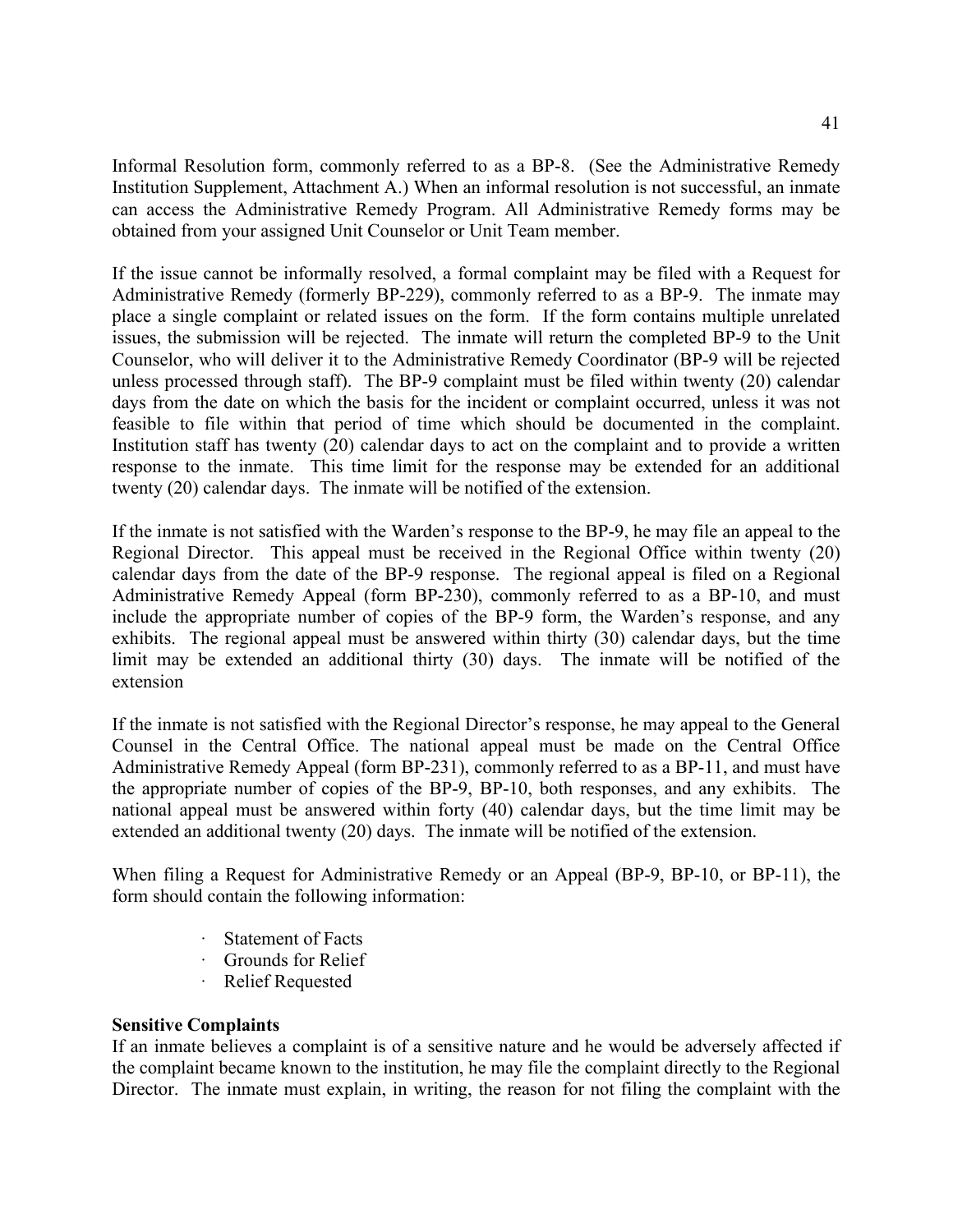institution. If the Regional Director agrees the complaint is sensitive, it shall be accepted and a response to the complaint will be processed. If the Regional Director does not agree the complaint is sensitive, the inmate will be advised in writing of that determination and the complaint will be returned. The inmate may then pursue the matter by filing a BP-9 at the institution.

#### **General Information**

When a complaint is determined to be of an emergency and threatens the inmate's immediate health or welfare, the reply must be made as soon as possible, usually within seventy-two (72) hours from the receipt of the complaint.

For detailed instructions see Program Statement 1330.18, Administrative Remedy Program.

### **DISCIPLINARY PROCEDURES**

Inappropriate sexual behavior towards staff and other inmates will not be tolerated. Inappropriate sexual behavior is defined as verbal or physical conduct perceived as a sexual proposal, act, or threat. Examples of inappropriate inmate sexual behavior include: displaying sexually explicit materials; making sexually suggestive jokes, comments, proposals, and gestures; and engaging in stalking, indecent exposure, masturbation, or physical contact. Inmates who engage in this type of behavior will be disciplined and sanctioned accordingly, through the inmate discipline process.

#### **Discipline**

The inmate discipline program helps ensure the safety, security, and orderly operation for all inmates. Violations of BOP rules and regulations are handled by the Unit Discipline Committee (UDC) and, for more serious violations, the Discipline Hearing Officer (DHO). Upon arrival at an institution, inmates are advised of the rules and regulations and are provided with copies of the Prohibited Acts and Available Sanctions, as well as local regulations.

#### **Inmate Discipline Information**

When a staff member witnesses or reasonably believes an inmate has committed a prohibited act, a staff member will issue an incident report, a written copy of the charges against an inmate. The incident report will ordinarily be delivered to the inmate within 24 hours of the time staff became aware of the inmate's involvement in the incident. If the incident is referred for prosecution, the incident report is delivered by the end of the next work day after it has been released for administrative processing. An informal resolution of the incident may be attempted at any stage of the discipline process. If an informal resolution is accomplished, the incident report will be removed from the inmate's central file. Informal resolution is encouraged for all violations in the Moderate and Low severity categories. Staff may suspend disciplinary proceedings up to two calendar weeks while informal resolution is undertaken. If an informal resolution is not accomplished, staff will reinstate the discipline process at the stage at which they were suspended. Violations in the Greatest and High severity categories cannot be informally resolved and must be forwarded to the DHO for final disposition.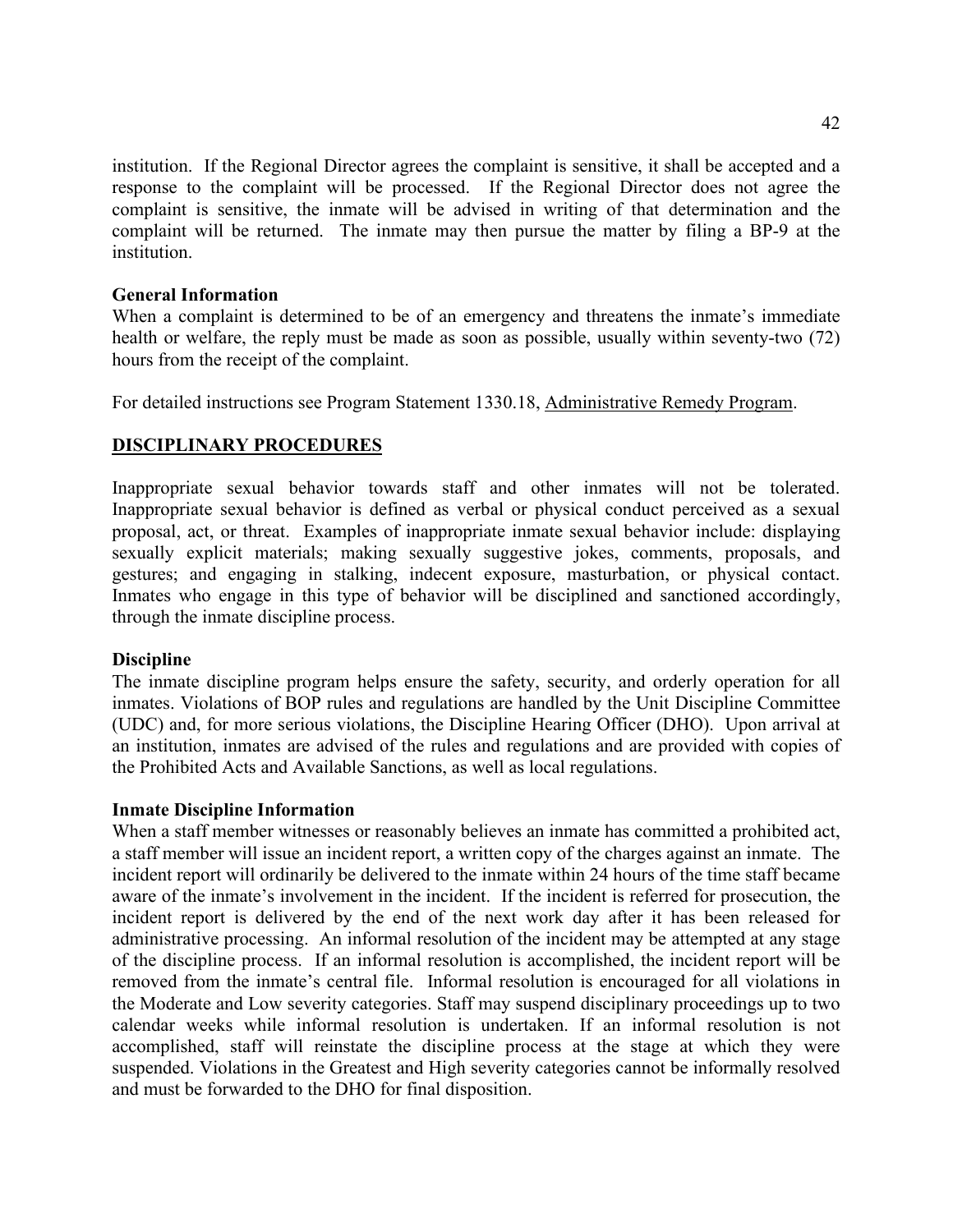#### **Initial Hearing**

Inmates will ordinarily be given an initial hearing within five (5) work days after the incident report is issued, excluding the day it was issued, weekends, and holidays. The Warden must approve, in writing, the any extension over five (5) days. The inmate is entitled to be present at the initial hearing and may make statements and present documentary evidence. The UDC must give its decision in writing to the inmate by the close of the next work day. The UDC may make findings on Moderate and Low severity offenses. The UDC will automatically refer Greatest and High severity offenses to the DHO for final disposition.

#### **Discipline Hearing Officer (DHO)**

The Discipline Hearing Officer (DHO) conducts disciplinary hearings on all Greatest and High severity prohibited acts and other violations referred by the UDC at the Moderate and Low severity levels. The DHO may not hear any case not referred by the UDC. An inmate will be provided with advance written notice of the charge(s) not less than 24 hours before the inmate's appearance before the DHO. Inmates may waive this requirement. Inmates may appear before the DHO either in person or electronically (for example, by video or telephone conferencing). The Warden provides a full-time staff member to represent an inmate, if requested. An inmate may make statements and present documentary evidence on his or her behalf. The inmate may request witnesses appear at the DHO hearing to provide statements. The DHO will call witnesses who have information directly relevant to the charge(s) and are reasonably available. The DHO will request a statement from all unavailable witnesses whose testimony is deemed relevant. Inmates may not question a witness at the hearing; however, the staff representative and/or the DHO will question the witness(es). An inmate may submit a list of questions for the witness(es) to the DHO if there is no staff representative. An inmate has the right to be present throughout the DHO hearing, except during deliberations. The inmate charged may be excluded during appearances of outside witnesses or when institution security may be jeopardized. The DHO may postpone or continue a hearing for good cause or disposition when the case does not warrant DHO involvement, or may refer an incident report back for further investigation or review. The DHO will give the inmate a written copy of the decision and disposition, ordinarily within 15 days of the decision.

#### **Appeals of Disciplinary Actions**

Appeals of all disciplinary actions may be made through the Administrative Remedy Program. The initial reviewing official for the UDC is the Warden. The decision of the DHO is final and subject to review only by the Regional Director through the Administrative Remedy program. Appeals are made to the Regional Director (BP-230) and the General Counsel (BP-231). On appeal, the reviewing authority (Warden, Regional Director, or General Counsel) considers:

- · Whether the UDC or DHO substantially complied with regulations on inmate discipline.
- Whether the UDC or DHO based its decision on facts. If there is conflicting evidence, whether the decision was based on the greater weight of the evidence.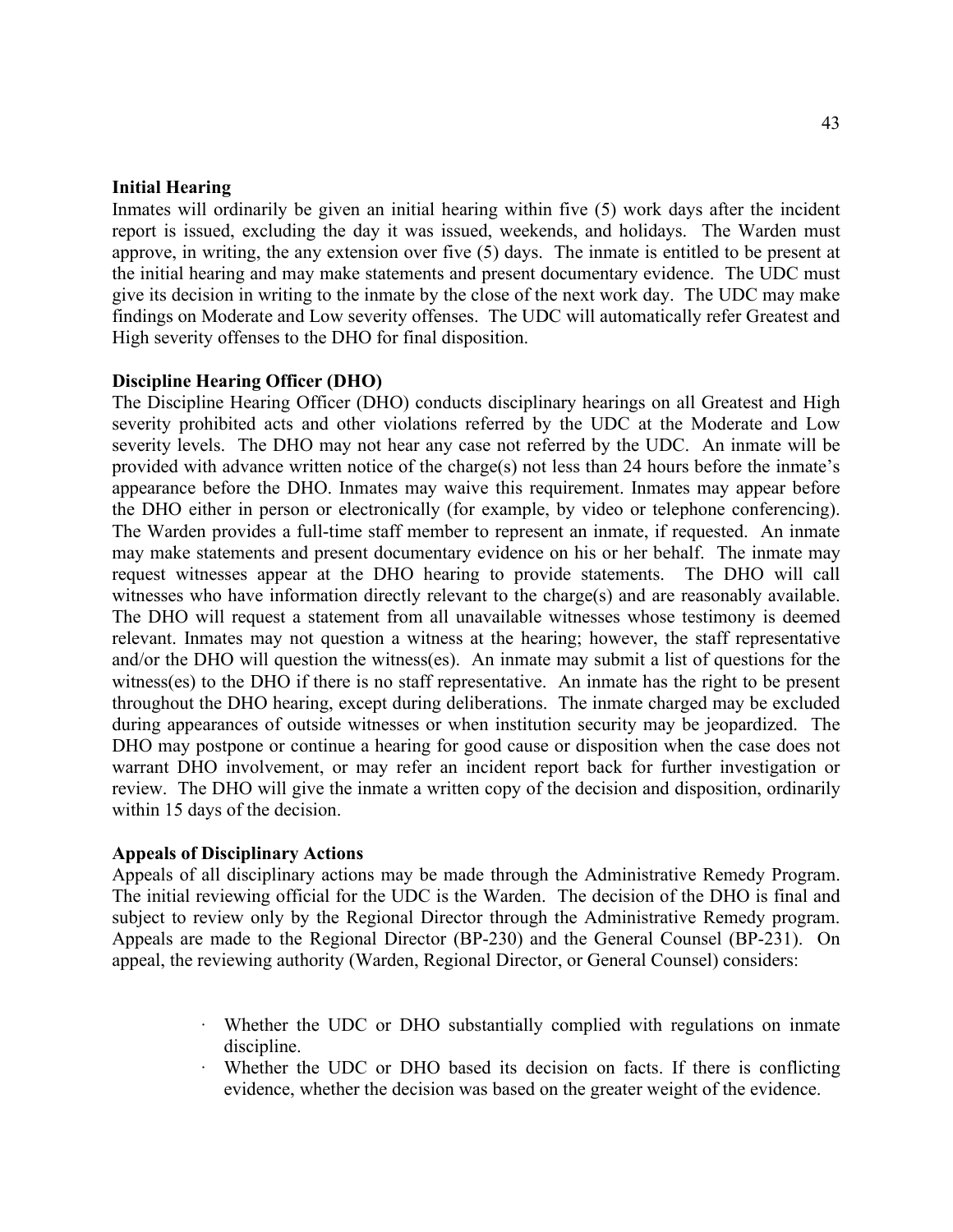· Whether an appropriate sanction was imposed for the severity level of the prohibited act, and other relevant circumstances.

#### **Special Housing Unit Status**

Special Housing Units (SHUs) are housing units in BOP institutions where inmates are securely separated from the general inmate population, and may be housed either alone or with other inmates. SHU helps ensure the safety, security, and orderly operation of correctional facilities, and protect the public by providing alternative housing assignments for inmates removed from the general population.

When placed in the SHU, you are either in administrative detention (A/D) status or disciplinary segregation (D/S) status.

Administrative detention (A/D) status: A/D is an administrative status which removes you from the general population when necessary to ensure the safety, security, and orderly operation of correctional facilities, or protect the public. Administrative detention status is non-punitive, and can occur for a variety of reasons.

You may be placed in A/D status for the following reasons:

(a) Pending Classification or Reclassification: You are a new commitment pending classification or under review for Reclassification. This includes newly arrived inmates from the bus, airlift, and U. S. Marshals Service.

(b) Holdover Status: You are in holdover status during transfer to a designated institution or other destination.

(c) Removal from general population: Your presence in the general population poses a threat to life, property, self, staff, other inmates, the public, or to the security or orderly running of the institution and:

(1) Investigation: You are under investigation or awaiting a hearing for possibly violating a Bureau regulation or criminal law;

(2) Transfer: You are pending transfer to another institution;

(3) Protection cases: You requested, or staff determined, you require administrative detention status for your own protection; or

(4) Post-disciplinary detention: You are ending confinement in disciplinary segregation status, and your return to the general population would threaten the safety, security, and orderly operation of a correctional facility, or public safety.

When placed in A/D status, you will receive a copy of the administrative detention order,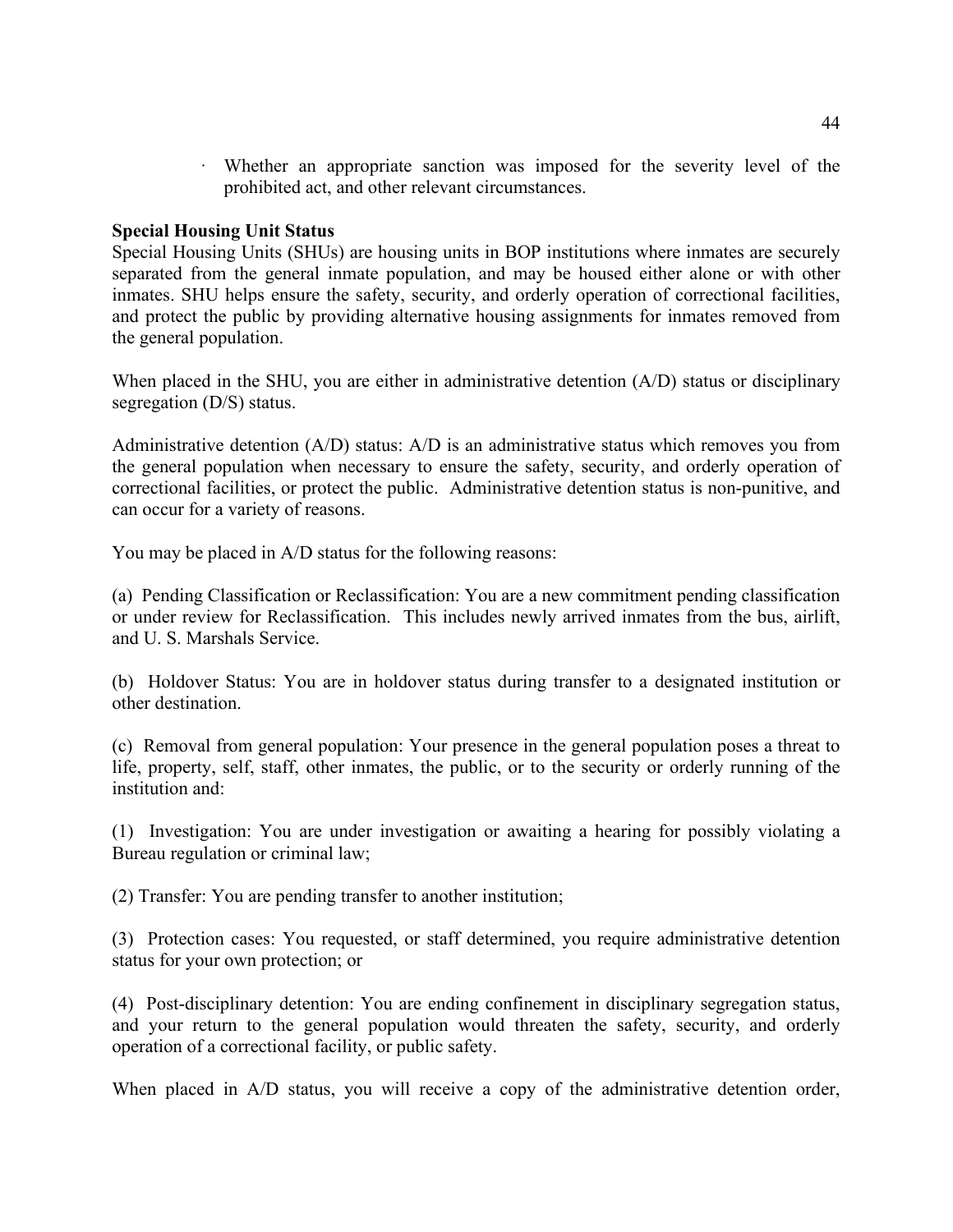ordinarily within 24 hours, detailing the reason(s) for your placement. However, when placed in A/D status pending classification or while in holdover status, you will not receive an administrative detention order.

In A/D status you are ordinarily allowed a reasonable amount of personal property and reasonable access to the commissary.

Disciplinary segregation (D/S) status: D/S is a punitive status imposed only by a Discipline Hearing Officer (DHO) as a sanction for committing a prohibited act(s). When you are placed in D/S status, as a sanction for violating BOP regulations, you will be informed by the DHO at the end of your discipline hearing.

In D/S status, your personal property will be impounded, with the exception of limited reading/writing materials and religious articles. Your commissary privileges may also be limited. In either status, your amount of personal property may be limited for reasons of fire safety or sanitation. The Warden may modify the quantity and type of personal property allowed. Personal property may be limited or withheld for reasons of security, fire safety, or housekeeping. The unauthorized use of any authorized item may result in the restriction of the item. If there are numerous misuses of an authorized item, the Warden may determine that the item will not be issued in the SHU.

Program staff, including unit staff, will arrange to visit inmates in a SHU within a reasonable time after receiving the inmate's request. A Health Services staff member will visit you daily to provide necessary medical care. While in SHU, you may continue taking your prescribed medications. In addition, after every 30 calendar days of continuous placement in either A/D or D/S status, a Mental Health staff will examine and interview you.

# **RELEASE**

### **Sentence Computation**

The Designation and Sentence Computation Center (DSCC), located in Grand Prairie, Texas, is responsible for the computation of inmate sentences. Once staff at the DSCC have certified the sentence computation as being accurate, staff will provide the inmate with a copy of his or her sentence computation data. Any questions concerning good time, jail time credit, parole eligibility dates, full term dates, or release dates are resolved by staff upon inmate request for clarification.

### **Fines and Costs**

In addition to jail time, the court may impose committed or non-committed fines and/or costs. Committed fines mean that the inmate will remain in prison until the fine is paid, makes arrangements to pay the fine, or qualifies for release under the provisions of Title 18 USC, Section 3569 (Discharge of indigent prisoner). Non-committed fines have no condition of imprisonment based on payment of fines or costs. Payments for a non-committed fine or cost are not required for release from prison or transfer to a contract residential reentry center.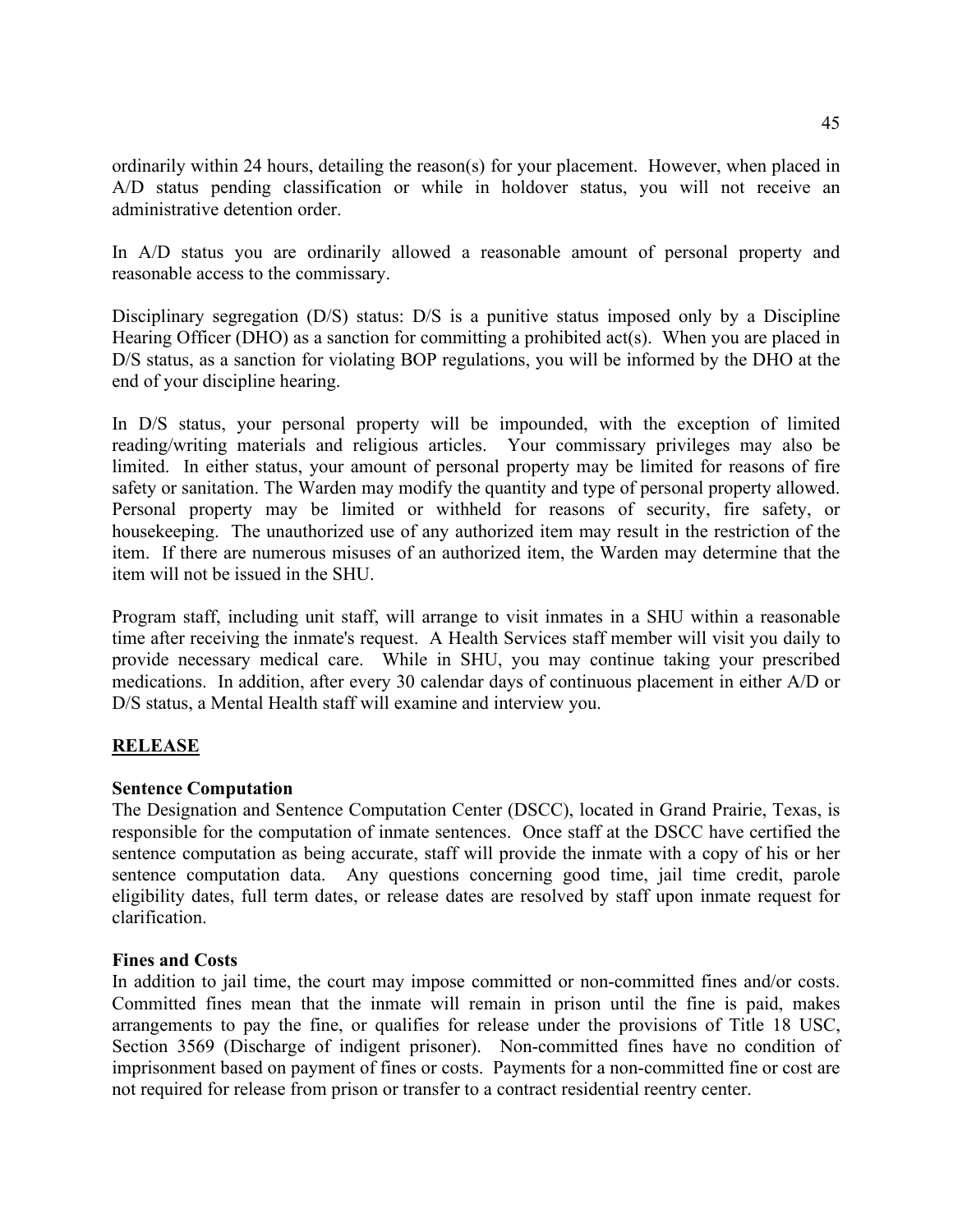#### **Detainers**

Case Management staff may give assistance to offenders in their efforts to have detainers against them disposed of, either by having the charges dropped, by restoration to probation or parole status, or by arrangement for concurrent service of the state sentence. The degree to which the staff can assist in such matters as these will depend on individual circumstances.

The Interstate Agreement on Detainers Act (IADA) allows for the disposition of untried charges, indictments, information, or complaints that have been lodged as a detainer by party states. The United States of America, the District of Colombia, and any U.S. state or territory that has codified the IADA into its statutes have been identified as party states. The states of Mississippi

and Louisiana, the Commonwealth of Puerto Rico, and the territories have not joined the IADA to date.

#### **Good Conduct Good Time**

This applies to inmates sentenced for an offense committed on or after November 1, 1987, under the Sentencing Reform Act of 1984 (SRA), the Violent Crime Control Law Enforcement Act (VCCLEA), or Prison Litigation Reform Act (PLRA).

The SRA became law on November 1, 1987. The two most significant changes made to sentencing statutes concern good time and parole issues. There are no provisions for parole under the SRA. The only good time available under the SRA is 54 days of Good Conduct Time (GCT) for each year served on the sentence. No GCT is applied to life terms, or to sentences of 1 year or less. Good time is not awarded under the SRA until the end of each year served on the sentence, and may be awarded in part or in whole, contingent upon behavior during the year. Once awarded, GCT earned under the SRA is vested, and may not be forfeited at a later time.

For inmates convicted under the VCCLEA, for offenses committed from September 13, 1994, through April 25, 1996, the 54 days of GCT earned for each year served on the sentence will not vest if an inmate does not have a high school diploma or a GED, and the inmate is not making satisfactory progress toward earning a GED. Unsatisfactory progress is determined by the institution Education Department.

For inmates sentenced under the PLRA, for offenses committed on or after April 26, 1996, the GCT earned for time spent in service of the sentence does not vest. In addition, if an inmate does not have a high school diploma or a GED, and the inmate is not making satisfactory progress toward earning a GED, only 42 days of GCT will be earned for each year in the service of the sentence. Unsatisfactory progress is determined by the institution Education Department.

The amount of GCT an inmate is eligible to receive is based on the amount of time served on the sentence, not the length of the sentence. This calculation method has been upheld by the U.S. Supreme Court.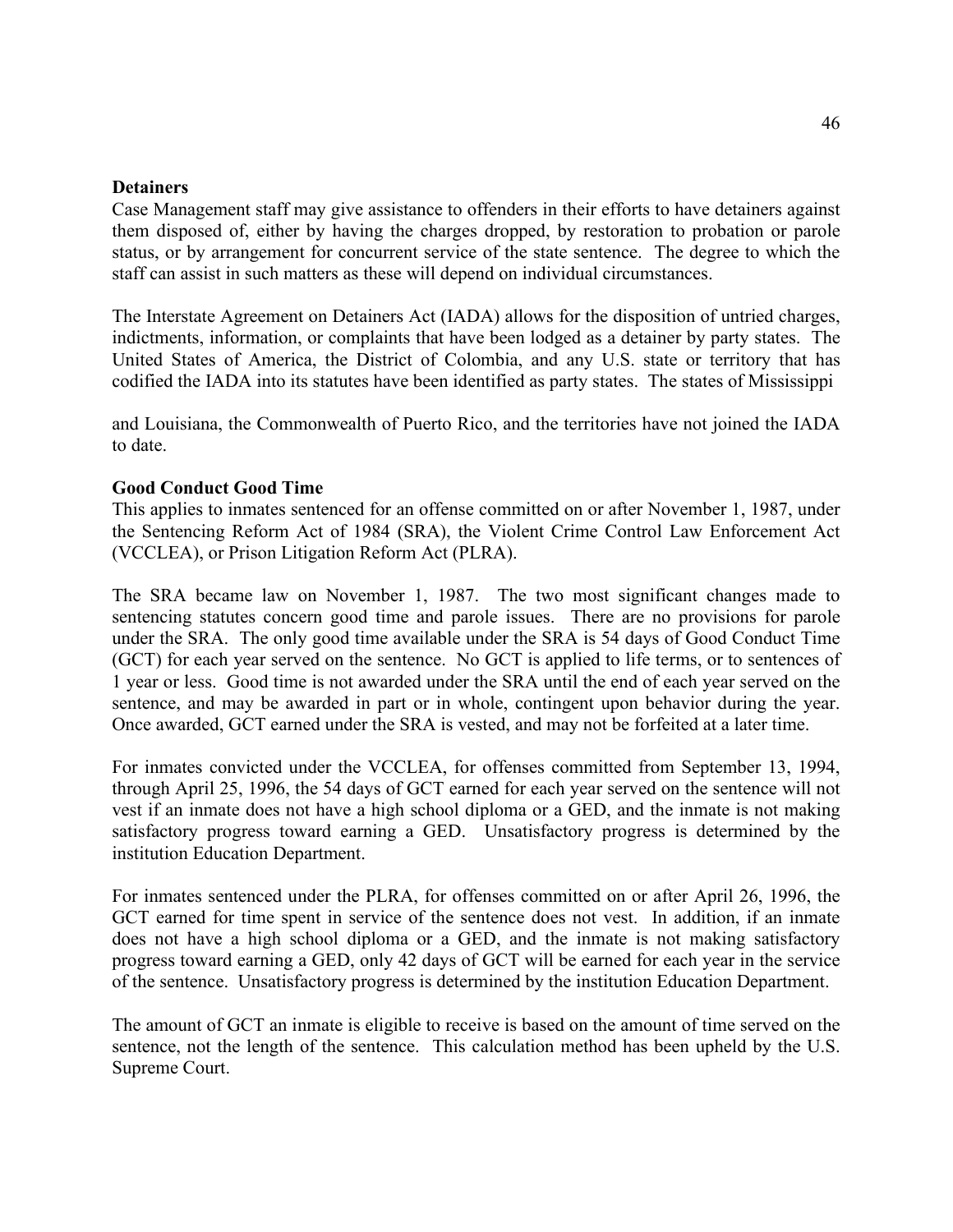# **THE GOOD TIME DISCUSSIONS BELOW DO NOT APPLY TO INMATES SENTENCED UNDER THE NEW SENTENCING GUIDELINES.**

#### **Good Time**

Good Time awarded by the BOP under statutes enacted prior to November 1, 1987, has the effect of reducing the stated term of the sentence that is, it advances the date when release will be mandatory if the offender is not paroled at an earlier date. The award of Good Time does not in itself advance the offender's release date. It has that effect only if the offender would not otherwise be paroled before the mandatory date.

#### **Statutory Good Time**

Under 18 U.S. Code 4161, an offender sentenced to a definite term of six months or more is entitled a deduction from his term, computed as follows, if the offender has faithfully observed the rules of the institution and has not been disciplined:

Not greater than one year - 5 days for each month of the not less than six months or more than one year sentence.

More than 1 year, less than 3 years - 6 days for each month of the stated sentence.

At least 3 years, less than 5 years - 7 days for each month of the stated sentence.

At least 5 years, less than 10 years - 8 days for each month of the stated sentence.

10 years or more - 10 days for each month of the stated sentence.

At the beginning of a prisoner's sentence, the full amount of statutory good time is credited, subject to forfeiture if the prisoner commits disciplinary infractions.

### **The following applies only to inmates sentenced for an offense committed prior to November 1, 1987.**

#### **Extra Good Time**

The Bureau of Prisons awards extra good time credit for performing exceptionally meritorious service, performing duties of outstanding importance, or for employment in an Industry or Camp. An inmate may earn only one type of good time award at a time (e.g., an inmate earning industrial or Camp good time is not eligible for meritorious good time), except that a lump sum award may be given in addition to another extra good time award. Neither the Warden nor the DHO may forfeit or withhold extra good time.

The Warden may disallow or terminate the awarding of any type of Extra Good Time (except for lump sum awards), but only in a non-disciplinary context and only upon recommendation of staff. The DHO may disallow or terminate the awarding of any type of Extra Good Time, (except lump sum awards) as a disciplinary sanction. Once an awarding of meritorious good time has been terminated, the Warden must approve a new staff recommendation in order for the award to recommence. A disallowance means that an inmate does not receive an Extra Good Time award for only one calendar month. A disallowance must be for the entire amount of extra good time for that calendar month. There may be no partial disallowance. A decision to disallow or terminate extra good time may not be suspended pending future consideration. A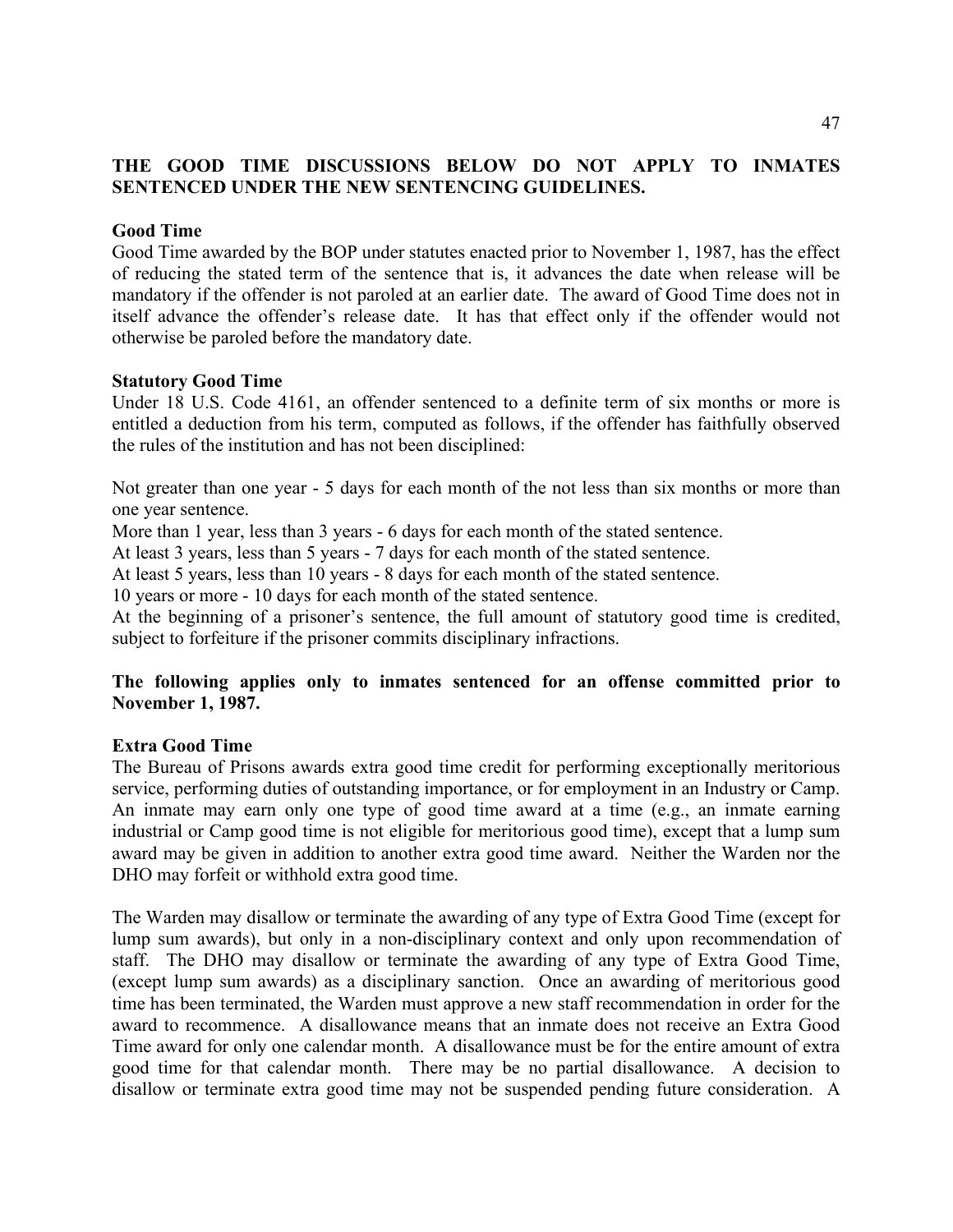retroactive award of meritorious good time may not include a month in which Extra Good Time has been disallowed or terminated.

### **Residential Reentry Center Good Time**

Extra good time for an inmate in a Federal or contract Residential Reentry Center is awarded automatically beginning on arrival at that facility and continuing as long as the inmate is confined to the Center, unless the award is disallowed.

#### **Camp Good Time**

An inmate assigned to a camp is automatically awarded Extra Good Time, beginning on the date of commitment to the camp, and continuing as long as the inmate is assigned to the camp unless the award is disallowed.

#### **Lump Sum Awards**

Any staff member may recommend to the Warden the approval of an inmate for a lump sum award of Extra Good Time. Such recommendations must be for an exceptional act or service that is not a part of a regularly assigned duty. The Warden may make lump sum awards of Extra Good Time of not more than thirty (30) days. If the recommendation is for more than thirty days, and the Warden agrees, the Warden will refer the recommendation to the Regional Director, who may approve the award.

#### **Good Time Procedures**

Extra Good Time is awarded at a rate of three days per month during the first twelve months, and at the rate of five days per month thereafter (i.e., the first twelve months, as stated, means 11 months and 30 days -Day for Day - of earning Extra Good Time before an inmate can start earning five days per month.

#### **Parole**

Parole is release from incarceration under conditions established by the U.S. Parole Commission. Parole is not a pardon or an act of clemency. A parolee remains under the supervision of a U.S. Probation Officer until the expiration of his full term.

Federal inmates sentenced prior to 1987 are ordinarily permitted an opportunity to appear before the Parole Commission within 120 days of commitment (EXEMPTIONS: inmates sentenced before September 6, 1977 and inmates with a minimum parole eligibility of ten years). Inmates sentenced in the District of Columbia Superior Court who are eligible for parole will normally receive a parole hearing 180 days prior to their parole eligibility date. If the inmate chooses not to appear before the Parole Board for the initial hearing, a waiver must be given to the Case

Manager prior to the time of the scheduled parole hearing. This waiver will be made part of the Parole Commission file and the inmate's central file.

All inmates who previously waived a parole hearing are eligible to appear before the Parole Board at any regularly scheduled hearing after they waive. Application for a parole hearing must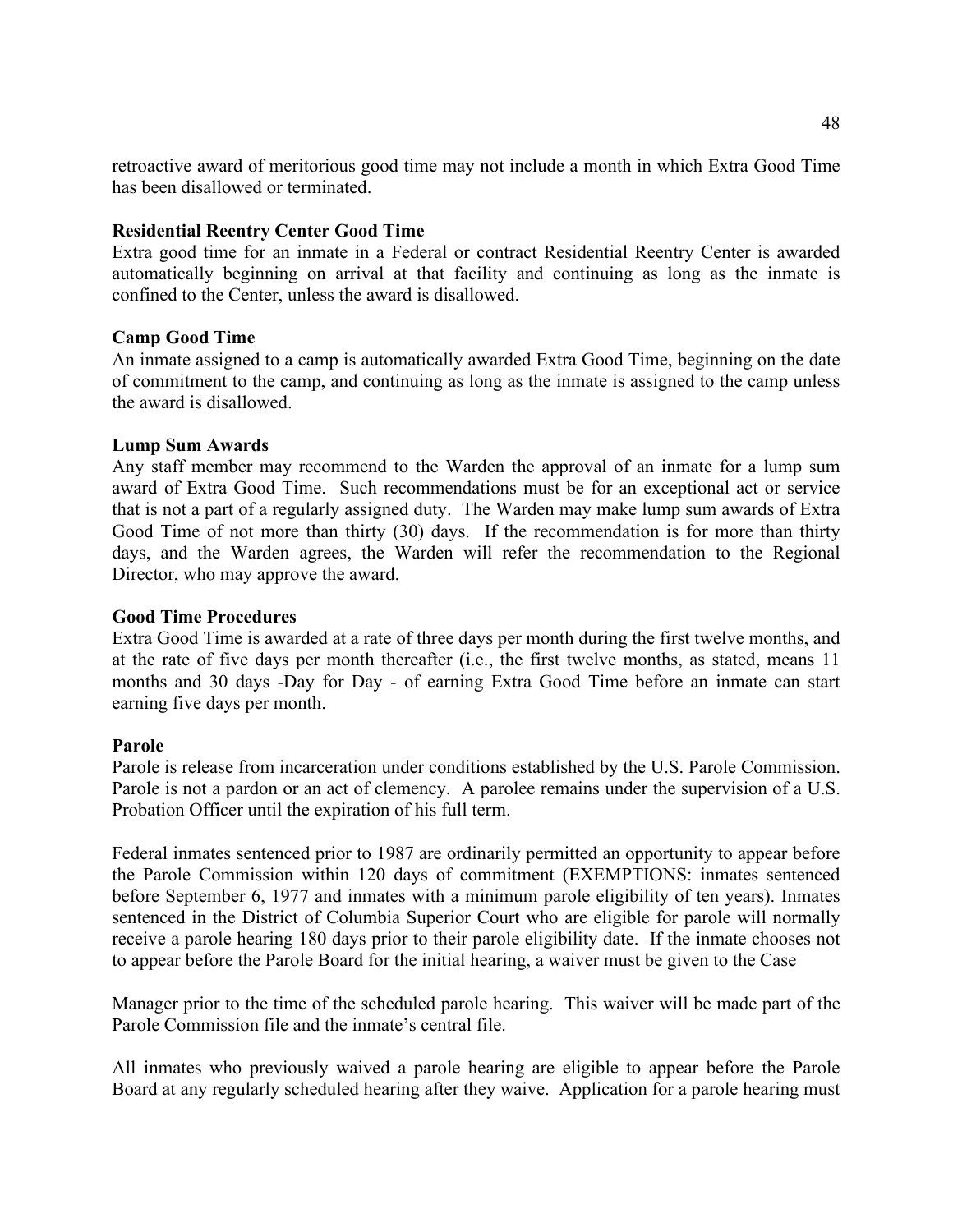be made at least 60 days before the first day of the month of the hearings. The Parole Board conducts hearings at most Bureau institutions every two months.

Applications, to the Parole Commission for a hearing, are the responsibility of the inmate, but in certain cases the Unit Team will assist the inmate if necessary. Application forms may be obtained from the Case Manager.

Following the hearing, the inmate will be advised of the tentative decision reached in the case by the hearing examiners. The recommendations of the hearing examiner must be confirmed by the Regional Office of the Parole Board. This confirmation usually takes three to four weeks and is made through the mail on a form called a Notice of Action. Federal inmates may appeal a decision made the Parole Commission by obtaining the appropriate forms from the Case Manager. Inmates with a District of Columbia Superior Court case cannot appeal a decision made by the Parole Commission. If granted a presumptive parole date (a parole date more than six months following the hearing), a parole progress report will be sent to the Parole Board three to six months before the parole date.

Parole may be granted to a detainer or for the purpose of deportation. The inmate should have an approved residence and an approved employer before being released on parole.

#### **Residential Reentry Center Placement**

Inmates who are nearing release, and who need assistance in obtaining a job, residence or other community resources, may be referred for placement at a Residential Reentry Center (RRC).

The Residential Reentry Management Regional Administrator supervises services provided to offenders housed in contract facilities and participating in specialized programs in the community. The Residential Reentry Manager (RRM) links the BOP with the U.S. Courts, other Federal agencies, State and local governments, and the community. Located strategically throughout the country, the RRM is responsible for developing and maintaining a variety of contract facilities and programs, working under the supervision of the appropriate regional administrator.

Community programs have two major emphasis: residential community-based programs provided by RRCs and programs that provide intensive nonresidential supervision to offenders in the community.

### **Community-Based Residential Programs**

The community-based residential programs available include both typical RRCs and work release programs provided by local detention facilities. The RRCs provide a suitable residence, structured programs, job placement and counseling while monitoring the offender's activities. They also provide drug testing and counseling, and alcohol monitoring and treatment. While in these programs, employed offenders are required to pay subsistence to help defray the cost of their confinement. The inmate's payment rate during RRC residence is 25 percent of the inmate's gross income.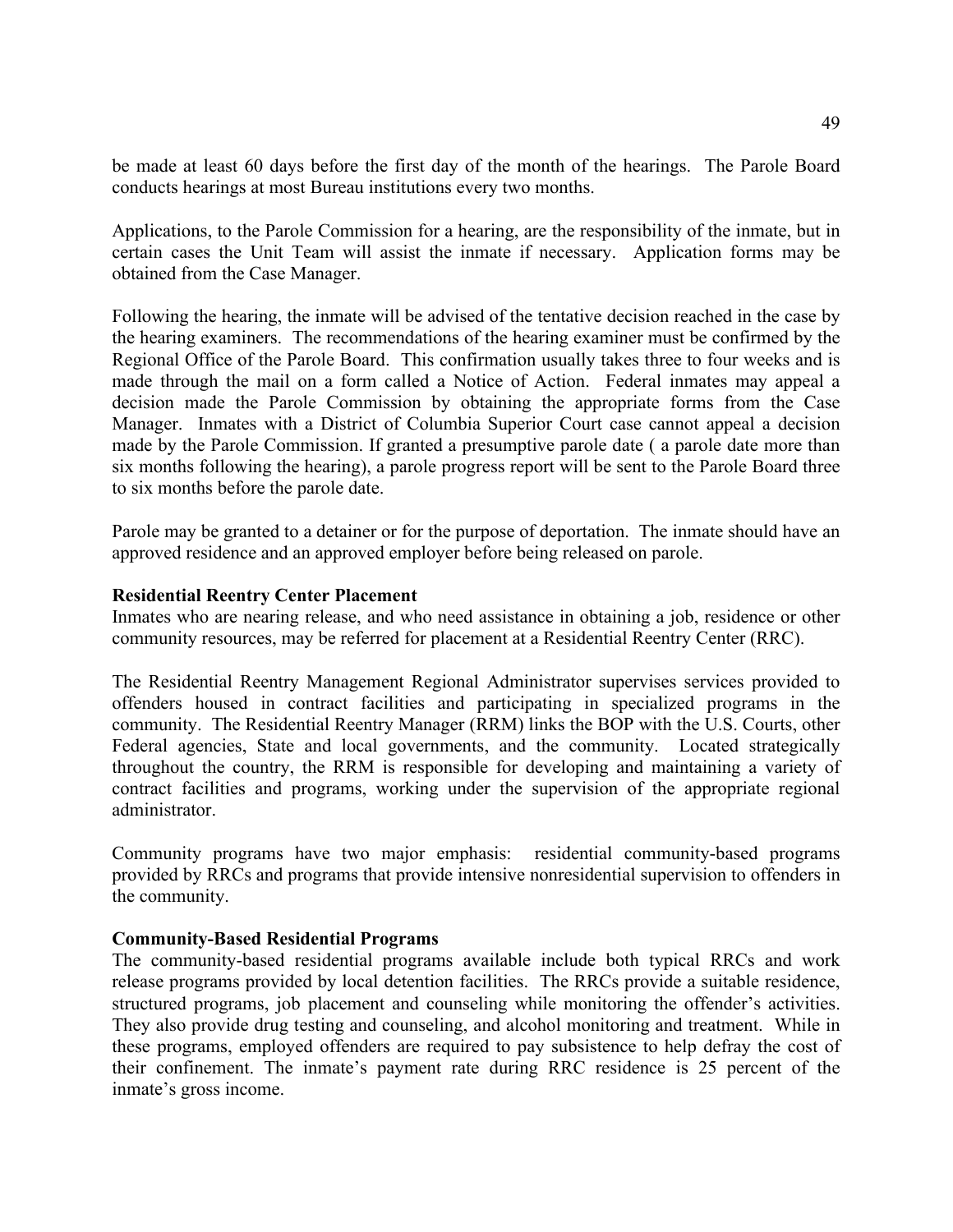Most BOP community-based residential programs are proved in RRCs. These facilities contract with the BOP to provide residential correctional programs near the offender's home community. RRCs are used primarily for three types of offenders:

- · Those nearing release from a BOP institution, as a transitional service while the offender is finding a job, locating a place to live, and reestablishing family ties.
- Those under community supervision who need guidance and supportive services beyond what can be provided through regular supervision by U.S. Probation.
- Those serving short sentences of imprisonment and terms of community confinement.

Each RRC now provides two components within one facility, a prerelease component and a community corrections component. The prerelease component assists offenders making the transition from an institutional setting to the community, or as a resource while under supervision. The community corrections component is more restrictive. Except for employment and other required activities, the offenders are required to main at the RRC, where recreation, visiting, and other activities are provided in-house.

The other option for community-based residential programming is local detention facilities. Some local jails and detention centers are used to confine offenders serving short sentences. Many have work release programs where an offender is employed in the community during the day and returns to the institution at night. These facilities may also be used for offenders sentenced to terms of intermittent confinement such as nights, weekends, or other short intervals. Some of these local facilities have work release programs similar to the community corrections component in a RRC, serving to facilitate the transition from the institution to the community.

### **The Adam Walsh Child Protection and Safety Act**

The Adam Walsh Child Protection and Safety Act (Pub.L. 109-248) was signed into law on July 27, 2006. The legislation organizes sex offenders into 3 tiers, and mandates that Tier 3 offenders update their whereabouts every 3 months. It makes failure to register and update information a felony. It also creates a national sex offender registry and instructs each state and territory to apply identical criteria for posting offender data on the Internet (i.e., offender's name, address, date of birth, place of employment, photograph, etc.). Any inmate who has a "Walsh" assignment will not have access to "pulled messaging" in Trulincs.

### **Conclusion**

Hopefully this information will assist inmates during their incarceration and help clarify any concerns they may encounter. New commitments should feel free to ask any staff member for assistance, particularly unit staff. For individuals who are not yet in custody, and who have been given this publication to prepare for commitment, the BOP's RRM or the staff at the institution to which they have been designated can help clarify any other concerns.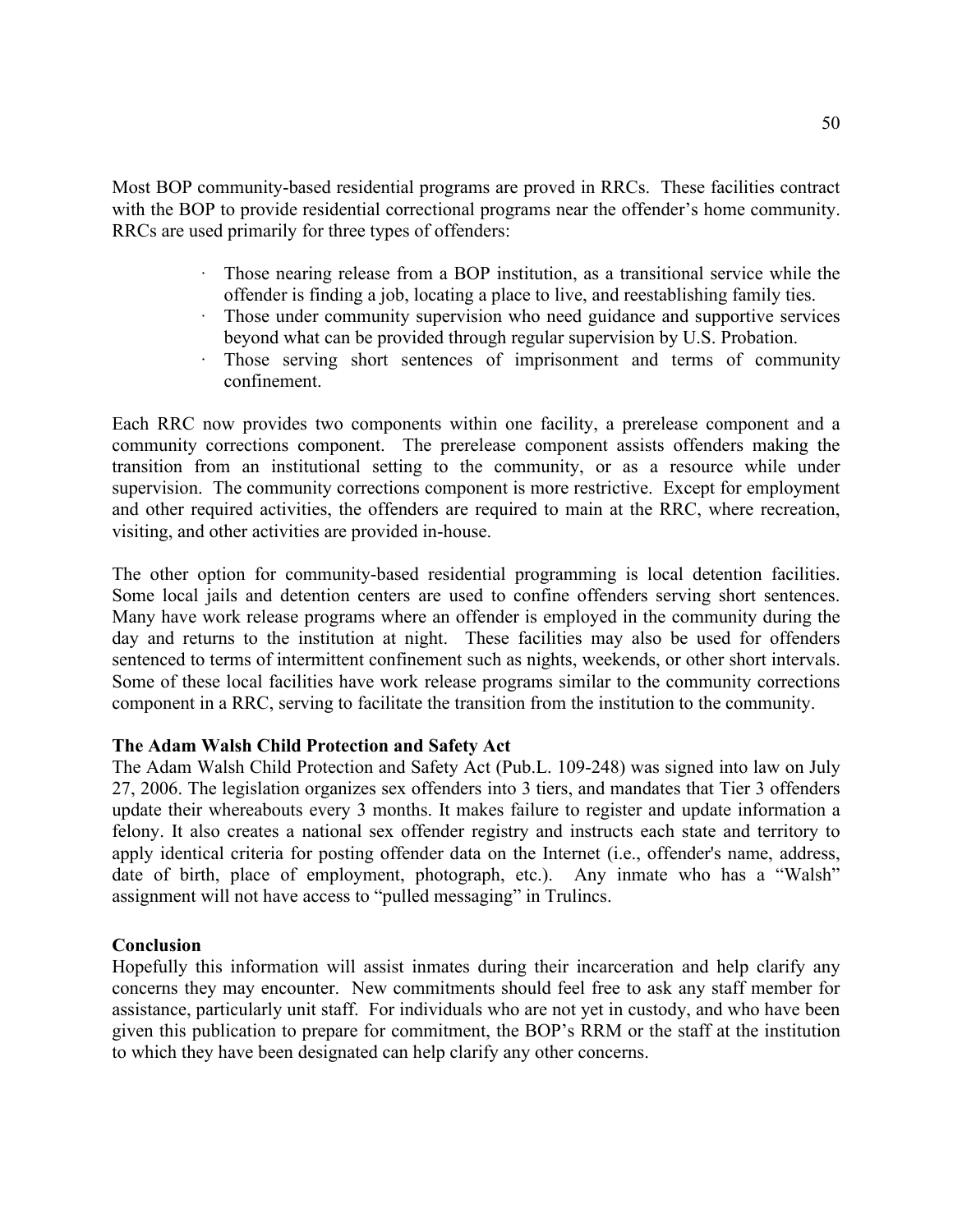# **INMATE RIGHTS AND RESPONSIBILITIES**

- 1. You have the right to expect 1. You are responsible for that you will be treated in an treating inmates and staff impartial and fair manner by all staff. in the same manner.
- dures, and schedules concerning the operation of the institution.
- 
- 4. You have the right to health 4. It is your responsibility not and fresh air, a regular exer-<br>as you may need it. cise period, toilet articles and medical and dental treatment.
- 5. You have the right to visit and 5. It is your responsibility to and institution guidelines. Acts and introduction of
- 6. You have the right to unrestricted 6. You have the responsibility to matters such as the legality of problems to the court.

#### **RIGHTS RESPONSIBILITIES**

- 
- 2. You have the right to be 2. You have the responsibility to informed of the rules, proce- know and abide by them.
- 3. You have the right to freedom 3. You have the responsibility to of religious affiliation, and recognize and respect the voluntary religious worship. The rights of others in this regard.
	- care, which includes nutritious to waste food, to follow the meals, proper bedding and clo- laundry and shower schedule, thing, and a laundry schedule maintain neat and clean living for cleanliness of the same, an quarters, to keep your area opportunity to shower regularly, free of contraband, and to proper ventilation for warmth seek medical and dental care
	- correspond with family members, conduct yourself properly and friends, and correspond with during visits. You will not members of the news media in the contract of the news media in the contract of the news media in the contract of the news media in the contract of the news media engage in inappropriate conduct accordance with Bureau rules during visits to include sexual contraband, and not to violate the law or Bureau guidelines through correspondence.
	- and confidential access to the present honestly and fairly courts by correspondence (on your petitions, questions, and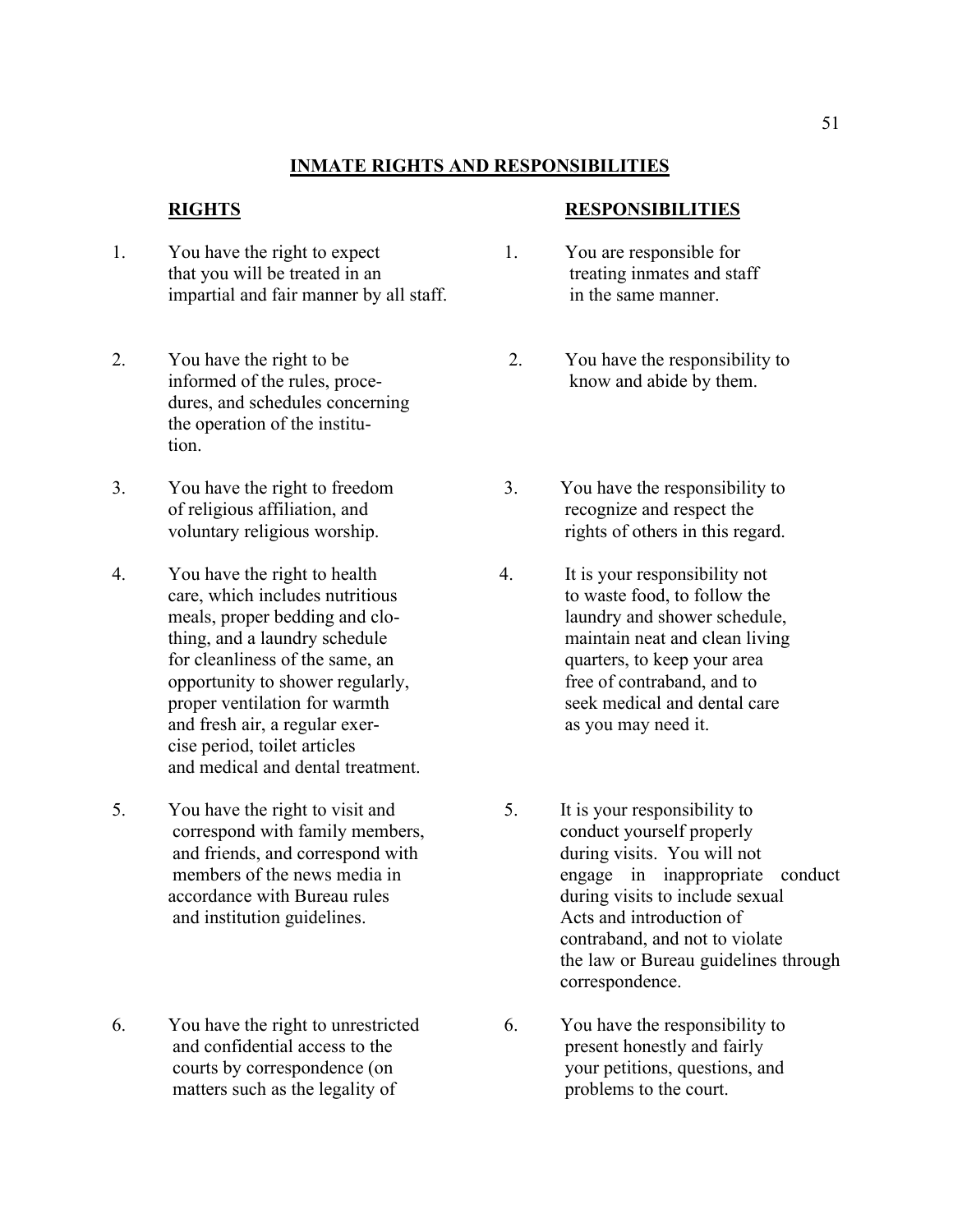your conviction, civil matters, pending criminal cases, and conditions of your imprisonment.)

- 7. You have the right to legal 7. It is your responsibility to counsel from an attorney of your use the services of an correspondence.
- 8. You have the right to parti- 8. It is your responsibility to reference materials to assist with the procedures and you in resolving legal problems.<br>
You also have the right to receive<br>
Schedule prescribed and to<br>
respect the rights of other You also have the right to receive help when it is available through inmates to the use of the a legal assistance program. materials and assistance.
- 9. You have the right to a wide 9. It is your responsibility to range of reading materials for seek and utilize such materials for educational purposes materials for your personal and for your own enjoyment. These benefit, without depriving materials may include magazines others of their equal rights and newspapers sent from the commun-<br>to the use of this material. ity, with certain restrictions.
- 10. You have the right to participate 10. You have the responsibility to in education, vocational training take advantage of activities and employment as far as resources which may help you live a are available, and in keeping with successful and law-abiding
- 11. You have the right to use your 11. You have the responsibility to funds for commissary and other meet your financial and legal purchases, consistent with insti- obligations, including, but tution security and good order, for not limited to, DHO and court

#### **RIGHTS RESPONSIBILITIES**

- choice by interviews and attorney honestly and fairly.
- cipate in the use of law library use these resources in keeping
	-
- your interests, needs, and abilities. life within the institution and in the community. You will be expected to abide by the regulations governing the use of such activities.
- opening bank and/or savings accounts, imposed assessments, fines, and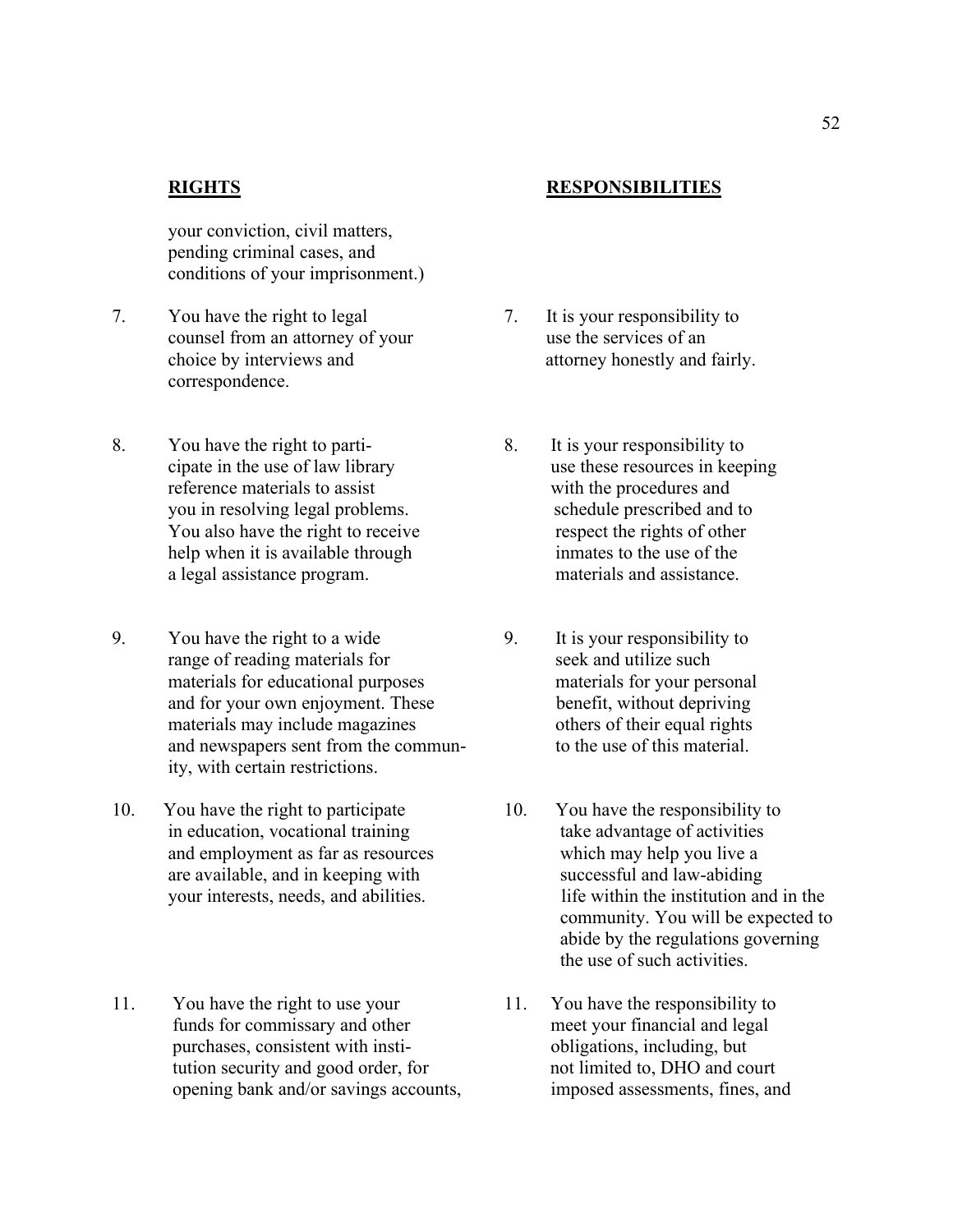and for assisting your family, in restitution. You also have the accordance with Bureau rules. The responsibility to make use of y

accordance with Bureau rules. The responsibility to make use of your funds in a manner consistent with your release plans, your family needs, and for other obligations that you may have.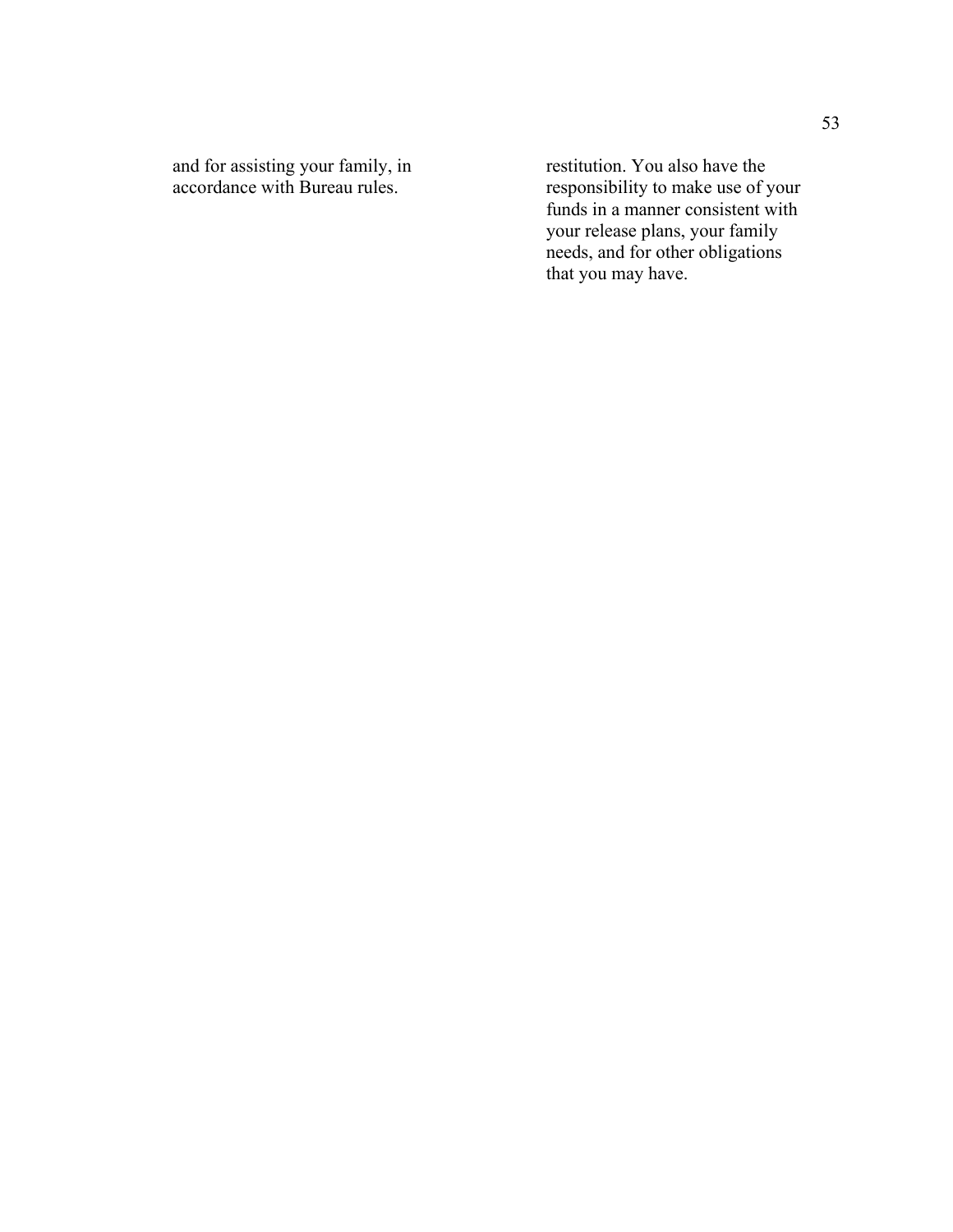### **PROHIBITED ACTS AND AVAILABLE SANCTIONS**

#### GREATEST SEVERITY LEVEL PROHIBITED ACTS

- 100 Killing.
- 101 Assaulting any person, or an armed assault on the institution's secure perimeter (a charge for assaulting any person at this level is to be used only when serious physical injury has been attempted or accomplished).
- 102 Escape from escort; escape from any secure or non-secure institution, including community confinement; escape from unescorted community program or activity; escape from outside a secure institution.
- 103 Setting a fire (charged with this act in this category only when found to pose a threat to life or a threat of serious bodily harm or in furtherance of a prohibited act of Greatest Severity, *e.g.,* in furtherance of a riot or escape; otherwise the charge is properly classified Code 218, or 329).
- 104 Possession, manufacture, or introduction of a gun, firearm, weapon, sharpened instrument, knife, dangerous chemical, explosive, ammunition, or any instrument used as a weapon.
- 105 Rioting.
- 106 Encouraging others to riot.
- 107 Taking hostage(s).
- 108 Possession, manufacture, introduction, or loss of a hazardous tool (tools most likely to be used in an escape or escape attempt or to serve as weapons capable of doing serious bodily harm to others; or those hazardous to institutional security or personal safety; *e.g.,* hacksaw blade, body armor, maps, handmade rope, or other escape paraphernalia, portable telephone, pager, or other electronic device).
- 109 (Not to be used).
- 110 Refusing to provide a urine sample; refusing to breathe into a Breathalyzer; refusing to take part in other drug-abuse testing.
- 111 Introduction or making of any narcotics, marijuana, drugs, alcohol, intoxicants, or related paraphernalia, not prescribed for the individual by the medical staff.
- 112 Use of any narcotics, marijuana, drugs, alcohol, intoxicants, or related paraphernalia, not prescribed for the individual by the medical staff.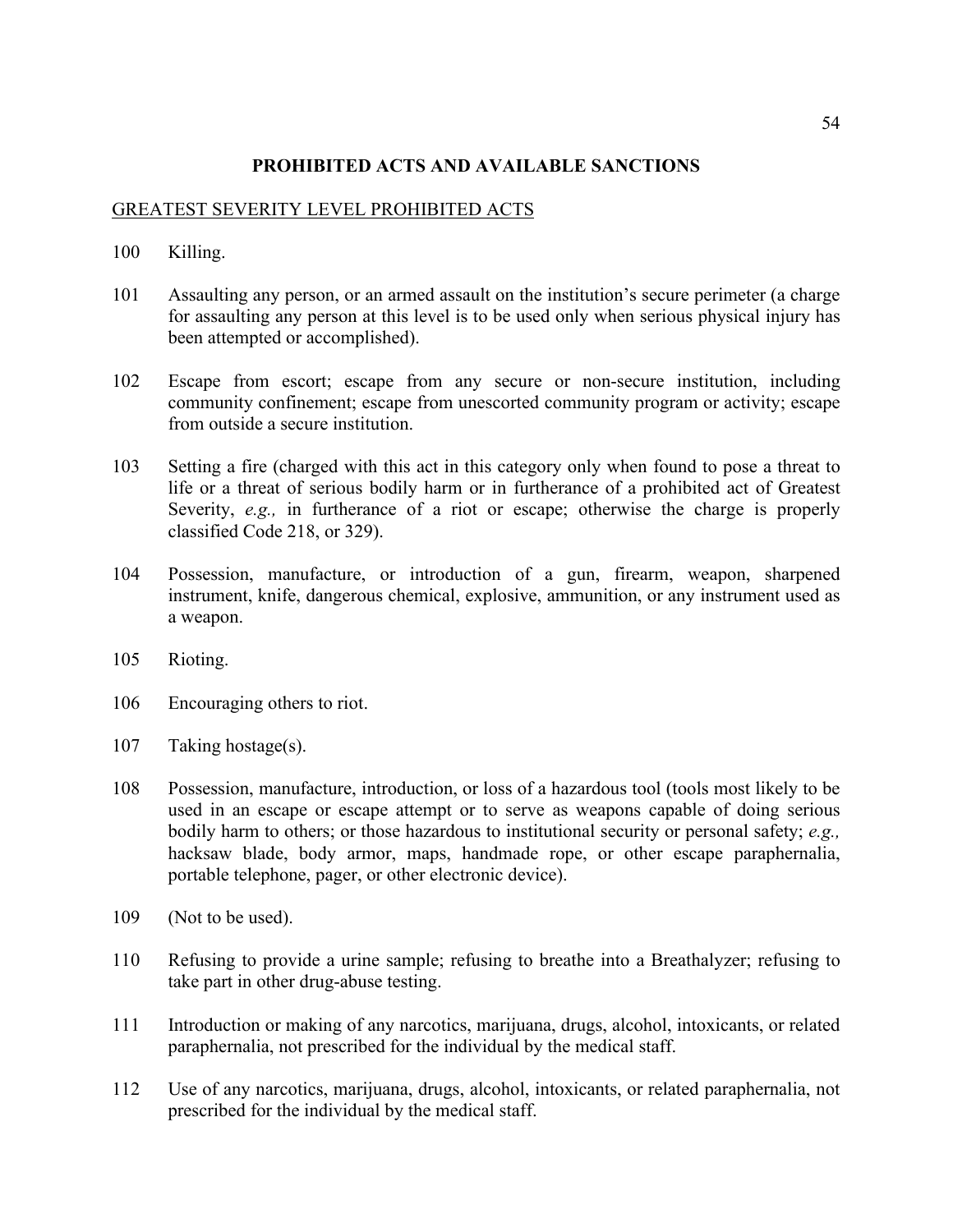- 113 Possession of any narcotics, marijuana, drugs, alcohol, intoxicants, or related paraphernalia, not prescribed for the individual by the medical staff.
- 114 Sexual assault of any person, involving non-consensual touching by force or threat of force.
- 115 Destroying and/or disposing of any item during a search or attempt to search.
- 196 Use of the mail for an illegal purpose or to commit or further a Greatest category prohibited act.
- 197 Use of the telephone for an illegal purpose or to commit or further a Greatest category prohibited act.
- 198 Interfering with a staff member in the performance of duties most like another Greatest severity prohibited act. This charge is to be used only when another charge of Greatest severity is not accurate. The offending conduct must be charged as "most like" one of the listed Greatest severity prohibited acts.
- 199 Conduct which disrupts or interferes with the security or orderly running of the institution or the Bureau of Prisons most like another Greatest severity prohibited act. This charge is to be used only when another charge of Greatest severity is not accurate. The offending conduct must be charged as "most like" one of the listed Greatest severity prohibited acts.

### AVAILABLE SANCTIONS FOR GREATEST SEVERITY LEVEL PROHIBITED ACTS

- A. Recommend parole date rescission or retardation.
- B. Forfeit and/or withhold earned statutory good time or non-vested good conduct time (up to 100%) and/or terminate or disallow extra good time (an extra good time or good conduct time sanction may not be suspended).
- B.1. Disallow ordinarily between 50% and 75% (27-41 days) of good conduct time credit available for year (a good conduct time sanction may not be suspended).
- C. Disciplinary segregation (up to 12 months).
- D. Make monetary restitution.
- E. Monetary fine.
- F. Loss of privileges (*e.g.,* visiting, telephone, commissary, movies, recreation).
- G. Change housing (quarters).
- H. Remove from program and/or group activity.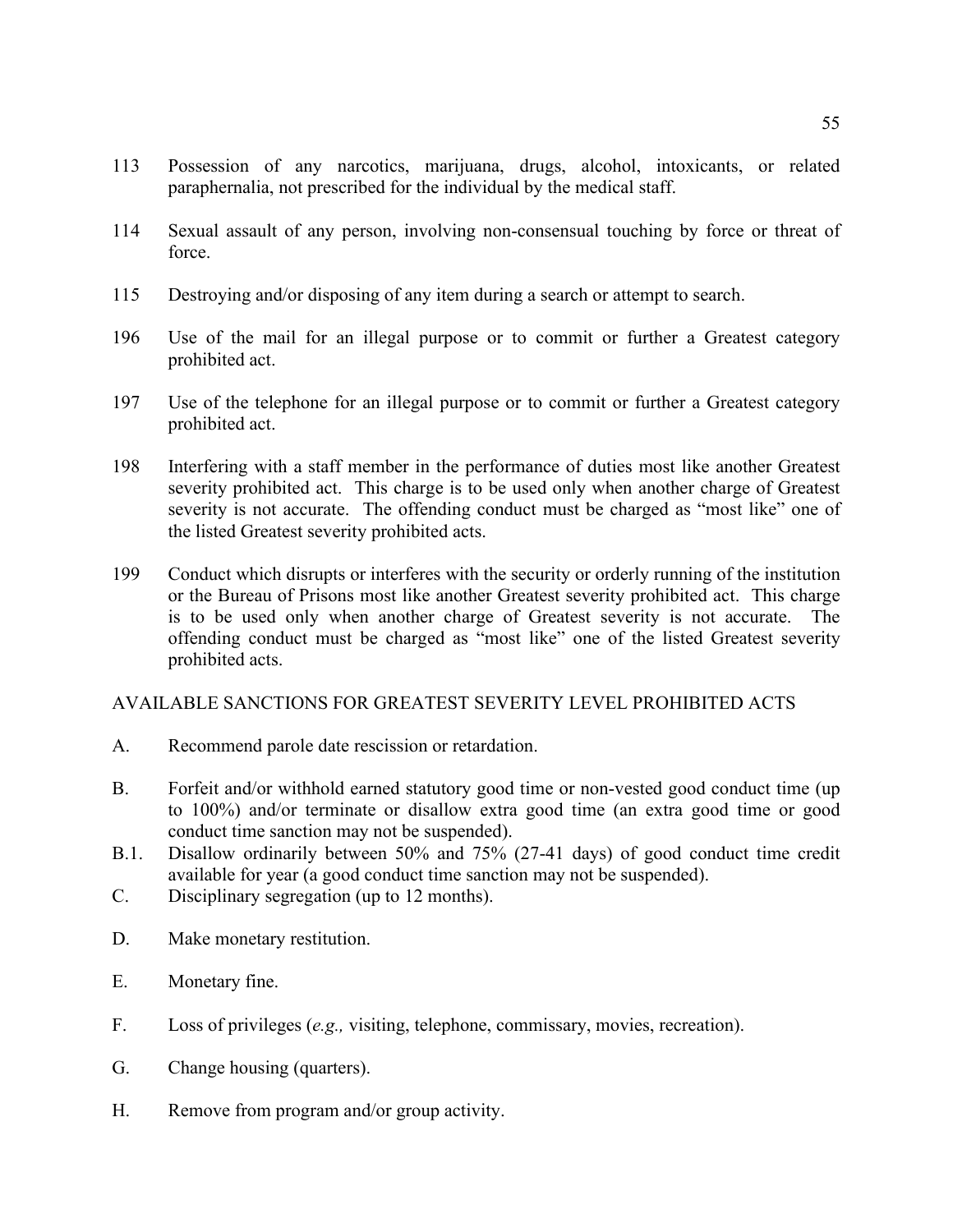- I. Loss of job.
- J. Impound inmate's personal property.
- K. Confiscate contraband.
- L. Restrict to quarters.
- M. Extra duty.

#### HIGH SEVERITY LEVEL PROHIBITED ACTS

- 200 Escape from a work detail, non-secure institution, or other non-secure confinement, including community confinement, with subsequent voluntary return to Bureau of Prisons custody within four hours.
- 201 Fighting with another person.
- 202 (Not to be used).
- 203 Threatening another with bodily harm or any other offense.
- 204 Extortion; blackmail; protection; demanding or receiving money or anything of value in return for protection against others, to avoid bodily harm, or under threat of informing.
- 205 Engaging in sexual acts.
- 206 Making sexual proposals or threats to another.
- 207 Wearing a disguise or a mask.
- 208 Possession of any unauthorized locking device, or lock pick, or tampering with or blocking any lock device (includes keys), or destroying, altering, interfering with, improperly using, or damaging any security device, mechanism, or procedure.
- 209 Adulteration of any food or drink.
- 210 (Not to be used).
- 211 Possessing any officer's or staff clothing.
- 212 Engaging in or encouraging a group demonstration.
- 213 Encouraging others to refuse to work, or to participate in a work stoppage.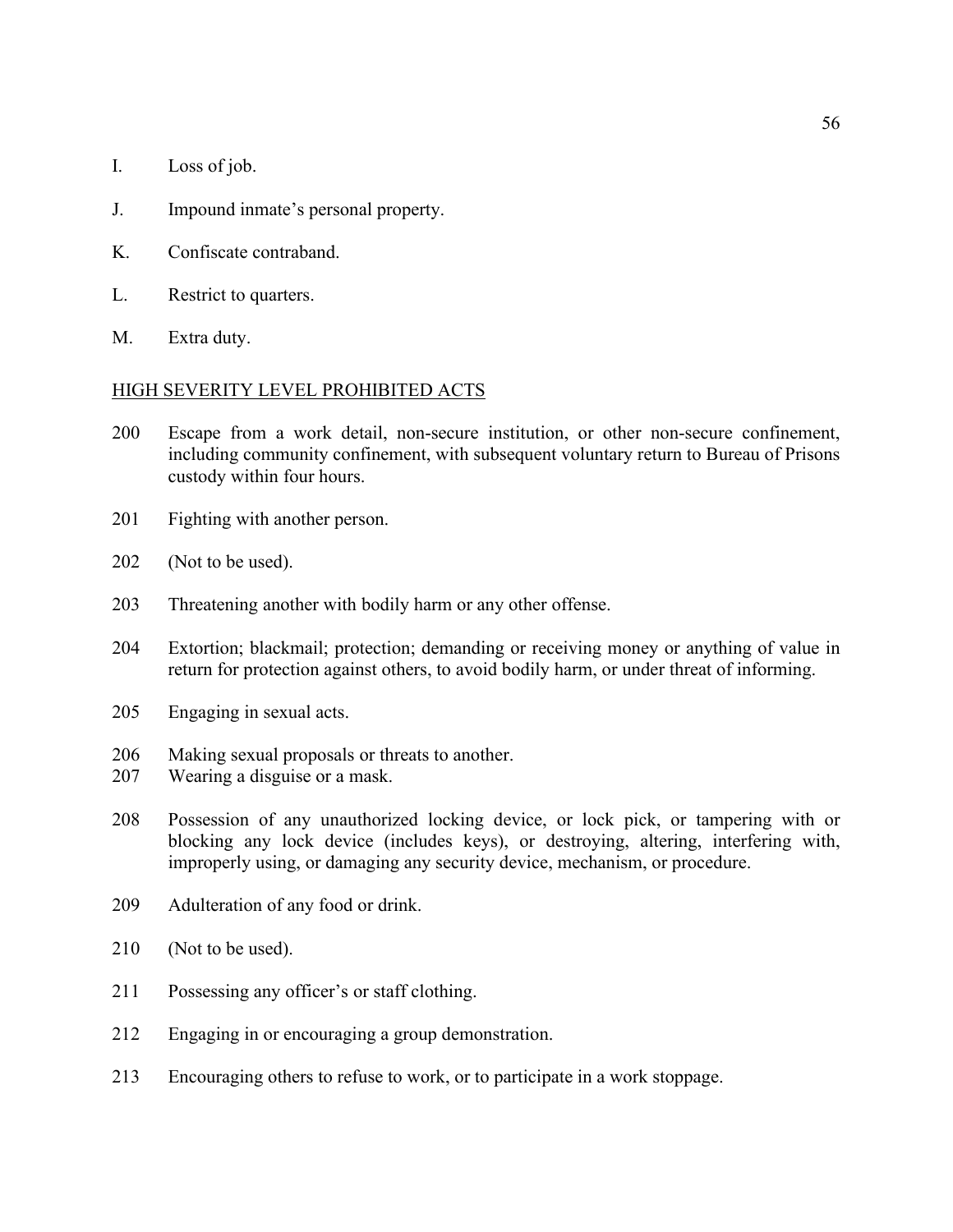- 214 (Not to be used).
- 215 (Not to be used).
- 216 Giving or offering an official or staff member a bribe, or anything of value.
- 217 Giving money to, or receiving money from, any person for the purpose of introducing contraband or any other illegal or prohibited purpose.
- 218 Destroying, altering, or damaging government property, or the property of another person, having a value in excess of \$100.00, or destroying, altering, damaging life-safety devices (e.g., fire alarm) regardless of financial value.
- 219 Stealing; theft (including data obtained through the unauthorized use of a communications device, or through unauthorized access to disks, tapes, or computer printouts or other automated equipment on which data is stored).
- 220 Demonstrating, practicing, or using martial arts, boxing (except for use of a punching bag), wrestling, or other forms of physical encounter, or military exercises or drill (except for drill authorized by staff).
- 221 Being in an unauthorized area with a person of the opposite sex without staff permission.
- 222 (Not to be used).
- 223 (Not to be used).
- 224 Assaulting any person (a charge at this level is used when less serious physical injury or contact has been attempted or accomplished by an inmate).
- 225 Stalking another person through repeated behavior which harasses, alarms, or annoys the person, after having been previously warned to stop such conduct.
- 226 Possession of stolen property.
- 227 Refusing to participate in a required physical test or examination unrelated to testing for drug abuse (e.g., DNA, HIV, tuberculosis).
- 228 Tattooing or self-mutilation.
- 229 Sexual assault of any person, involving non-consensual touching without force or threat of force.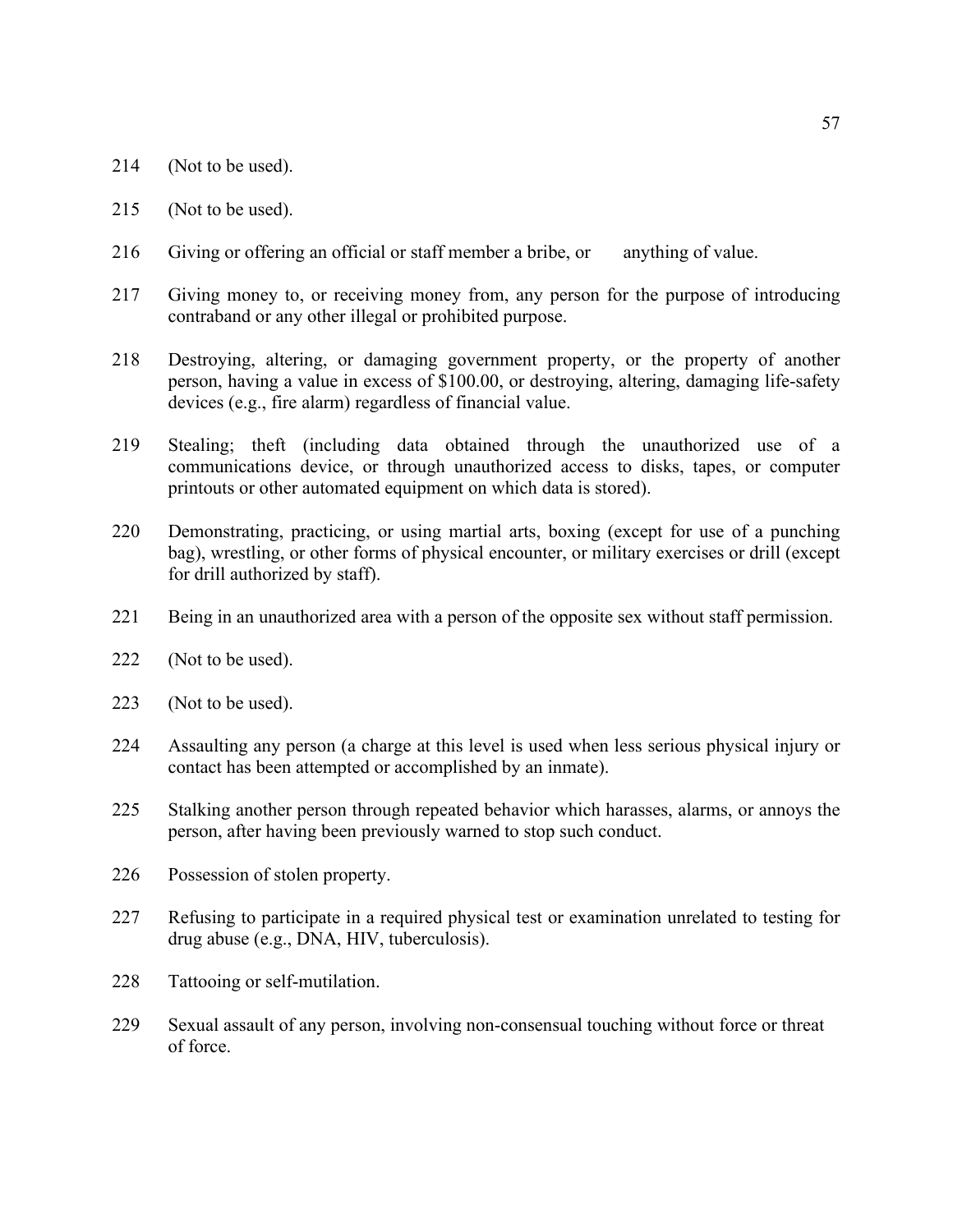- 296 Use of the mail for abuses other than criminal activity which circumvent mail monitoring procedures (e.g., use of the mail to commit or further a High category prohibited act, special mail abuse; writing letters in code; directing others to send, sending, or receiving a letter or mail through unauthorized means; sending mail for other inmates without authorization; sending correspondence to a specific address with directions or intent to have the correspondence sent to an unauthorized person; and using a fictitious return address in an attempt to send or receive unauthorized correspondence).
- 297 Use of the telephone for abuses other than illegal activity which circumvent the ability of staff to monitor frequency of telephone use, content of the call, or the number called; or to commit or further a High category prohibited act.
- 298 Interfering with a staff member in the performance of duties most like another High severity prohibited act. This charge is to be used only when another charge of High severity is not accurate. The offending conduct must be charged as "most like" one of the listed High severity prohibited acts.
- 299 Conduct which disrupts or interferes with the security or orderly running of the institution or the Bureau of Prisons most like another High severity prohibited act. This charge is to be used only when another charge of High severity is not accurate. The offending conduct must be charged as "most like" one of the listed High severity prohibited acts.

# AVAILABLE SANCTIONS FOR HIGH SEVERITY LEVEL PROHIBITED ACTS

- A. Recommend parole date rescission or retardation.
- B. Forfeit and/or withhold earned statutory good time or non-vested good conduct time up to 50% or up to 60 days, whichever is less, and/or terminate or disallow extra good time (an extra good time or good conduct time sanction may not be suspended).
- B.1 Disallow ordinarily between 25% and 50% (14-27 days) of good conduct time credit available for year (a good conduct time sanction may not be suspended).
- C. Disciplinary segregation (up to 6 months).
- D. Make monetary restitution.
- E. Monetary fine.
- F. Loss of privileges (*e.g.,* visiting, telephone, commissary, movies, recreation).
- G. Change housing (quarters).
- H. Remove from program and/or group activity.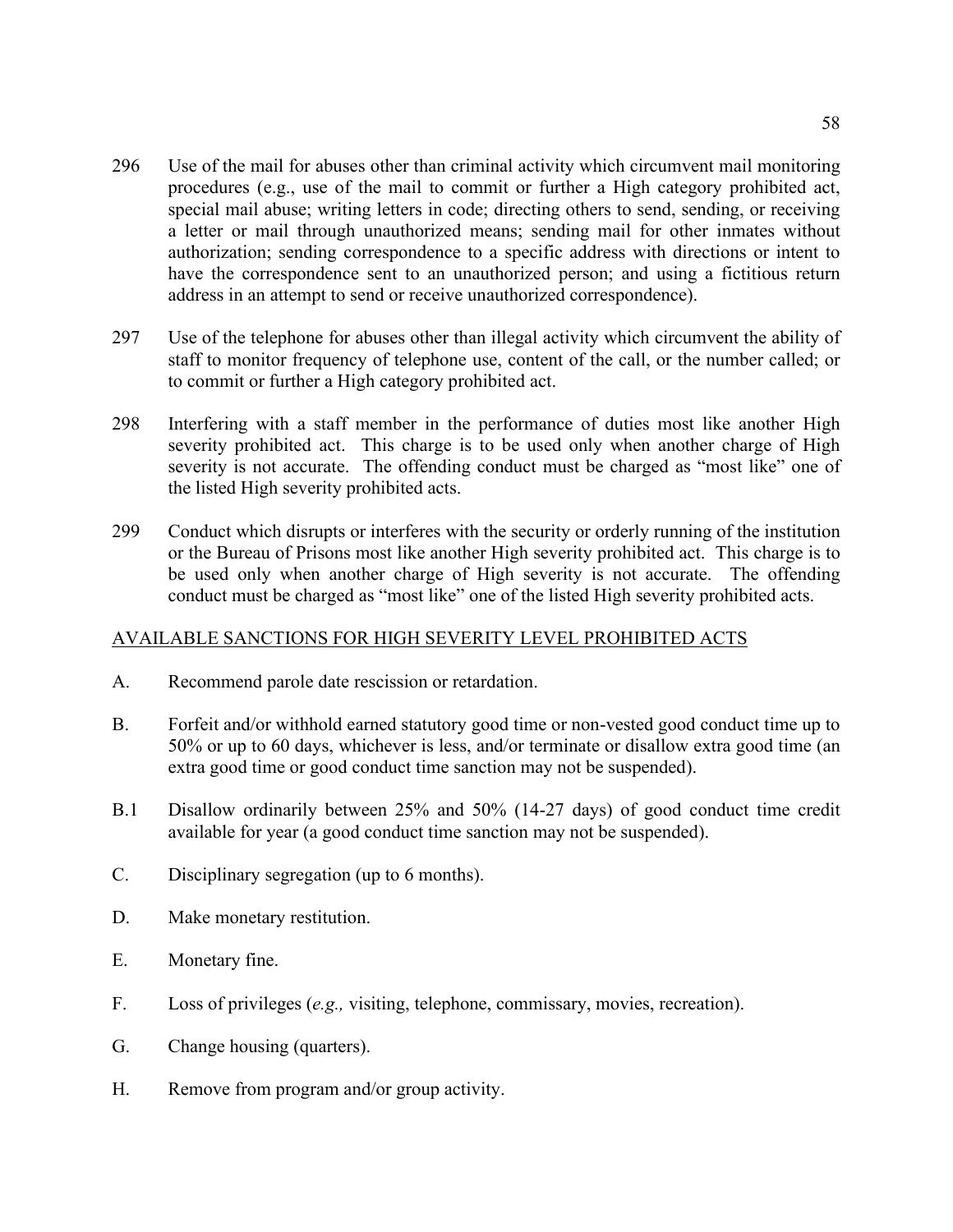- I. Loss of job.
- J. Impound inmate's personal property.
- K. Confiscate contraband.
- L. Restrict to quarters.
- M. Extra duty.

#### MODERATE SEVERITY LEVEL PROHIBITED ACTS

- 300 Indecent Exposure.
- 301 (Not to be used).
- 302 Misuse of authorized medication.
- 303 Possession of money or currency, unless specifically authorized, or in excess of the amount authorized.
- 304 Loaning of property or anything of value for profit or increased return.
- 305 Possession of anything not authorized for retention or receipt by the inmate, and not issued to him through regular channels.
- 306 Refusing to work or to accept a program assignment.
- 307 Refusing to obey an order of any staff member (may be categorized and charged in terms of greater severity, according to the nature of the order being disobeyed, *e.g.* failure to obey an order which furthers a riot would be charged as 105, Rioting; refusing to obey an order which furthers a fight would be charged as 201, Fighting; refusing to provide a urine sample when ordered as part of a drug-abuse test would be charged as 110).
- 308 Violating a condition of a furlough.
- 309 Violating a condition of a community program.
- 310 Unexcused absence from work or any program assignment.
- 311 Failing to perform work as instructed by the supervisor.
- 312 Insolence towards a staff member.
- 313 Lying or providing a false statement to a staff member.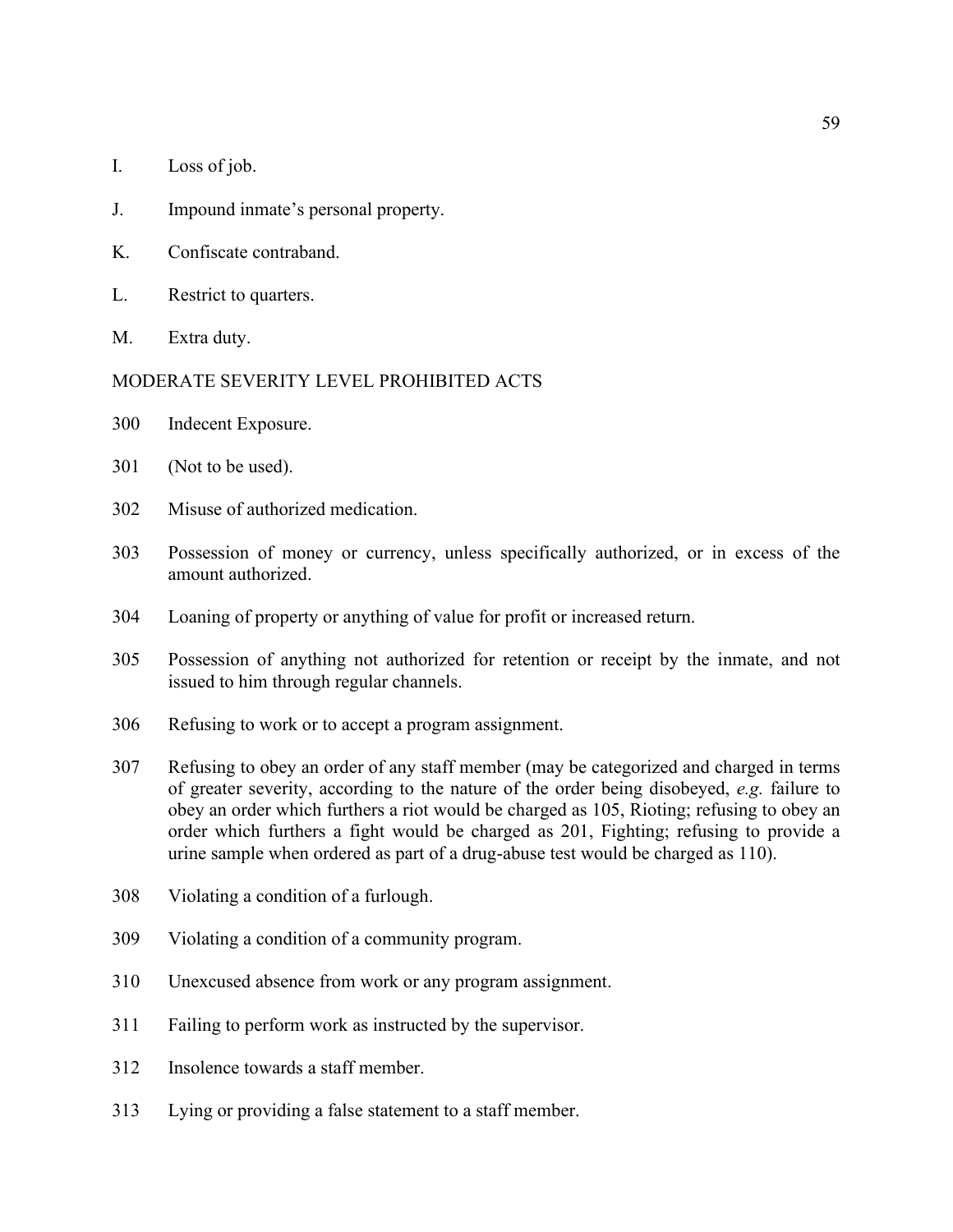- Participating in an unauthorized meeting or gathering.
- Being in an unauthorized area without staff authorization.
- Failure to follow safety or sanitation regulations (including safety regulations, chemical instructions, tools, MSDS sheets, OSHA standards).
- Using any equipment or machinery without staff authorization.
- Using any equipment or machinery contrary to instructions or posted safety standards.
- Failing to stand count.
- Interfering with the taking of count.
- (Not to be used).
- (Not to be used).
- Gambling.
- Preparing or conducting a gambling pool.
- Possession of gambling paraphernalia.
- Unauthorized contacts with the public.
- Giving money or anything of value to, or accepting money or anything of value from, another inmate or any other person without staff authorization.
- Destroying, altering, or damaging government property, or the property of another person, having a value of \$100.00 or less.
- Being unsanitary or untidy; failing to keep one's person or quarters in accordance with posted standards.
- Possession, manufacture, introduction, or loss of a non-hazardous tool, equipment, supplies, or other non-hazardous contraband (tools not likely to be used in an escape or escape attempt, or to serve as a weapon capable of doing serious bodily harm to others, or not hazardous to institutional security or personal safety) (other non-hazardous contraband includes such items as food, cosmetics, cleaning supplies, smoking apparatus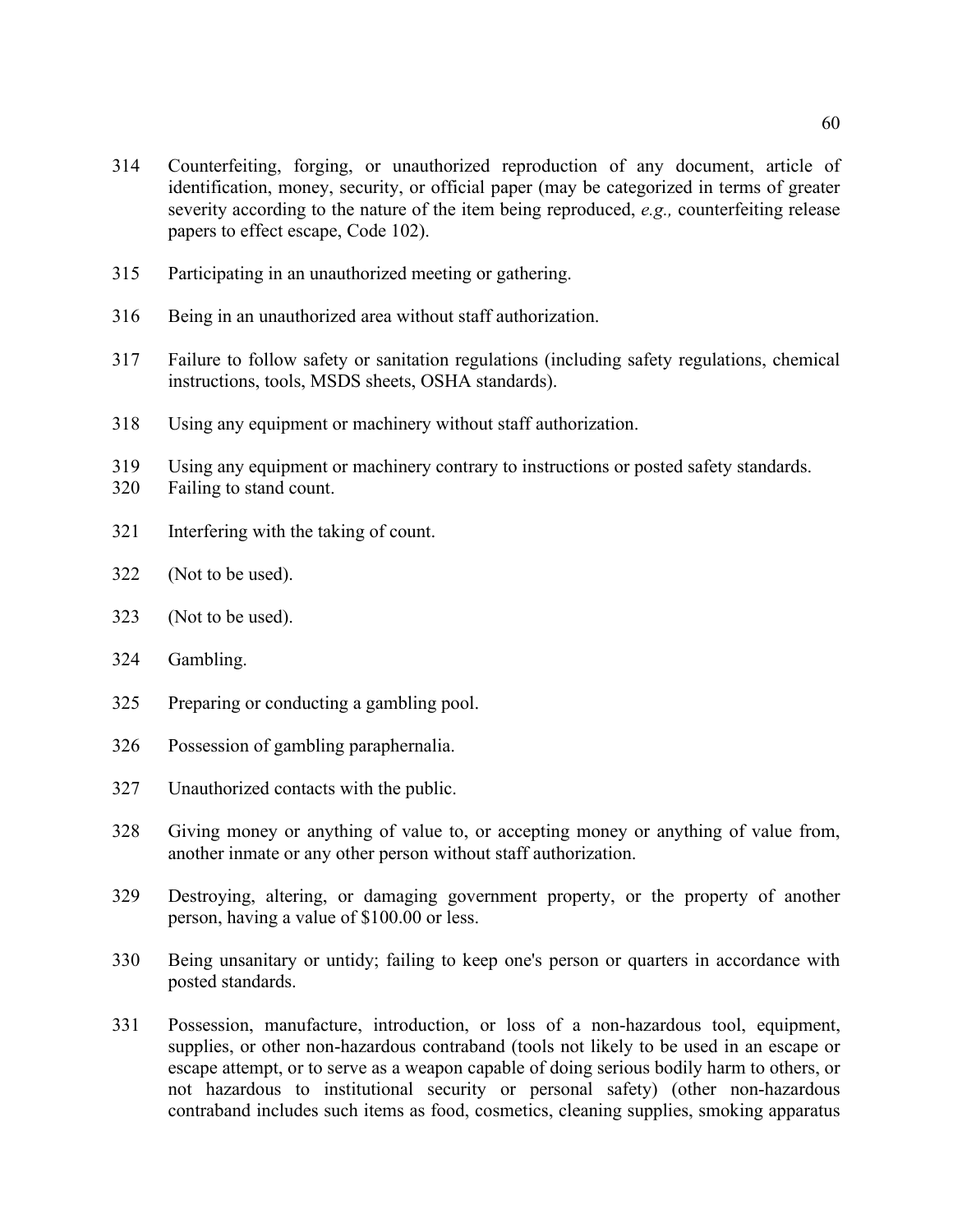and tobacco in any form where prohibited, and unauthorized nutritional/dietary supplements).

- 332 Smoking where prohibited.
- 333 Fraudulent or deceptive completion of a skills test (*e.g.,* cheating on a GED, or other educational or vocational skills test).
- 334 Conducting a business; conducting or directing an investment transaction without staff authorization.
- 335 Communicating gang affiliation; participating in gang related activities; possession of paraphernalia indicating gang affiliation.
- 336 Circulating a petition.
- 396 Use of the mail for abuses other than criminal activity which do not circumvent mail monitoring; or use of the mail to commit or further a Moderate category prohibited act.
- 397 Use of the telephone for abuses other than illegal activity which do not circumvent the ability of staff to monitor frequency of telephone use, content of the call, or the number called; or to commit or further a Moderate category prohibited act.
- 398 Interfering with a staff member in the performance of duties most like another Moderate severity prohibited act. This charge is to be used only when another charge of Moderate severity is not accurate. The offending conduct must be charged as "most like" one of the listed Moderate severity prohibited acts.
- 399 Conduct which disrupts or interferes with the security or orderly running of the institution or the Bureau of Prisons most like another Moderate severity prohibited act. This charge is to be used only when another charge of Moderate severity is not accurate. The offending conduct must be charged as "most like" one of the listed Moderate severity prohibited acts.

### AVAILABLE SANCTIONS FOR MODERATE SEVERITY LEVEL PROHIBITED ACTS

- A. Recommend parole date rescission or retardation.
- B. Forfeit and/or withhold earned statutory good time or non-vested good conduct time up to 25% or up to 30 days, whichever is less, and/or terminate or disallow extra good time (an extra good time or good conduct time sanction may not be suspended).
- B.1 Disallow ordinarily up to 25% (1-14 days) of good conduct time credit available for year (a good conduct time sanction may not be suspended).
- C. Disciplinary segregation (up to 3 months).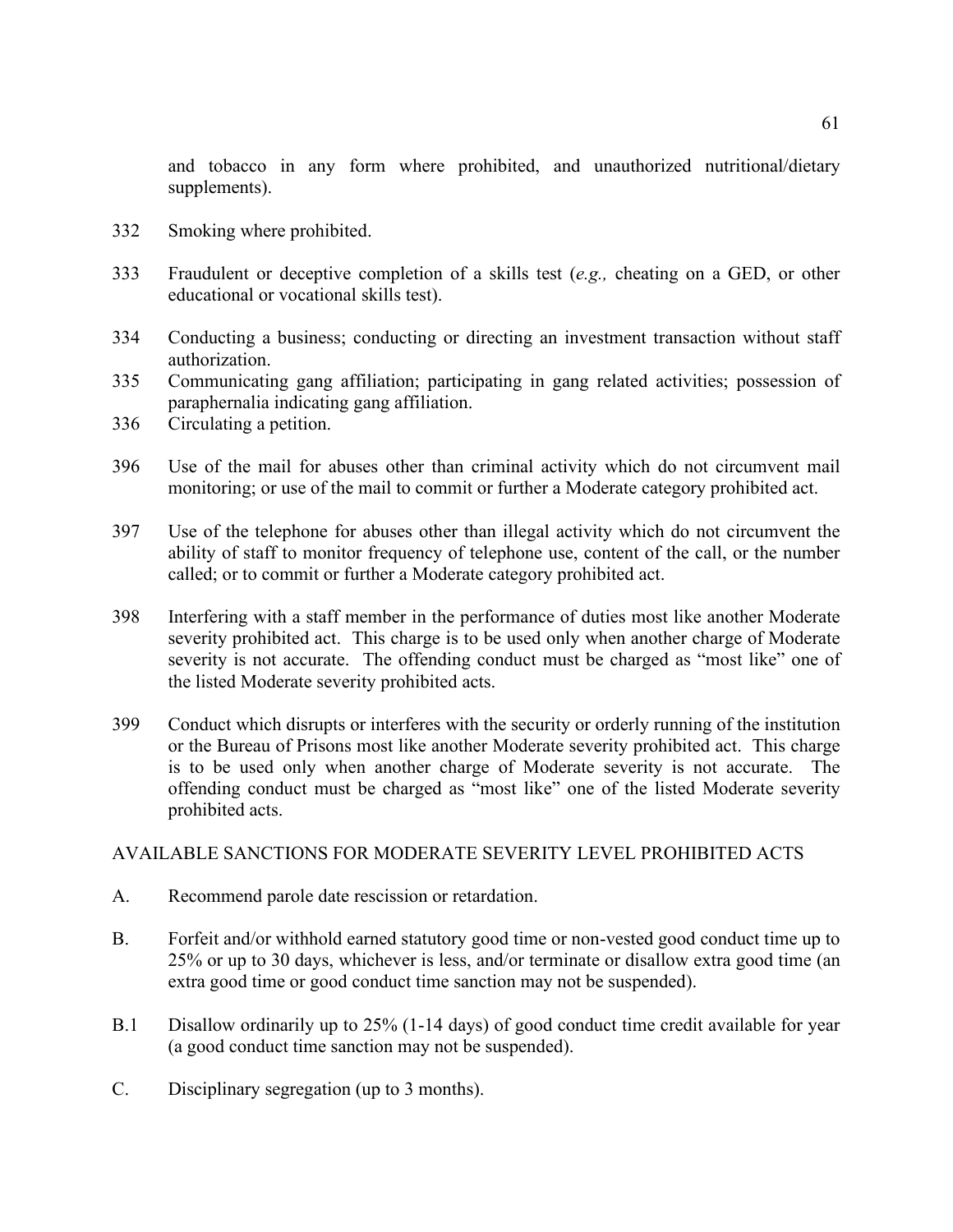- D. Make monetary restitution.
- E. Monetary fine.
- F. Loss of privileges (*e.g.,* visiting, telephone, commissary, movies, recreation).
- G. Change housing (quarters).
- H. Remove from program and/or group activity.
- I. Loss of job.
- J. Impound inmate's personal property.
- K. Confiscate contraband.
- L. Restrict to quarters.
- M. Extra duty.

#### LOW SEVERITY LEVEL PROHIBITED ACTS

- 400 (Not to be used).
- 401 (Not to be used).
- 402 Malingering, feigning illness.
- 403 (Not to be used).
- 404 Using abusive or obscene language.
- 405 (Not to be used).
- 406 (Not to be used).
- 407 Conduct with a visitor in violation of Bureau regulations.
- 408 (Not to be used).
- 409 Unauthorized physical contact (e.g., kissing, embracing).
- 498 Interfering with a staff member in the performance of duties most like another Low severity prohibited act. This charge is to be used only when another charge of Low severity is not accurate. The offending conduct must be charged as "most like" one of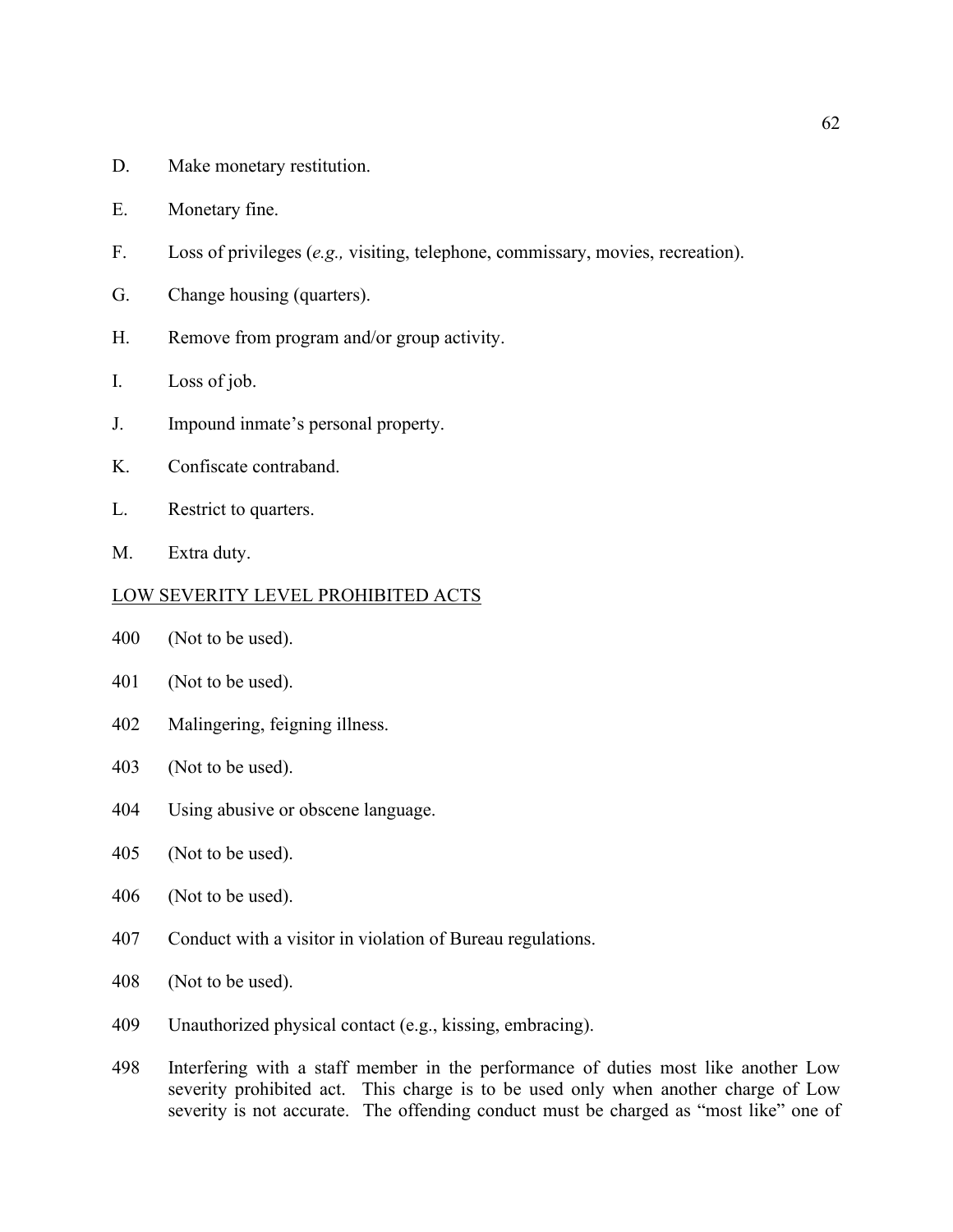the listed Low severity prohibited acts.

499 Conduct which disrupts or interferes with the security or orderly running of the institution or the Bureau of Prisons most like another Low severity prohibited act. This charge is to be used only when another charge of Low severity is not accurate. The offending conduct must be charged as "most like" one of the listed Low severity prohibited acts.

# AVAILABLE SANCTIONS FOR LOW SEVERITY LEVEL PROHIBITED ACTS

- B.1 Disallow ordinarily up to 12.5% (1-7 days) of good conduct time credit available for year (to be used only where inmate found to have committed a second violation of the same prohibited act within 6 months); Disallow ordinarily up to 25% (1-14 days) of good conduct time credit available for year (to be used only where inmate found to have committed a third violation of the same prohibited act within 6 months) (a good conduct time sanction may not be suspended).
- C. Make monetary restitution.
- D. Monetary fine.
- E. Loss of privileges (e.g., visiting, telephone, commissary, movies, recreation).
- F. Change housing (quarters).
- G. Remove from program and/or group activity.
- H. Loss of job.
- I. Impound inmate's personal property.
- J. Confiscate contraband
- K. Restrict to quarters.
- L. Extra duty.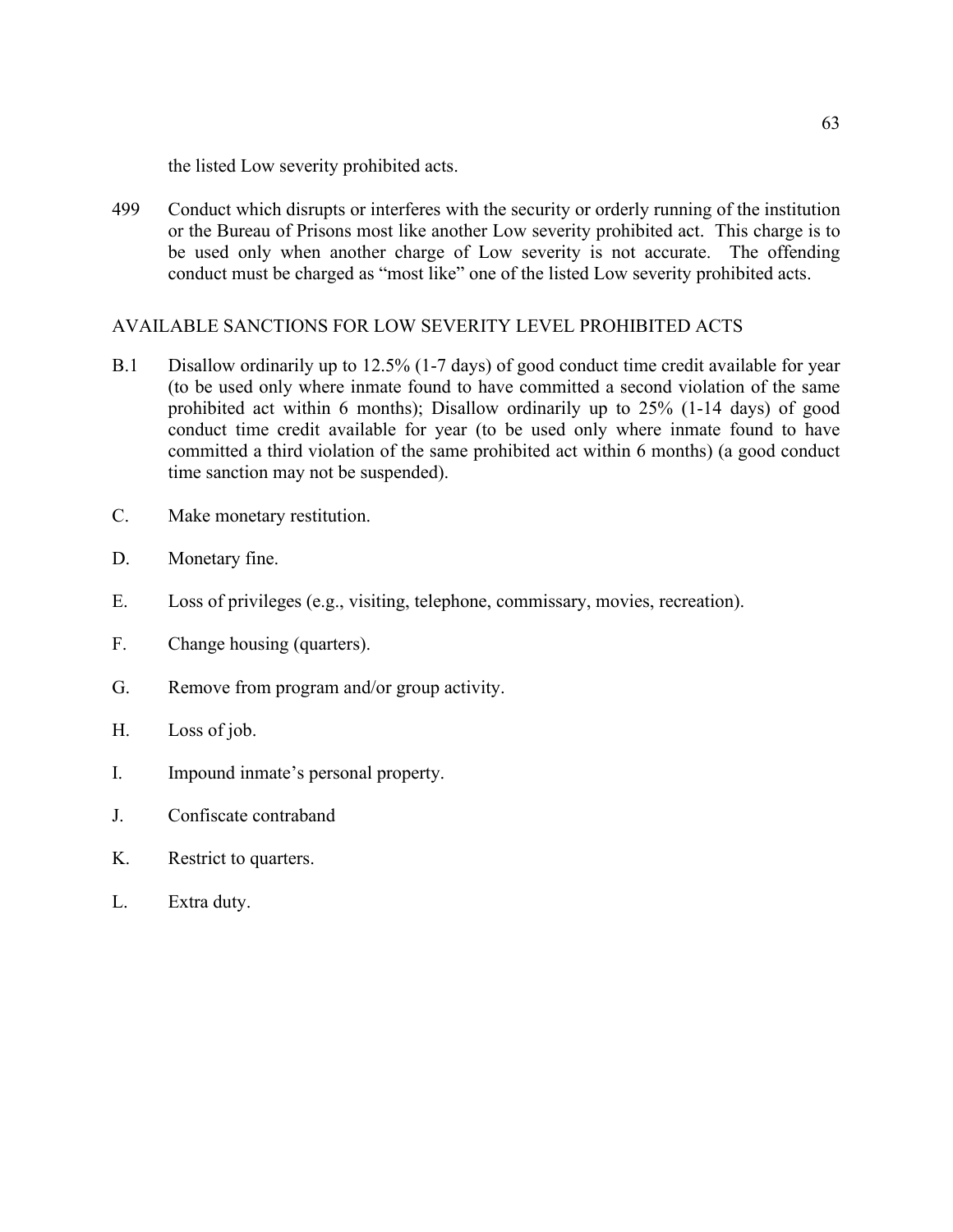# Table 2. ADDITIONAL AVAILABLE SANCTIONS FOR REPEATED PROHIBITED ACTS WITHIN THE SAME SEVERITY LEVEL

| Prohibited Act<br>Severity Level    | Time Period for<br>Prior Offense<br>(same code) | Frequency of<br>Repeated<br>Offense                    | <b>Additional Available Sanctions</b>                                                                                                                                                                                                                                                                           |
|-------------------------------------|-------------------------------------------------|--------------------------------------------------------|-----------------------------------------------------------------------------------------------------------------------------------------------------------------------------------------------------------------------------------------------------------------------------------------------------------------|
| Low Severity<br>(400 level)         | 6 months                                        | $2nd$ offense<br>$3rd$ or more<br>offense              | 1. Disciplinary segregation (up to 1 month).<br>2. Forfeit earned SGT or non-vested GCT up to<br>10% or up to 15 days, whichever is less, and/or<br>terminate or disallow extra good time (EGT) (an<br>EGT sanction may not be suspended).<br>Any available Moderate severity level sanction<br>$(300$ series). |
| Moderate<br>Severity<br>(300 level) | 12 months                                       | $2nd$ offense<br>3 <sup>rd</sup><br>or more<br>offense | 1. Disciplinary segregation (up to 6 months).<br>2. Forfeit earned SGT or non-vested GCT up to<br>37 1/2% or up to 45 days, whichever is less,<br>and/or terminate or disallow EGT (an EGT<br>sanction may not be suspended).<br>Any available High severity level sanction (200<br>series).                    |
| <b>High Severity</b><br>(200 level) | 18 months                                       | $2nd$ offense<br>$3rd$ or more<br>offense              | 1. Disciplinary segregation (up to 12 months).<br>2. Forfeit earned SGT or non-vested GCT up to<br>75% or up to 90 days, whichever is less, and/or<br>terminate or disallow EGT (an EGT sanction may<br>not be suspended).<br>Any available Greatest severity level sanction<br>$(100$ series).                 |
| Greatest<br>Severity<br>(100 level) | 24 months                                       | 2 <sup>nd</sup><br>or more<br>offense                  | Disciplinary Segregation (up to 18 months).                                                                                                                                                                                                                                                                     |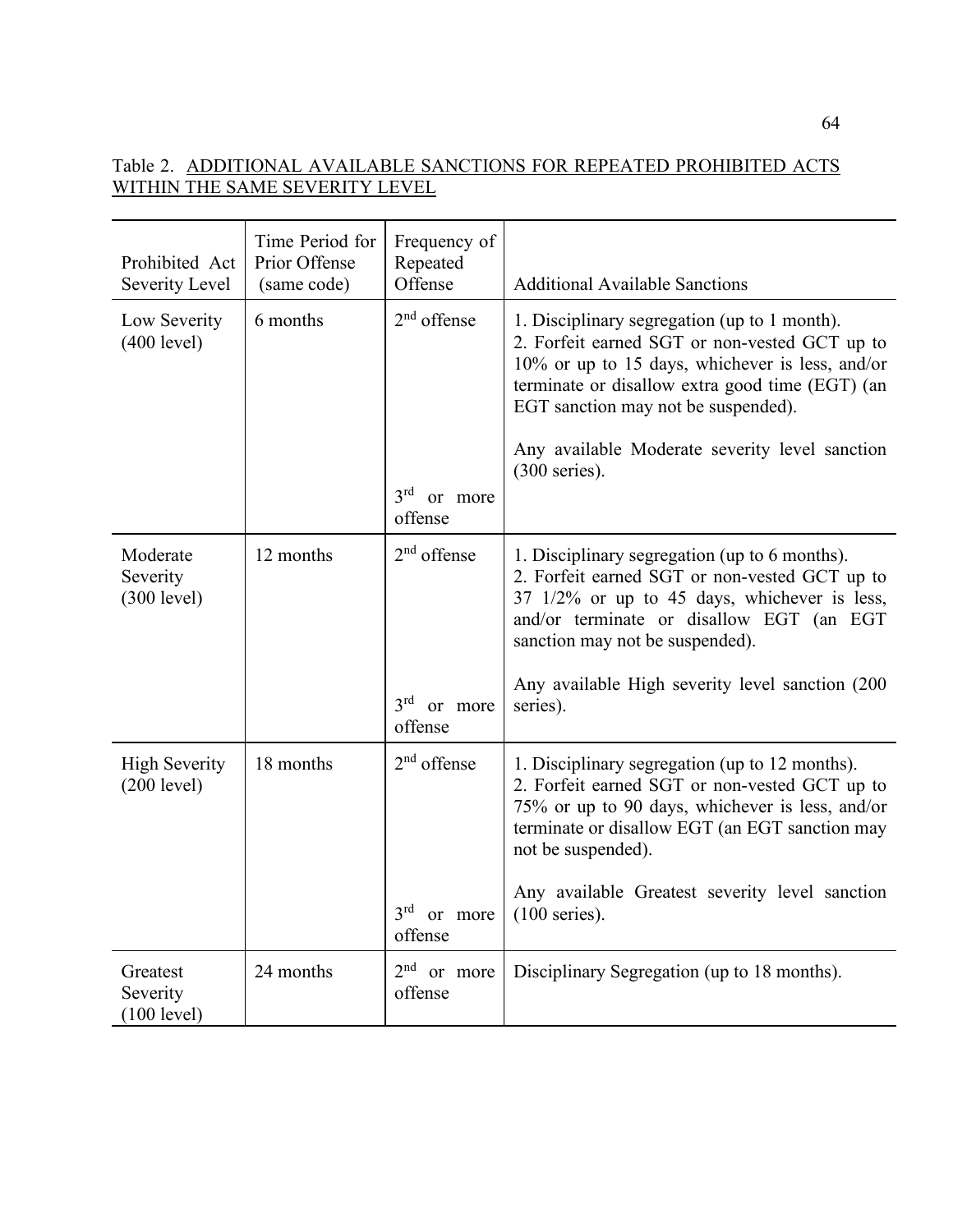# **U. S. Department of Justice Federal Bureau of Prisons**



**Sexually Abusive Behavior Prevention and Intervention**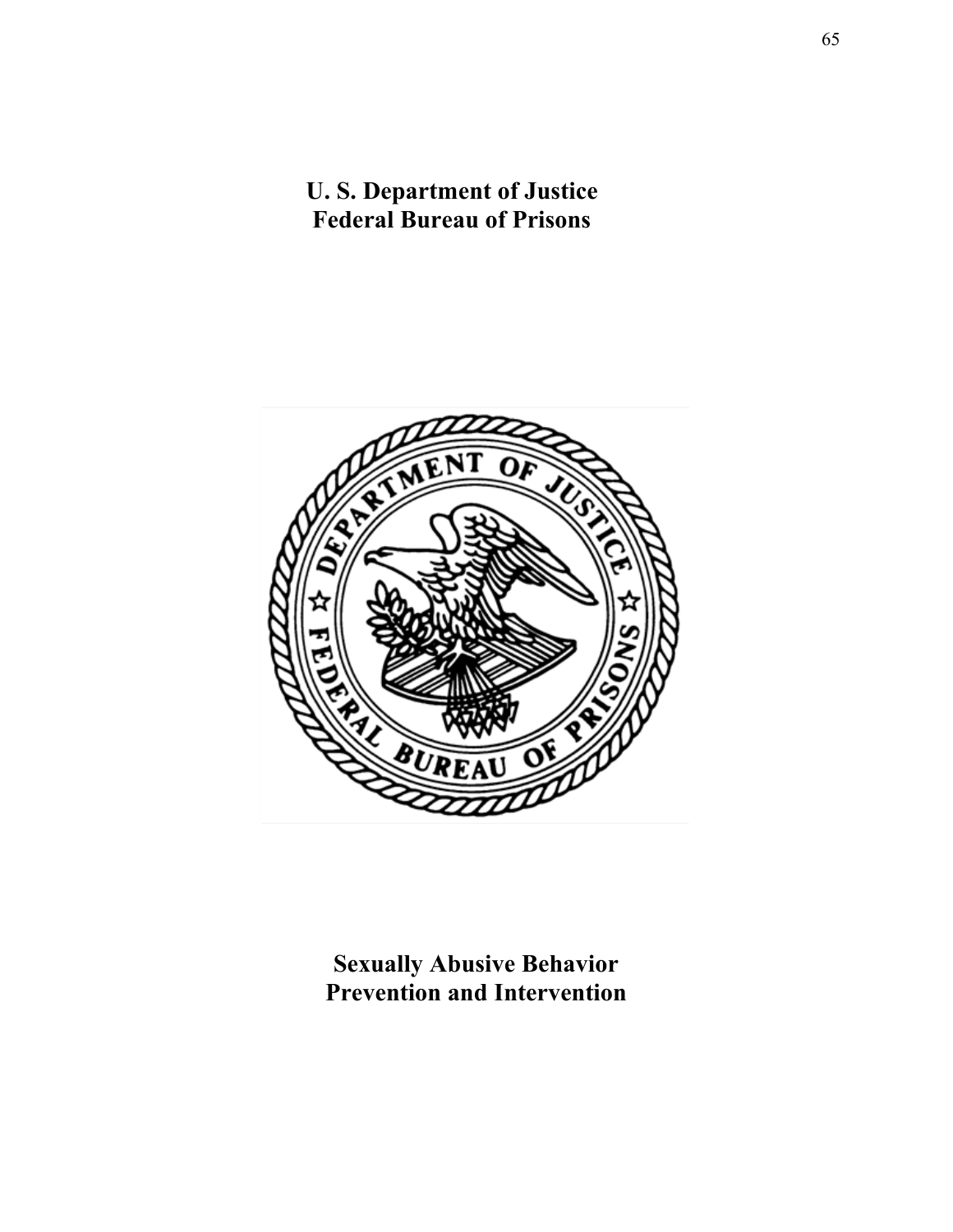### An Overview for Offenders

# **You Have the Right to be Safe from Sexually Abusive Behavior**

The Federal Bureau of Prisons has a zero tolerance policy against sexual abuse and sexual harassment. While you are incarcerated, **no one has the right to pressure you to engage in sexual acts.**

You do not have to tolerate sexually abusive/harassing behavior or pressure to engage in unwanted sexual behavior from another inmate or a staff member. Regardless of your age, size, race, ethnicity, gender or sexual orientation, you have the right to be safe from sexually abusive behavior.

# **What Can You Do To Prevent Sexually Abusive Behavior?**

Here are some things you can do to protect yourself and others against sexually abusive behavior:

- · Carry yourself in a confident manner at all times. Do not permit your emotion (fear/anxiety) to be obvious to others.
- · Do not accept gifts or favors from others. Most gifts or favors come with strings attached to them.
- · Do not accept an offer from another inmate to be your protector.
- · Find a staff member with whom you feel comfortable discussing your fears and concerns.
- · Be alert! Do not use contraband substances such as drugs or alcohol; these can weaken your ability to stay alert and make good judgments.
- · Be direct and firm if others ask you to do something you don't want to do. Do not give mixed messages to other inmates regarding your wishes for sexual activity.
- · Stay in well lit areas of the institution.
- · Choose your associates wisely. Look for people who are involved in positive activities like educational programs, psychology groups, or religious services. Get involved in these activities.
- · Trust your instincts. If you sense that a situation may be dangerous, it probably is. If you fear for your safety, report your concerns to staff.

# **What Can You Do if You Are Afraid or Feel Threatened?**

If you are afraid or feel you are being threatened or pressured to engage in sexual behaviors, you should discuss your concerns with staff. Because this can be a difficult topic to discuss, some staff, like psychologists, are specially trained to help you deal with problems in this area.

If you feel immediately threatened, approach any staff member and ask for assistance. It is part of his/her job to ensure your safety. If it is a staff member that is threatening you, report your concerns immediately to another staff member that you trust, or follow the procedures for making a confidential report.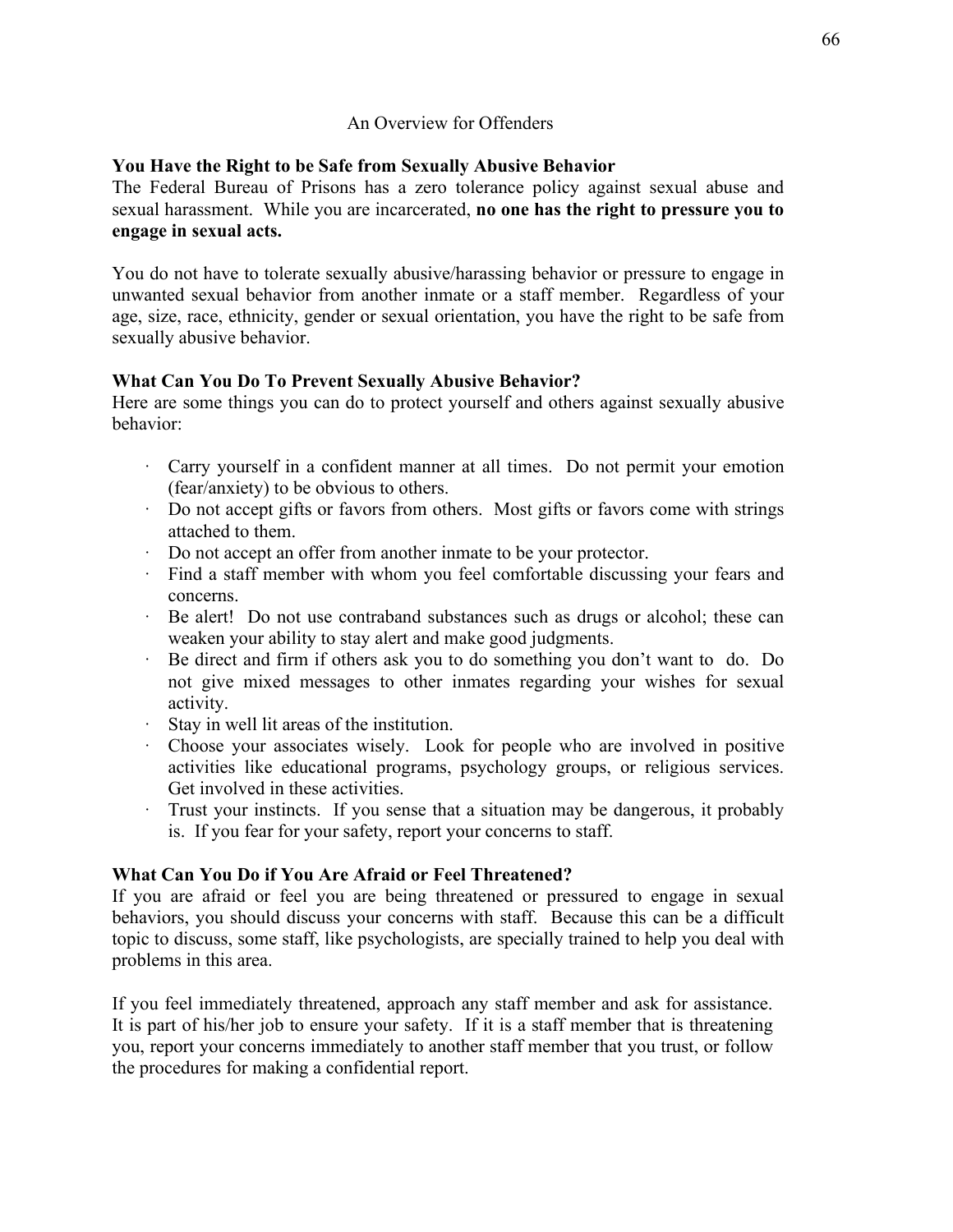#### **What Can You Do if You Are Sexually Assaulted?**

If you become a victim of a sexually abusive behavior, **you should report it immediately to staff** who will offer you protection from the assailant. You do not have to name the inmate(s) or staff assailant(s) in order to receive assistance, but specific information may make it easier for staff to know how best to respond. You will continue to receive protection from the assailant, whether or not you have identified him or her (or agree to testify against him/her).

After reporting any sexual assault, you will be referred immediately for a medical examination and clinical assessment. Even though you many want to clean up after the assault **it is important to see medical staff BEFORE you shower, wash, drink, eat, change clothing, or use the bathroom**. Medical staff will examine you for injuries which may or may not be readily apparent to you. They can also check you for sexually transmitted diseases, pregnancy, if appropriate, and gather any physical evidence of assault. The individuals who sexually abuse or assault inmates can only be disciplined and/or prosecuted if the abuse is reported. **Regardless of whether your assailant is an inmate or a staff member, it is important to understand that you will never be disciplined or prosecuted for being the victim of a sexual assault.**

#### **How to Report an Incident of Sexually Abusive Behavior?**

It is important that you **tell a staff member if you have been sexually assaulted or have been a victim of sexual harassment.** It is equally important to inform staff if you have witnessed sexually abusive behavior. You can tell your case manager, Chaplain, Psychologist, SIS, the Warden or any other staff member you trust. BOP staff members are instructed to keep reported information confidential and only discuss it with the appropriate officials on a need to know basis concerning the inmate-victim's welfare and for law enforcement or investigative purposes. There are other means to confidentiality report sexually abusive behavior if you are not comfortable talking with staff.

- · **Write directly to the Warden, Regional Director or Director.** You can send the Warden an Inmate Request to Staff Member (Cop-out) or a letter reporting the sexually abusive behavior. You may also send a letter to the Regional Director or Director of the Bureau of Prisons. To ensure confidentiality, use special mail procedures.
- **File an Administrative Remedy.** You can file a Request for Administrative Remedy (BP-9). If you determine your complaint is too sensitive to file with the Warden, you have the opportunity to file your administrative remedy directly with the Regional Director (BP-10). You can get the forms from your counselor or other unit staff.
- **Write the Office of the Inspector General (OIG)** which investigates allegations of staff misconduct by employees of the U.S. Department of Justice; all other sexual abuse/harassment allegations will be forwarded by the OIG to the BOP.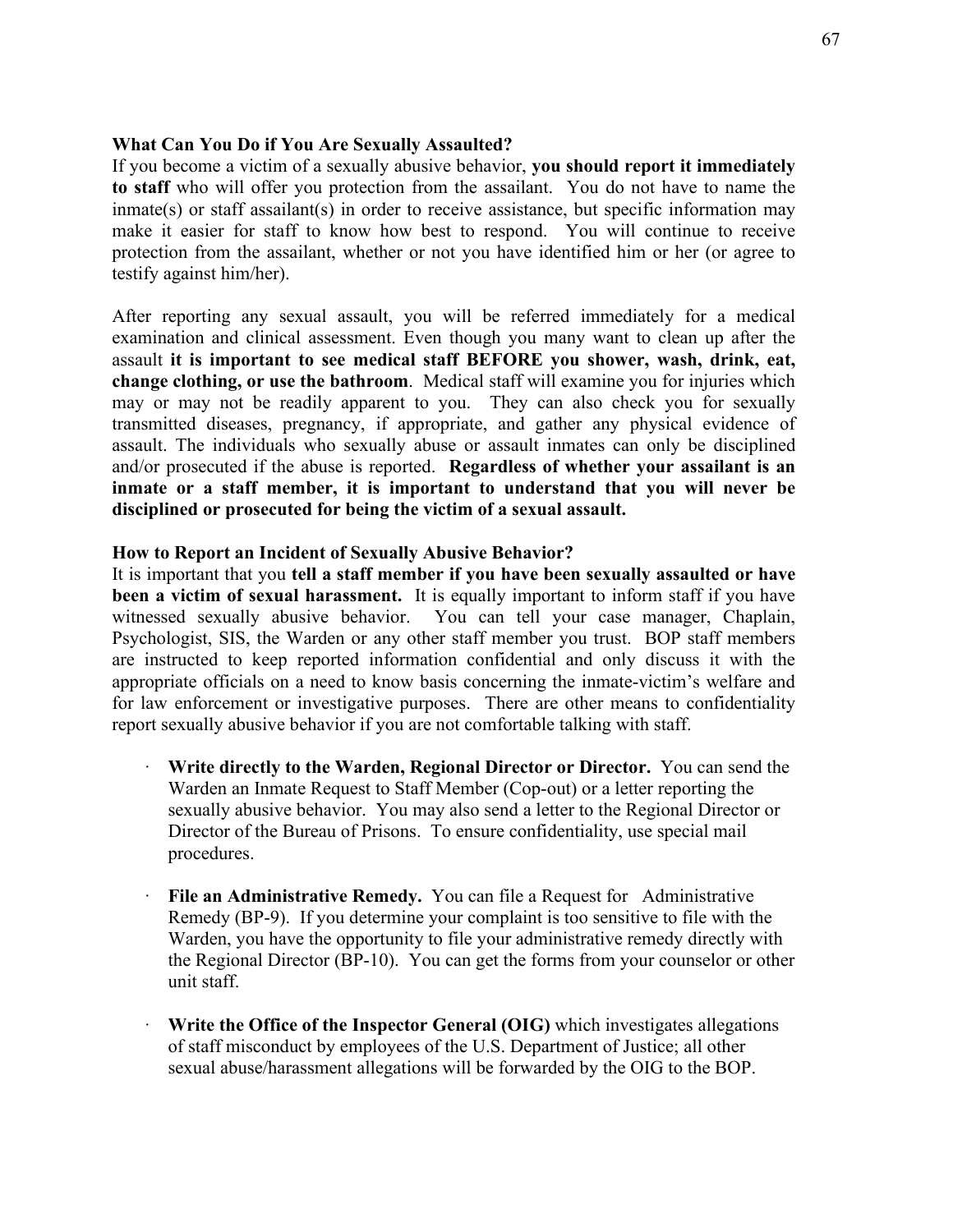OIG is a component of the Department of Justice and is not a part of the Bureau of Prisons. The address is:

# **Office of the Inspector General U.S. Department of Justice Investigations Division 950 Pennsylvania Avenue, N.W. Room 4706 Washington, D.C. 20530**

**E-mail OIG**. You can send an e-mail directly to OIG by clicking on the TRULINCS Request to Staff tab and selecting the Department Mailbox titled, DOJ Sexual Abuse Reporting. This method of reporting is processed by OIG during normal business hours, Monday – Friday. It is not a 24-hour hotline. For immediate assistance, contact institution staff.

Note: These e-mails:

- are untraceable at the local institution,
- are forwarded directly to OIG
- will not be saved in your e-mail 'Sent' list
- do not allow for a reply from OIG,
- If you want to remain anonymous to the BOP, you must request it in the e-mail to OIG.

**Third-party Reporting**. Anyone can report such abuse on your behalf by accessing the BOP's public website, specifically:

http://www.bop.gov/inmates/custody and care/sexual abuse prevention.jsp

#### **Understanding the Investigative Process**

Once the sexually abusive behavior is reported, the BOP and/or other appropriate law enforcement agencies will conduct an investigation. The purpose of the investigation is to determine the nature and scope of the abusive behavior. You may be asked to give a statement during the investigation. If criminal charges are brought, you may be asked to testify during the criminal proceedings.

#### **Counseling Programs for Victims of Sexually Abusive Behavior**

Most people need help to recover from the emotional effects of sexually abusive behavior. If you are the victim of sexually abusive behavior, whether recent or in the past, you may seek counseling and/or advice from a psychologist or chaplain. Crisis counseling, coping skills, suicide prevention, mental health counseling, and spiritual counseling are all available to you.

Contact your local Rape Crisis Centers (RCC): your institution may have a memo of understanding (MOU) with a local RCC. If so Psychology Services can provide you with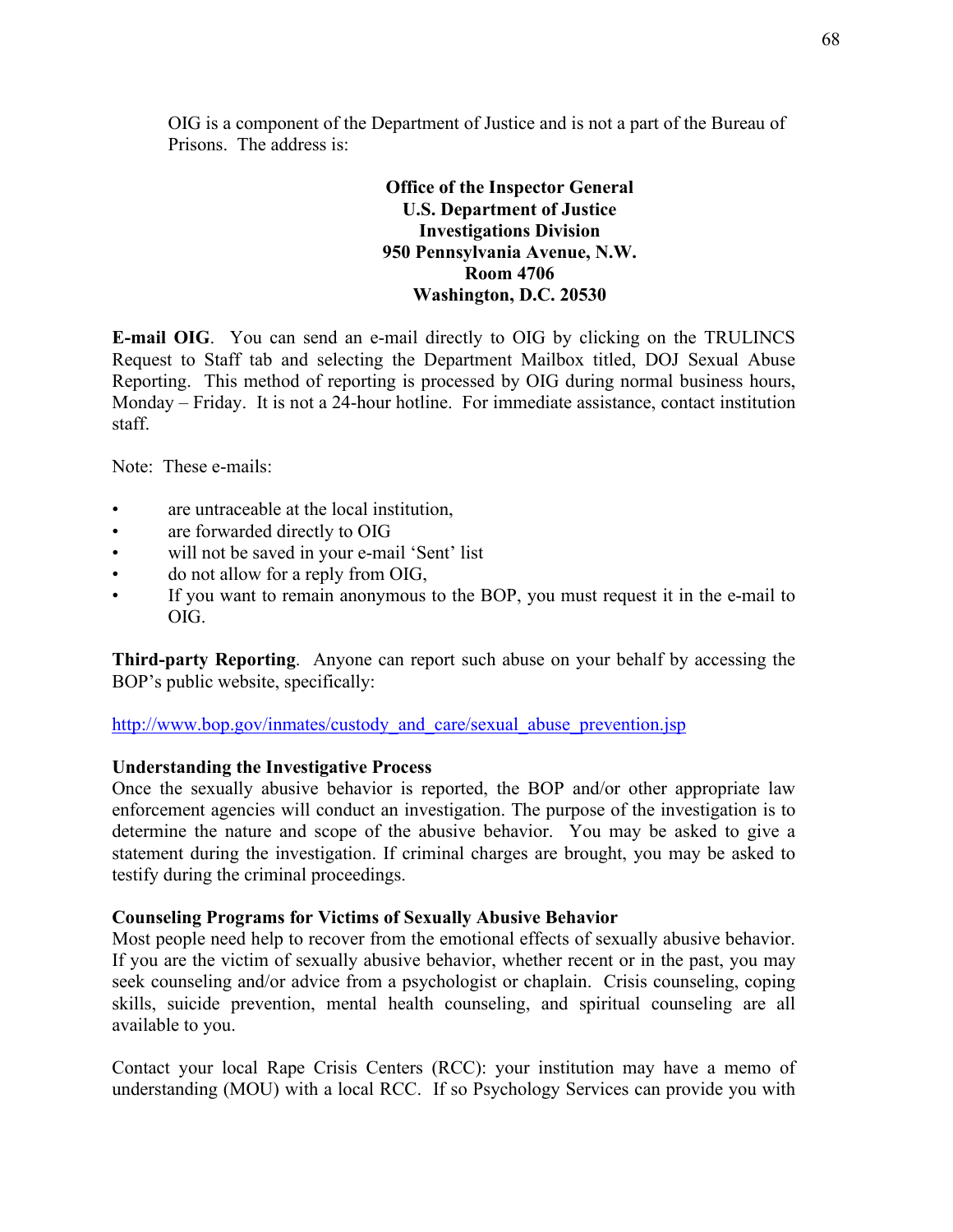the contact information. If no MOU exists, you may seek services through Psychology Services.

FCI McKean will provide inmates with access to outside victim advocates for emotional support services related to sexual abuse by giving inmates mailing addresses and telephone numbers, including toll-free hotline numbers where available, of local, State, or National Victim Advocacy or Rape Crisis organizations.

#### **[Pennsylvania Coalition Against Rape](http://www.pcar.org/contractor/search)**

125 N. Enola Dr. Enola, PA 17025 Phone: 717-728-9740 Hotline: 1-888-772-7227 Website: www.pcar.org

YWCA Bradford 24 West Corydon Street Bradford, PA 16701 Phone: 814-368-6325 Website: ywcabradford.org

FCI McKean shall enable reasonable communication between inmates and these organizations and agencies, in as confidential a manner as possible.

The Qualified Victim Advocates at FCI McKean are Dr. Adamucci, Dr. Velazquez, and Dr. Ratzburg. You may request to speak with them by submitting a written request or visiting the Psychology Department.

#### **Management Program for Inmate Assailants**

Those who sexually abuse/assault/harass others while in the custody of the BOP will be disciplined and prosecuted to the fullest extent of the law. If you are an inmate assailant, you will be referred to Correctional Services for monitoring. You will be referred to Psychology Services for an assessment of risk and treatment and management needs. Treatment compliance or refusal will be documented and decisions regarding your conditions of confinement and release may be effected. If you feel that you need help to keep from engaging in sexually abusive behaviors, psychological services are available.

### **Policy Definitions**

**Prohibited Acts:** Inmates who engage in inappropriate sexual behavior can be charged with following Prohibited Acts under the Inmate Disciplinary Policy.

**Code 114/(A): Sexual Assault By Force Code 205/(A): Engaging in a Sex Act Code 206/(A): Making a Sexual Proposal Code 221/(A): Being in an Unauthorized Area with a Member of the Opposite Sex Code 229/(A): Sexual Assault Without Force Code 300/(A): Indecent Exposure**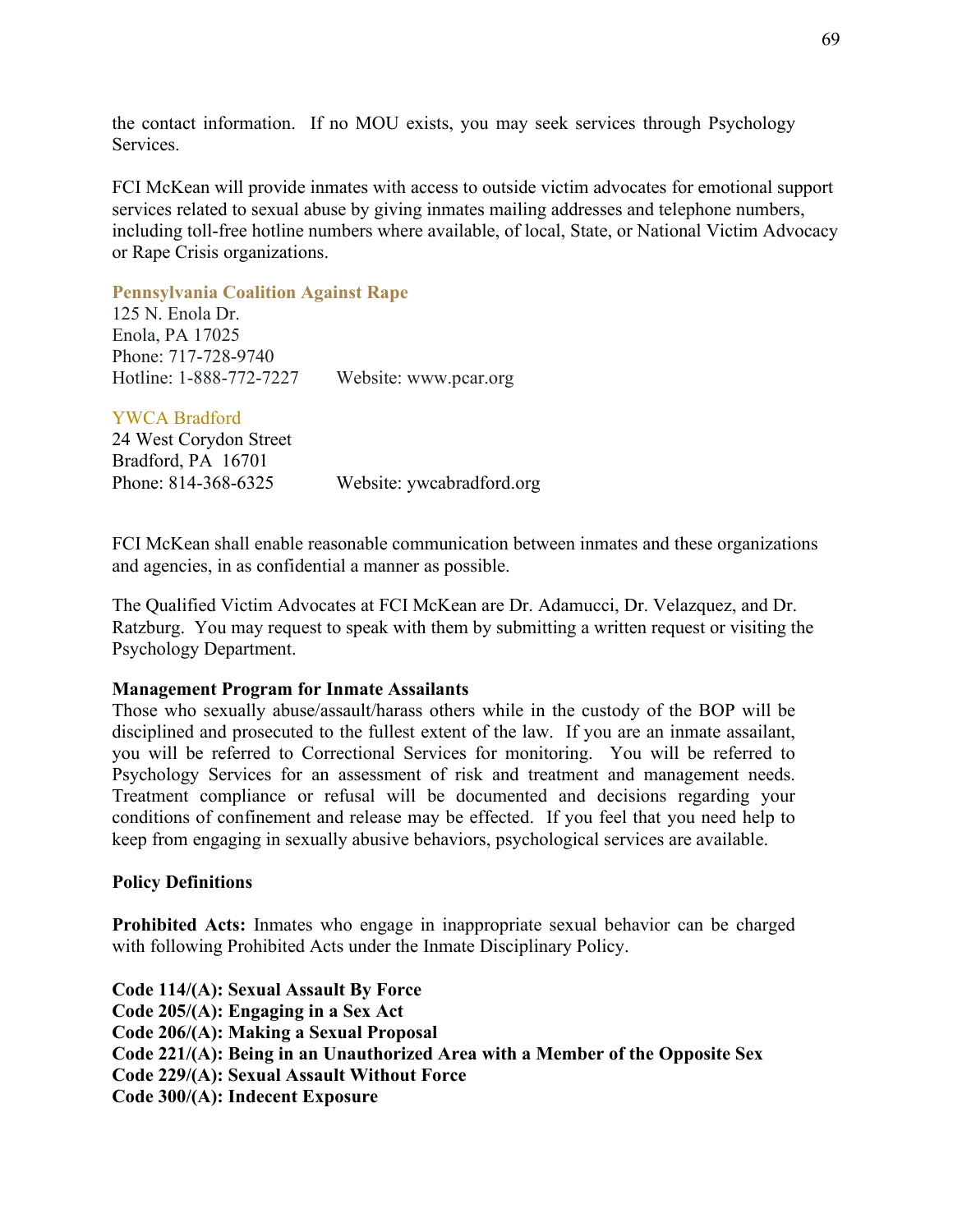### **Code 404/(A): Using Abusive or Obscene Language**

**Staff Misconduct:** The Standards of Employee Conduct prohibit employees from engaging in, or allowing another person to engage in sexual, indecent, profane or abusive language or gestures, and inappropriate visual surveillance of inmates. Influencing, promising or threatening an inmate's safety, custody, privacy, housing, privileges, work detail or program status in exchange for sexual favors is also prohibited.

**What is sexually abusive behavior?** According to federal law (Prison Rape Elimination Act of 2003) sexually abusive behavior is defined as:

**Rape:** the carnal knowledge, oral sodomy, or sexual assault with an object or sexual fondling of a person **FORCIBLY** or against that person's will;

The carnal knowledge, oral sodomy, or sexual assault with an object or sexual fondling of a person not forcibly or against the person's will, where the victim is **incapable of giving consent** because of his/her youth or his/her temporary or permanent mental or physical incapacity; or

The carnal knowledge, oral sodomy, or sexual assault with an object or sexual fondling of a person achieved through the **exploitation of the fear or threat** of physical violence or bodily injury;

Carnal Knowledge: contact between the penis and vulva or the penis and the anus, including penetration of any sort, however slight;

Oral Sodomy: contact between the mouth and the penis, the mouth and the vulva, or the mouth and the anus;

**Sexual Assault with an Object**: the use of any hand, finger, object, or other instrument to penetrate, however slightly, the genital or anal opening of the body of another person (**NOTE**: This does NOT apply to custodial or medical personnel engaged in evidence gathering or legitimate medical treatment, nor to health care provider's performing body cavity searches in order to maintain security and safety within the prison).

**Sexual Fondling**: the touching of the private body parts of another person (including the genitalia, anus, groin, breast, inner thigh, or buttocks) for the purpose of sexual gratification.

**Sexual Harassment**: repeated and unwelcome sexual advances, requests for sexual favors, or verbal comments, gestures, or actions of a derogatory or offensive sexual nature by one inmate/detainee/resident to another; or repeated verbal comments or gestures of a sexual nature to an inmate/detainee/resident by a staff member/contractor/volunteer, including demeaning references to gender, sexually suggestive, or derogatory comments about body or clothing, or obscene language or gestures.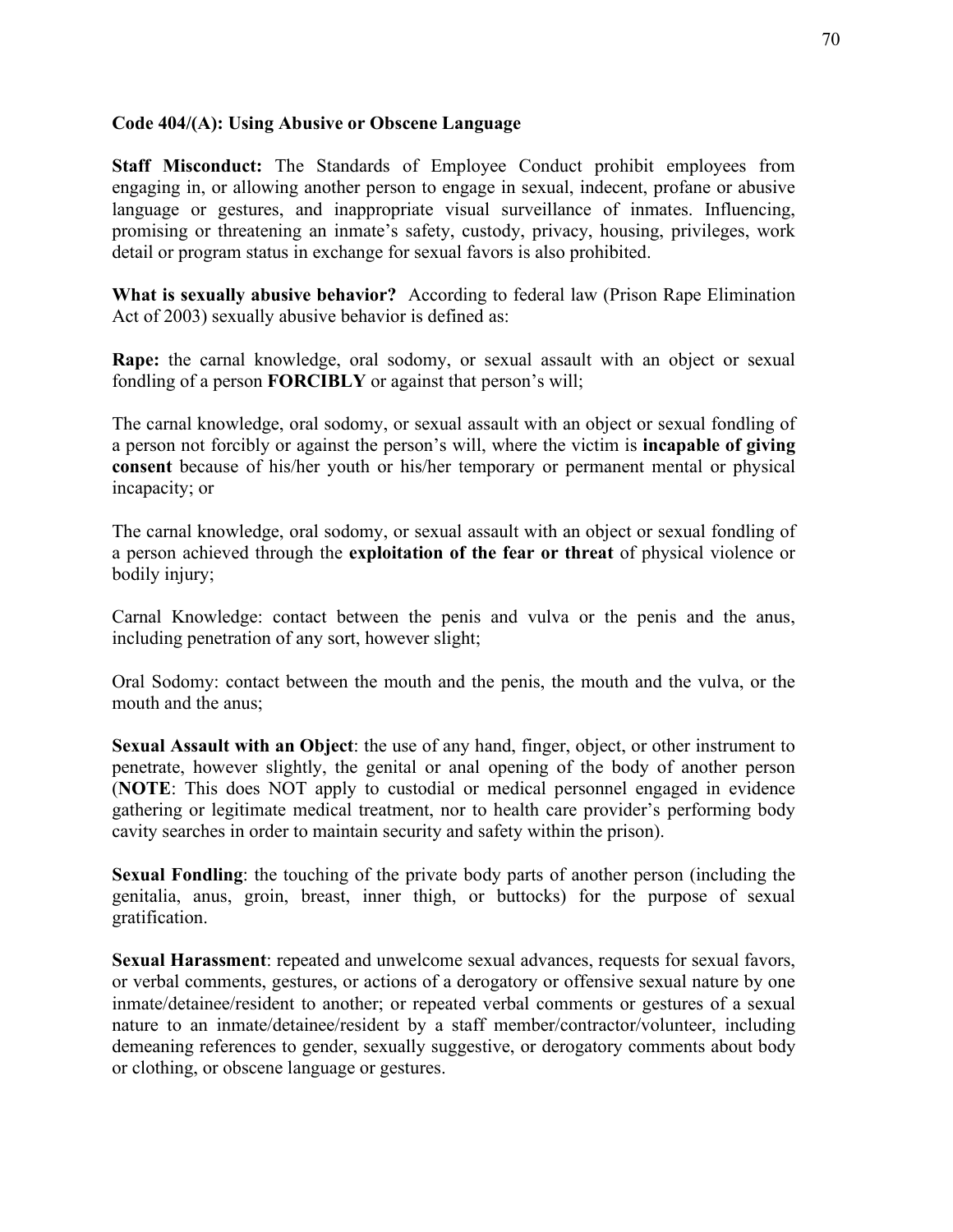**Sexual Misconduct** (staff only): the use of indecent sexual language, gestures, or sexually oriented visual surveillance for the purpose of sexual gratification.

An incident is considered **Inmate-on-Inmate Abuse/Assault** when any sexually abusive behavior occurs between two or more inmates. An incident is considered **Staff-on-Inmate Abuse/Assault** when any sexually abusive behavior is initiated by a staff member toward one or more inmates. It is also considered Staff-on-Inmate Abuse/Assault if a staff member willingly engages in sexual acts or contacts that are initiated by an inmate.

**NOTE: Sexual acts or contacts between two or more inmates, even when no objections are raised, are prohibited acts, and may be illegal. Sexual acts or contacts between an inmate and a staff member, even when no objections are raised by either party, are always forbidden and illegal. Inmates who have been sexual assaulted by another inmate or staff member will not be prosecuted or disciplined for reporting the assault. However, inmates will be penalized for knowingly filing any false report.**

**\*\* Please be aware that both male and female staff routinely work and visit inmate housing areas. \*\***

**Contact Offices**

**U.S. Department of Justice Office of the Inspector General Investigations Division** 950 Pennsylvania Avenue, NW Suite 4706 Washington, D.C. 20530-0001

**Federal Bureau of Prisons Central Office National PREA Coordinator** 320 First Street, NW, Room 554 Washington, D.C. 20534

**Federal Bureau of Prisons Mid-Atlantic Regional Office Regional PREA Coordinator** 302 Sentinel Drive, Suite 200 Annapolis Junction, MD 20701

**Federal Bureau of Prisons North Central Regional Office Regional PREA Coordinator** Gateway Complex Tower II, 8th Floor 400 State Avenue Kansas City, KS 66101-2492